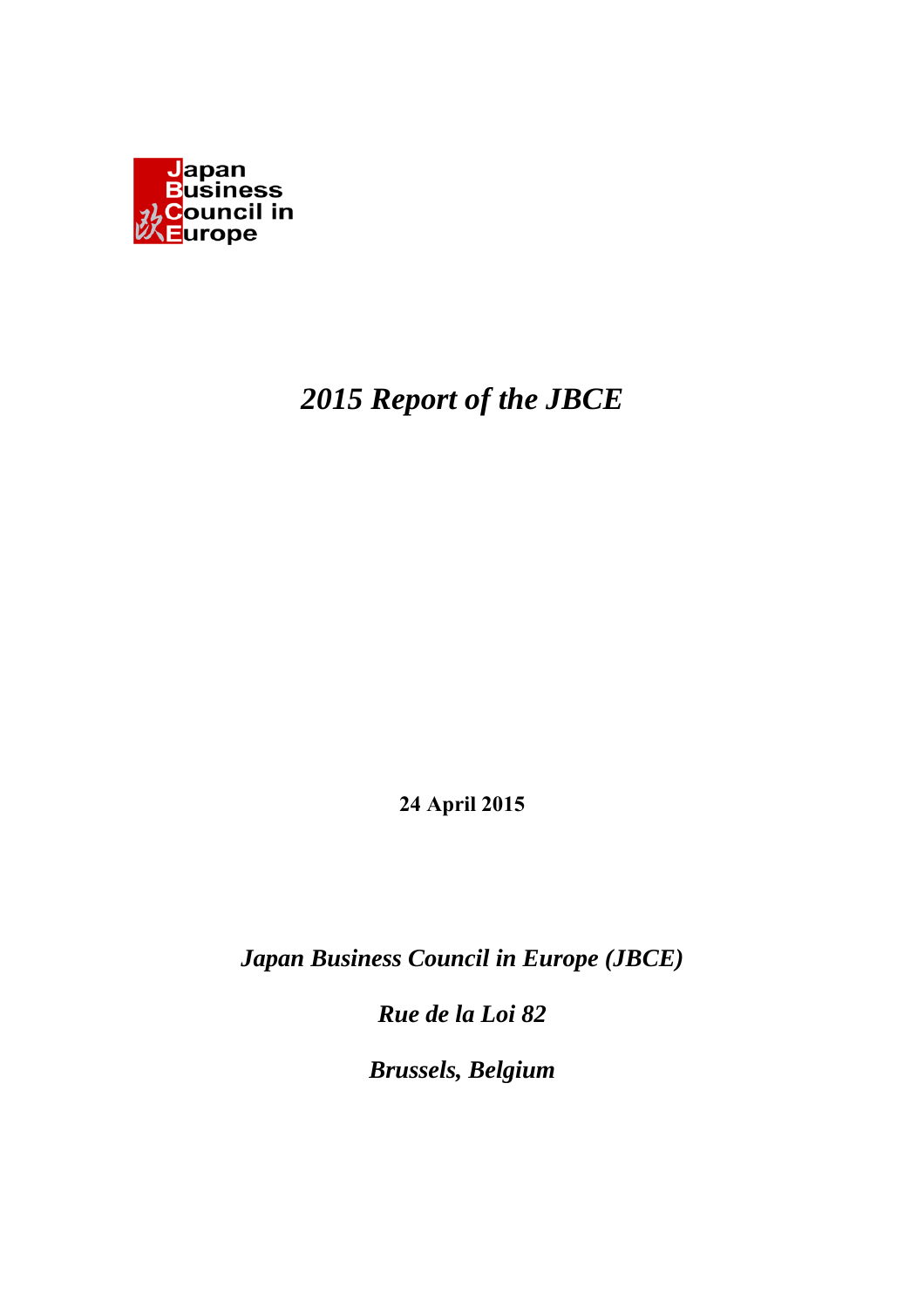*Japan Business Council in Europe was established in 1999 as the representative organization of Japanese companies operating in the European Union. Our membership consists of about 70 leading multinational corporations that are active across a wide range of sectors, including electronics, automotive, and chemical manufacturing.* 

*The key goal of JBCE is to contribute to EU public policy in a positive and constructive way. In doing so, we can draw upon the expertise and experience of our member companies.* 

URL: http://www.jbce.org/ e-mail: *info@jbce.org*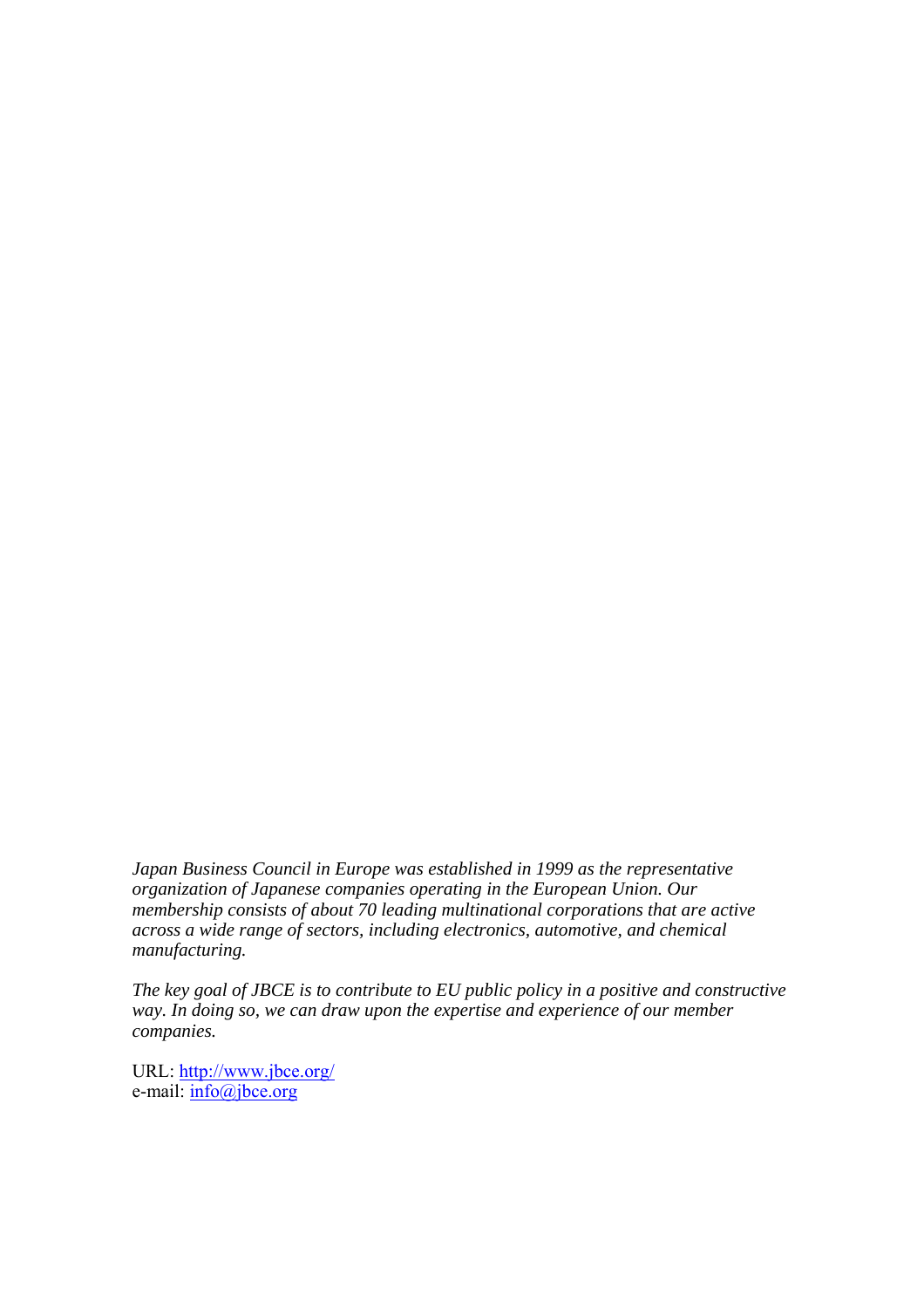## **Table of contents**

| $\mathbf{1}$     |                                                                                      |  |
|------------------|--------------------------------------------------------------------------------------|--|
| $\boldsymbol{2}$ |                                                                                      |  |
| 2.1              |                                                                                      |  |
| 2.1.1            |                                                                                      |  |
| 2.1.2            |                                                                                      |  |
| 2.1.3            |                                                                                      |  |
| 2.1.4            |                                                                                      |  |
| 2.1.5            |                                                                                      |  |
| 2.2              |                                                                                      |  |
| 2.2.1            |                                                                                      |  |
| 3                | Recommendations to both the EU and Japan 11                                          |  |
| 3.1              |                                                                                      |  |
| 3.1.1            |                                                                                      |  |
| 3.1.2            |                                                                                      |  |
| 3.1.3            |                                                                                      |  |
| 3.1.4            |                                                                                      |  |
| 3.1.5            | Opening up Science, Technology & Innovation programmes with each other  14           |  |
| 3.1.6            |                                                                                      |  |
| 3.1.7            | Strengthening cooperation on the fight against counterfeiting, piracy and contraband |  |
| 3.1.8            |                                                                                      |  |
| 3.1.9            |                                                                                      |  |
| 3.1.10           |                                                                                      |  |
| 3.1.11           | To call for successful ratification of Trade Facilitation Agreement  19              |  |
| 3.1.12           |                                                                                      |  |
| 3.2              |                                                                                      |  |
| 3.2.1            |                                                                                      |  |
| 3.2.2            | Liberalisation of the movement of intra-corporate transferees in the framework of an |  |
| 3.2.3            |                                                                                      |  |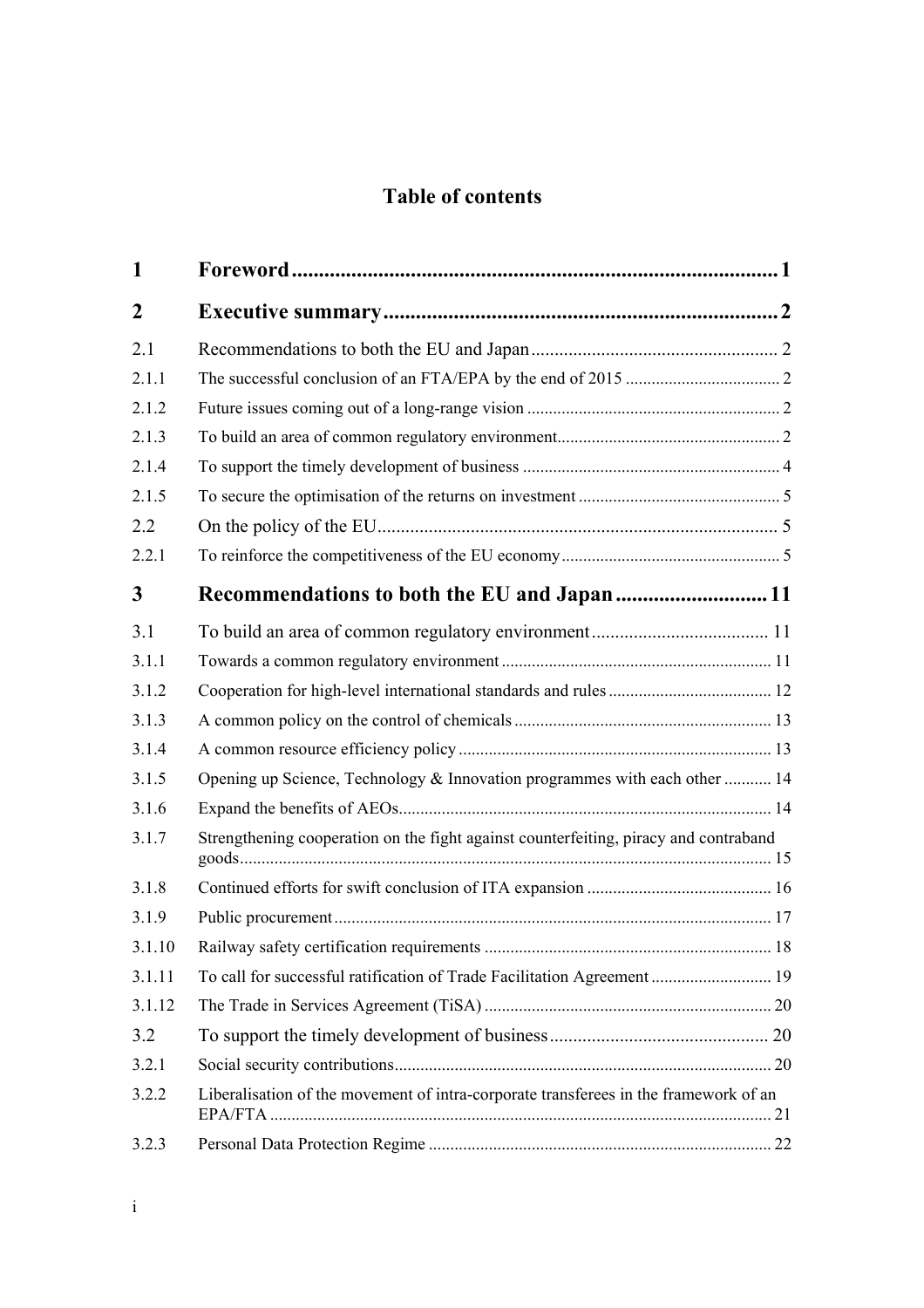| 3.3                     |                                                                                   |  |
|-------------------------|-----------------------------------------------------------------------------------|--|
| 3.3.1                   |                                                                                   |  |
| 3.3.2                   |                                                                                   |  |
| 3.3.3                   |                                                                                   |  |
| 3.3.4                   |                                                                                   |  |
| $\overline{\mathbf{4}}$ |                                                                                   |  |
| 4.1                     |                                                                                   |  |
| 4.2                     | Revision of high customs tariffs on audio-visual products and passenger cars 28   |  |
| 4.3                     |                                                                                   |  |
| 4.3.1                   |                                                                                   |  |
| 4.3.2                   |                                                                                   |  |
| 4.3.3                   |                                                                                   |  |
| 4.3.4                   |                                                                                   |  |
| 4.3.5                   |                                                                                   |  |
| 4.3.6                   |                                                                                   |  |
| 4.4                     |                                                                                   |  |
| 4.4.1                   |                                                                                   |  |
| 4.4.2                   |                                                                                   |  |
| 4.5                     |                                                                                   |  |
| 4.5.1                   |                                                                                   |  |
| 4.5.2                   |                                                                                   |  |
| 4.5.3                   |                                                                                   |  |
| 4.6                     |                                                                                   |  |
| 4.6.1                   |                                                                                   |  |
| 4.6.2                   |                                                                                   |  |
| 4.6.3                   |                                                                                   |  |
| 4.6.4                   |                                                                                   |  |
| 4.7                     |                                                                                   |  |
| 4.7.1                   |                                                                                   |  |
| 4.7.2                   |                                                                                   |  |
| 4.7.3                   |                                                                                   |  |
| 4.8                     |                                                                                   |  |
| 4.8.1                   | The contributions of the JBCE to the European Commission's public consultation 44 |  |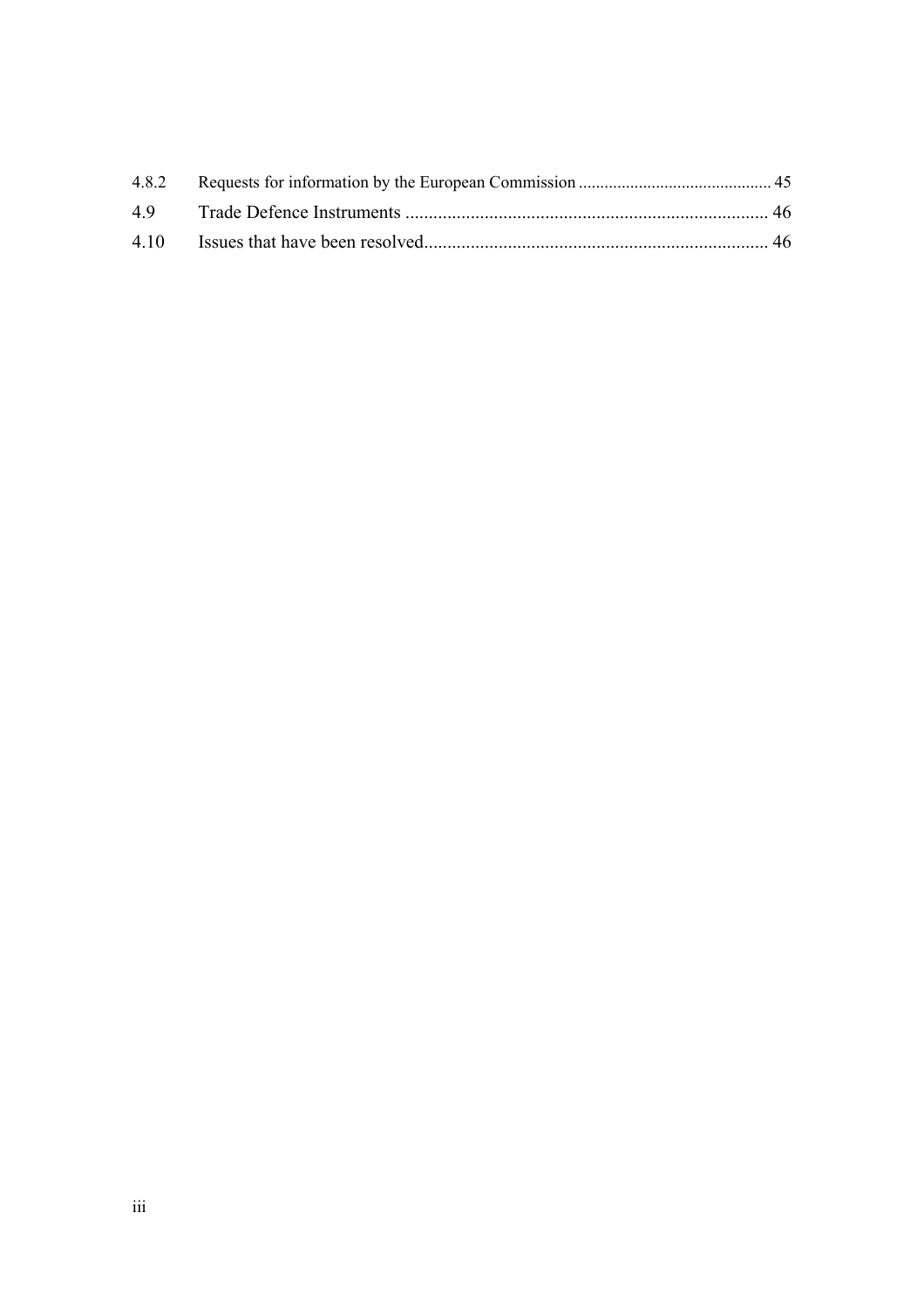## **1 Foreword**

## *The successful conclusion of an EU-Japan FTA/EPA by the end of 2015*

A comprehensive EPA or FTA between the EU and Japan has vast potential to promote innovation and competition, generate economic growth, disseminate democratic values, and benefit consumers. Although a lot of efforts are still required for a successful conclusion of an agreement, the JBCE strongly request the authorities of the EU and Japan to make utmost efforts and reach its successful conclusion by the end of 2015. The JBCE regards a successful conclusion should include an early and swift implementation of the agreement.

## *Future issues coming out of a long-range vision*

As a leading organisation that focuses on the EU-Japan business relationship, the JBCE proposed the EU-Japan 2050 in the meetings of the EU-Japan Business Round Table (BRT) on 8-9 April 2014 and received wide support by the members of the BRT. In the EU-Japan 2050, the JBCE proposed to look at future issues coming out of a long-range vision, say, issues that are important for the relationship for the next three decades.

The proposed vision of the EU-Japan relationship in 2050 has the following elements:

- An area of common regulatory environment has been firmly established for a long time.
- Policy makers, regulators and players such as businesses and consumers are comfortable with such common regulatory environment.
- Lots of businesses not only large businesses but also SMEs are doing business in the both regions as if they are doing business in one of the regions.
- Experimenting and successfully implementing solutions for new political, economic or societal issues by closely cooperating with each other at a wide range of levels – such as governmental, academic, societal as well as commercial levels.
- The two economies have overcome many of the key issues of today such as aging society, sustainable economic development and international standardisation, and have been disseminating their experience to the rest of the world as the leaders of the cutting edge issues.
- The EU-Japan relations have been the source of inspiration and innovation and have strengthened and improved the other relationship, for example, between the US and the EU, the US-Japan, and among Asian countries, in a direction that has expanded a common regulatory environment globally.
- The world at large has benefitted from such EU-Japan relations.

Against the backdrop of the above long-range vision, the JBCE would like to describe the issues that are important between the EU and Japan.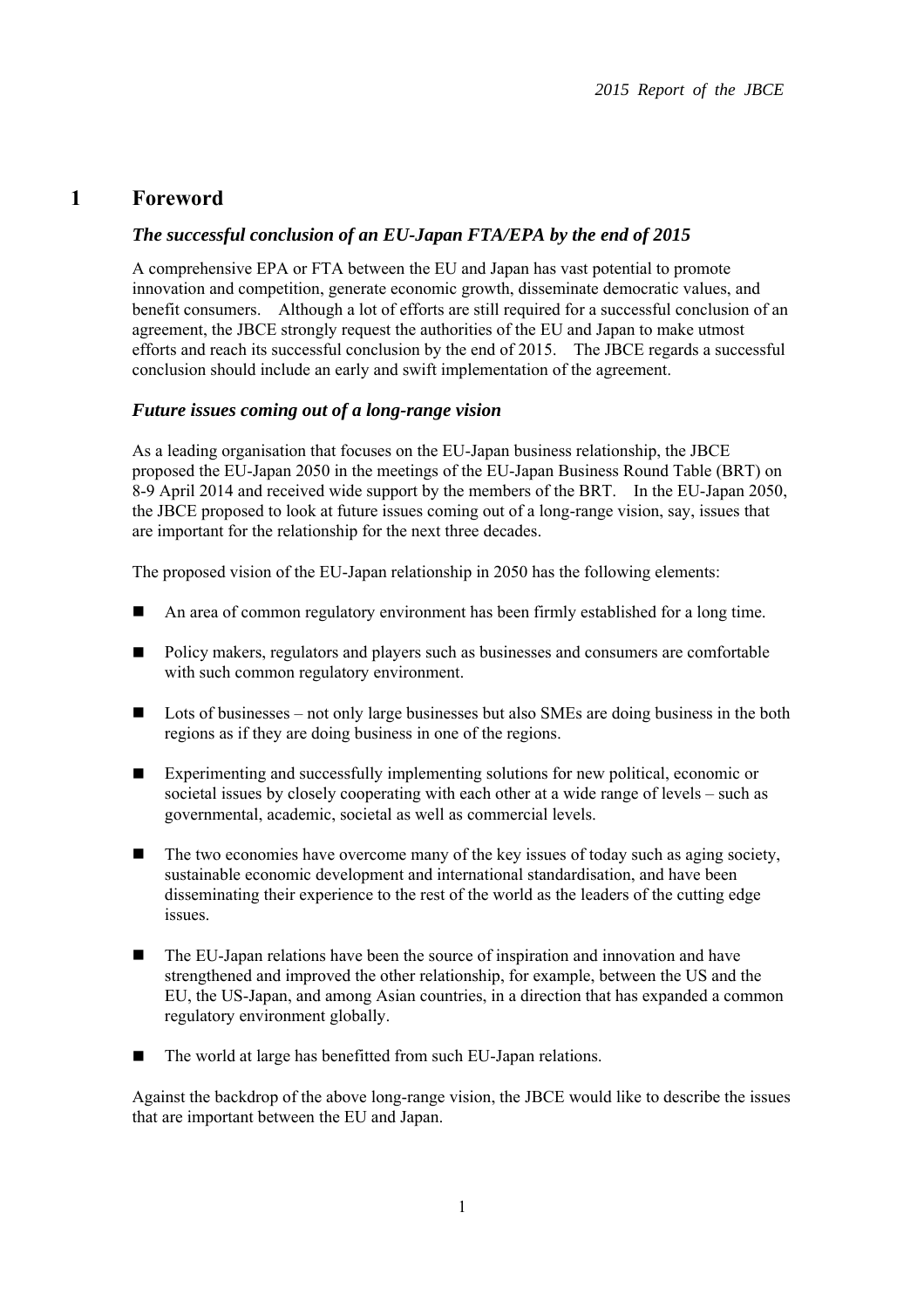## **2 Executive summary**

## **2.1 Recommendations to both the EU and Japan**

#### **2.1.1 The successful conclusion of an FTA/EPA by the end of 2015**

 Concerning an EU-Japan FTA/EPA, the JBCE strongly request the authorities of the EU and Japan to make utmost efforts and reach a successful conclusion by the end of 2015. The JBCE regards a successful conclusion should include an early and swift implementation of the agreement.

#### **2.1.2 Future issues coming out of a long-range vision**

 The JBCE proposes to look at future issues coming out of a long-range vision, say, issues that are important for the relationship between the EU and Japan for the next three decades.

#### **2.1.3 To build an area of common regulatory environment**

- In order to realise a common regulatory environment between the EU and Japan, Japanese and European policy-makers should increase their mutual understanding of existing and upcoming regulations on each side and their impact on domestic and foreign business to avoid unwittingly taking initiatives that create barriers to trade and investment.
- They should develop a joint strategy to promote better regulation, learning from each other's experience and adopting a common system of good governance to expand a common regulatory environment into existing regulatory regimes.
- They should together disseminate their experience to the rest of the world as the leaders of the cutting edge issues.
- The process of regulatory cooperation should be transparent and the representatives of the relevant industry should be involved in the process.
- $\blacksquare$  The two authorities should strengthen their cooperation in developing high-level international standards and rules in order to prevent protectionist measures in the third countries at the multilateral level, in particular in the WTO, as well as the regional or bilateral levels.
- They should exert their utmost efforts to realise global free trade in environmental goods through the ongoing negotiations at the WTO.
- They should adopt international product standards and certification procedures where applicable, and, to promote harmonisation of standards and certification procedures, mutual recognition of product certification and, when possible, and appropriate, mutual acceptance of functionally equivalent regulations governing the application process for importing and selling/using products.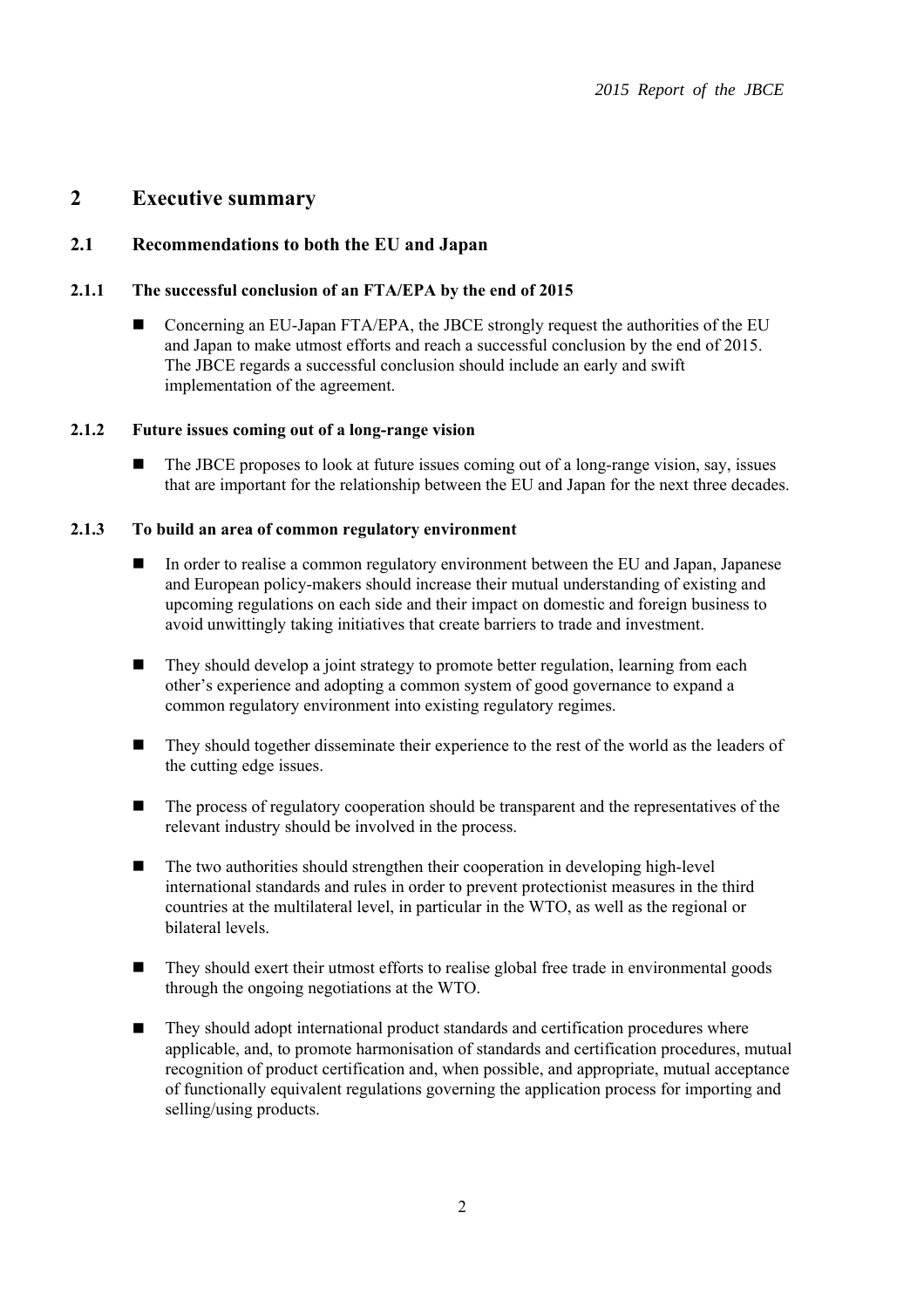- Concerning the control of chemicals, the two authorities should not only implement effective regulations but also consider a common policy by establishing a common list of restricted substances, a common approach to the evaluation of risks and the sharing of data so that cost for industries could be mitigated.
- The authorities of Japan and the EU should promote the concept of resource efficiency including energy efficiency, and should standardise methodology, criteria and the format of environmental product declaration between the EU and Japan and cooperate with each other so that such a policy will be internationally shared.
- The two authorities should work together at the multilateral level to promote international harmonisation of energy conservation regulations, relevant labelling rules, and environmental and carbon footprint schemes.
- The two authorities should open up Science, Technology and Innovation programmes more so that companies and R&D centres located in the EU or Japan can participate in and benefit from the programmes of the other region under the same conditions as participants from the other region.
- The two authorities should specifically favour joint R&D programmes that are geared towards international standardisation such as standardisation in advanced manufacturing and in the internet of things.
- Introduce further regulatory cooperation in order to give more concrete benefits to AEOs (Authorised Economic Operators) and facilitate trade between the EU and Japan following the agreement on the mutual recognition of the AEOs in June 2010 between the EU and Japan;
- The authorities of the EU and Japan should step up efforts to fight against counterfeited, pirated and contraband goods, both inside and outside the EU and Japan.
- $\blacksquare$  The two authorities should try to bring the current negotiations to expand the ITA to a successful conclusion as soon as possible.
- In an expanded ITA, a compulsory and periodical review mechanisms should be built in in order to make it easier and effective to update the coverage of products.
- The authorities of the EU, its Member States and Japan should increase their efforts to facilitate better access to the respective public procurement markets. They should make more information available in English.
- Concerning access to the EU public procurement market, a proposal for a Regulation to be amended by the new Commission should take account of:
	- $\triangleright$  Any measures should incorporate an effective mechanism to prevent the EU from arbitrarily excluding better and cheaper goods and services from its procurement market and to ensure legal stability and predictability for businesses; and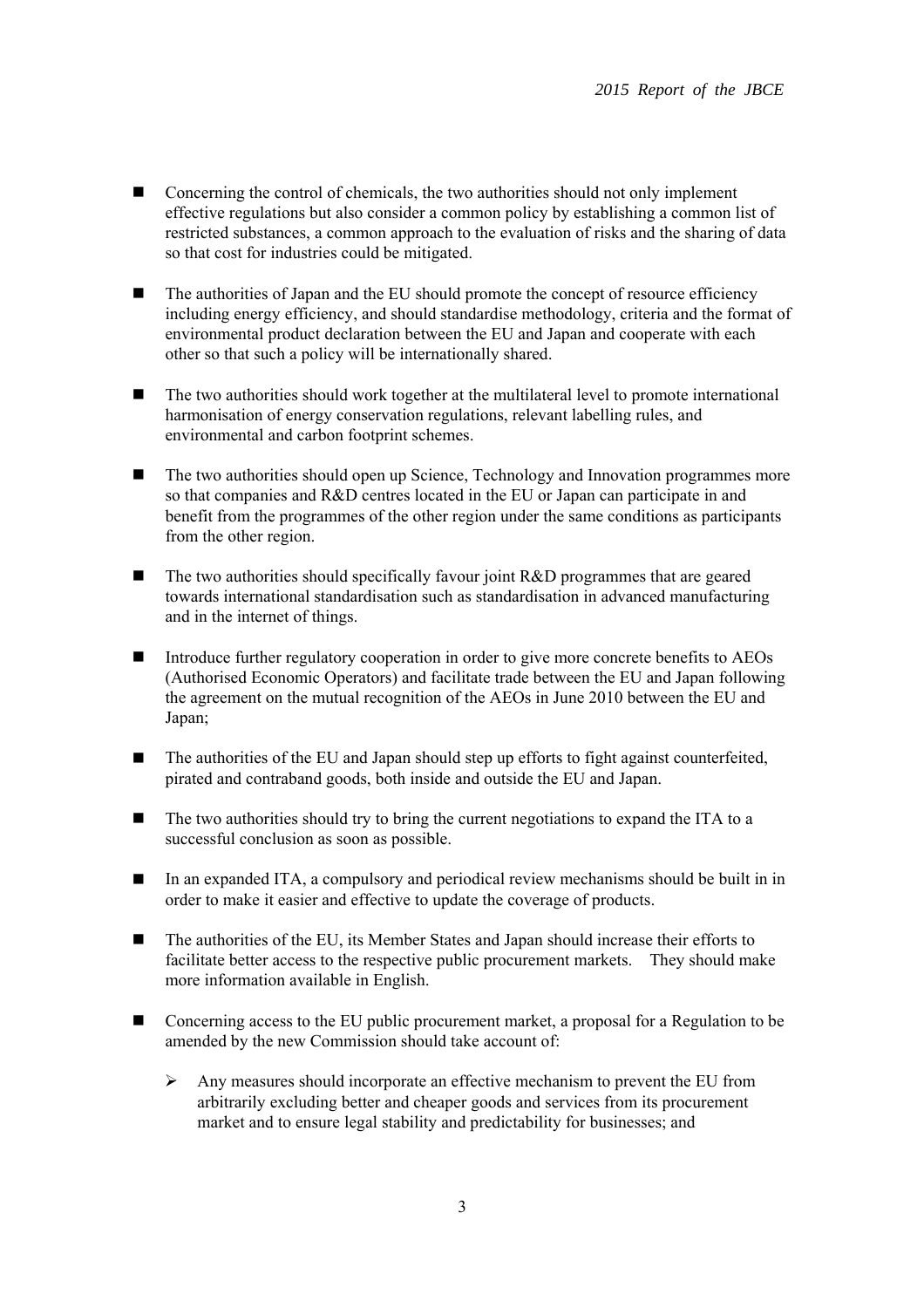- $\triangleright$  Any measures should contain clear and transparent criteria for the scope and conditions of their application based on an appropriate and balanced analysis.
- The authorities of the EU and Japan should establish an open description of compliance requirements as well as validation processes. The certification procedures relevant for the railways should be made fully transparent to both parties. They should mutually inform of their evolutions.
- The European Railway Agency and the Japanese Ministry of Land, Infrastructure, Transport and Tourism could establish a dedicated working group in order to better capture the certification procedures in both sides' networks.
- $\blacksquare$  The two authorities should take initiative towards early implementation of the Trade Facilitation Agreement by encouraging the WTO members to accelerate their ratification.
- The authorities of the EU and Japan should continue their efforts towards early conclusion of the Trade in Services Agreement (TiSA) and encourage as many WTO members as possible to join the ongoing negotiations.

## **2.1.4 To support the timely development of business**

- The authorities of Japan and the EU Member States should resolve the issue of double payments of social security contributions by intra-corporate transferees by concluding social security agreements with all EU Member States and Japan. In addition, they should introduce such an interim measure that the host country should either exempt them from mandatory pension contributions unilaterally or refund in full when expatriates return to the home country.
- In an FTA/EPA between EU and Japan, far-reaching liberalisation of the movement of Intra-Corporate Transferees (ICTs) should be realised.
- On Personal Data Protection Regimes:
	- $\triangleright$  The authorities of the EU and Japan should set clear rules for the use of each category of data, thus enabling data transfers and creating an environment that facilitates the utilisation of "big data" in a responsible way that also protects privacy.
	- $\triangleright$  The two authorities should adopt laws and regulations on data protection which are compatible with each other, so that there is no gap in data protection and enterprises can conduct business without concern about different data protection regimes.
	- $\triangleright$  The authorities of Japan should, in the amendment of the law, consolidate the currently fragmented authorities over personal data protection in Japan to one independent data protection authority and ensure transparency and foreseeability for both domestic and foreign-based companies.
	- $\triangleright$  The authorities of Japan should make sure that an amended law will satisfy the adequacy-finding procedure under the EU system.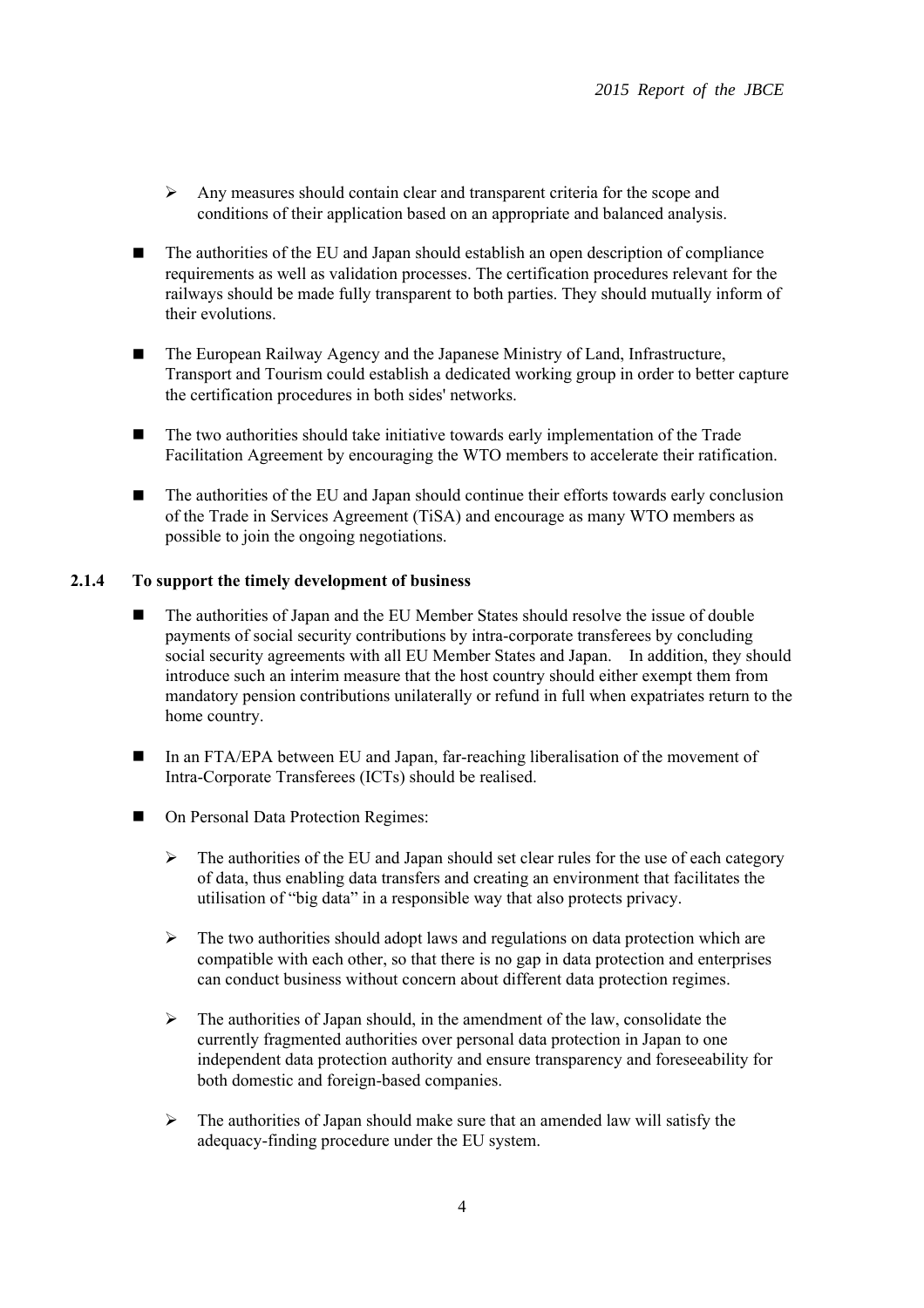- A reasonable and equitable 'safe harbour' agreement between the EU and Japan or the adequacy-finding procedure under the EU system should be explored during or after the completion of reforms of the two regimes.
- $\triangleright$  Concerning the EU's proposal for General Data Protection Regulation COM(2012) 11), the authorities of the EU should balance privacy protection and innovation, and recommends an active use of recognised certification schemes in international data transfers, a clearer definition of extraterritorial applicability, a flexible notification period in case of a breach, the transfer of employee data to the head office or its data centre outside the EU, and the maximum fines to be proportionate and equitable.
- $\triangleright$  Furthermore, the two authorities should launch a dialogue in order to seek an international framework by enhancing cooperation with third countries and international organisations. It should eventually lead to the closer alignment of data protection regimes around the world that would enable global businesses to transfer personal data by complying with one regime.

## **2.1.5 To secure the optimisation of the returns on investment**

- Concerning the BEPS (Base Erosion and Profit Shifting) Action Plan, the authorities of the EU and Japan should carefully consider the risks of excessive disclosure requirements and of excessive anti-tax avoidance measures so as not to hamper multinational enterprises' business activities.
- The authorities of the EU Member States and Japan should exempt dividend payments from subsidiaries in which its parent company has shareholding of 10% or more, and royalty and interest payments between related companies, from withholding taxes.
- The authorities of the EU Member States and Japan should review bilateral tax treaties and introduce clauses that will facilitate corresponding adjustments and eventual arbitration.
- The authorities of the EU Member States and Japan should harmonise and simplify documentary requirements between the EU and Japan and among the EU Member States in order to reduce the costs of compliance to various transfer pricing taxation regimes.
- The authorities of the EU Member States and Japan should make the conclusion of bilateral and multilateral APAs (Advance Pricing Arrangements) between the EU Member States and Japan easier and cheaper by improving their procedures.
- The authorities of the EU Member States and Japan should consider the introduction and/or expansion of participation exemption regimes in order to promote direct investment between the EU and Japan.

## **2.2 On the policy of the EU**

## **2.2.1 To reinforce the competitiveness of the EU economy**

■ Concerning the importance of the Single Market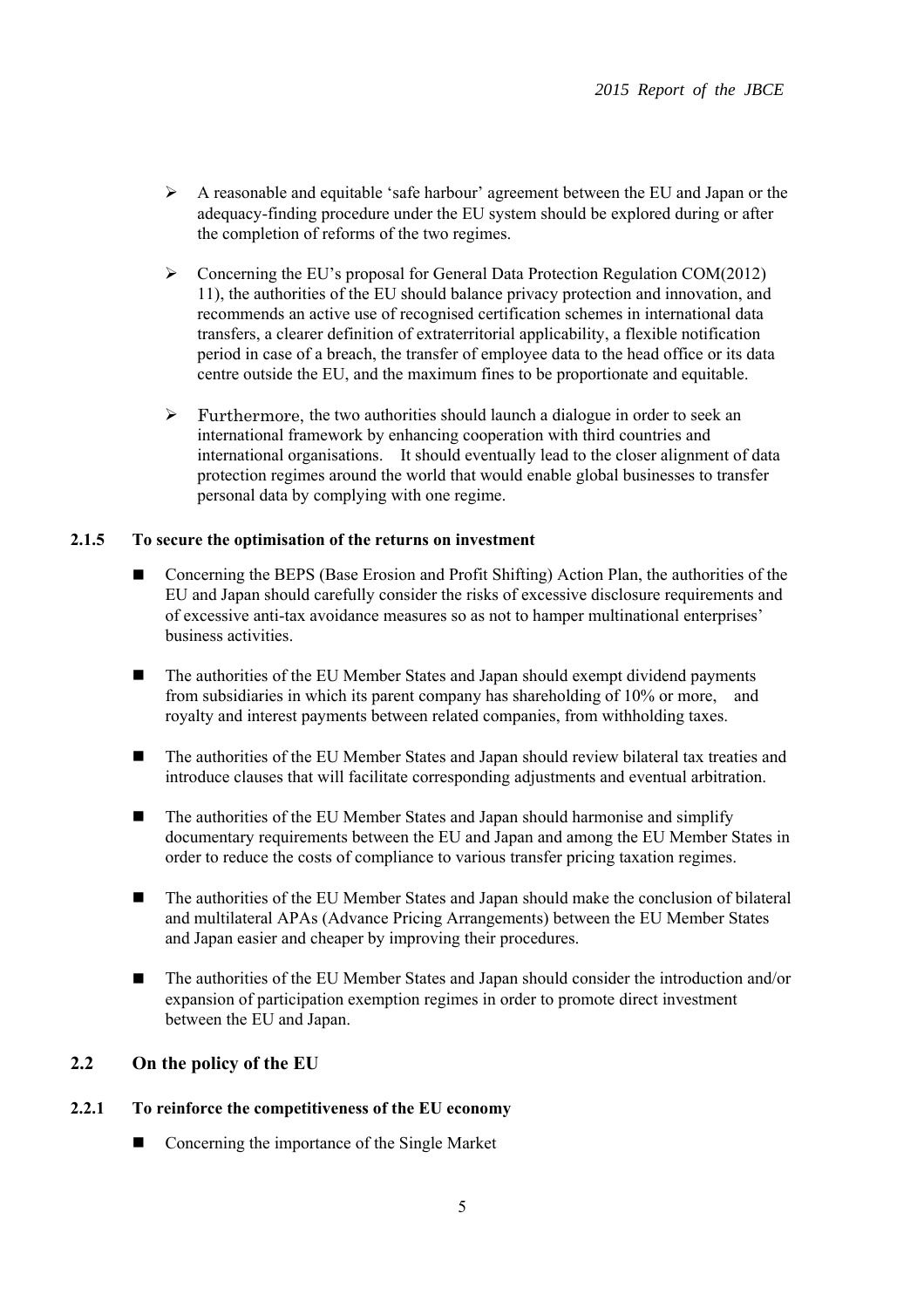- $\triangleright$  In order to achieve smart, sustainable and inclusive growth, the authorities of the EU should pursue further and continuous improvement of the Single Market
- $\triangleright$  In improving the Single Market, the authorities of the EU and its Member States should not only aim at the harmonisation of national rules at the EU level. They should also aim at better regulation by eliminating duplicative legislative framework and at the liberalisation and deregulation.
- $\triangleright$  The authorities of the EU should seek an optimal mix of soft policy coordination and harmonisation through Directives/Regulations. The EU should, however, make a policy through Regulations in the areas in which the uniform application of policy throughout the EU is crucial.
- $\triangleright$  The authorities of the EU should maintain an internationally open European Single Market because it is essential for the smart, sustainable and inclusive growth of the EU.
- The EU should reduce customs tariffs on audio-visual products and passenger cars in order to improve the international competitiveness of the EU economy.
- Concerning REACH:
	- $\triangleright$  The authorities of the EU should proceed swiftly against the Member States which do not follow the interpretation of the Article as stipulated in the Guidance document so that actors in the supply chain can avoid the fragmented compliance requirement in EU market.
	- $\triangleright$  Concerning SVHC (Substances of very high concern), the authorities of the EU should further improve the care for SMEs even though a new website on PACT-RMOA has been an improvement.
	- $\triangleright$  The authorities of the EU should issue a clarification on the obligation of Only Representatives under the Article 8 of REACH and its implication under the EU competition law.
	- $\triangleright$  The disseminated dossier information that is purchased from Lead Registrant in ECHA home page for HSE (health safety and environment) purposes (such as GPS - Global Product Strategy - and SDS - Safety Date Sheet) should be made accessible for free and made available worldwide.
	- $\triangleright$  In the evaluation of a substance allocated to a Member State in the framework of CoRAP - Community Rolling Action Plan, a private business is often requested to provide information on the substance which it holds. However, it is sometimes requested at a short notice and/or a not-well-organised manner, which is not effective. The authorities of the EU should publish the best practice for the Member States so that private businesses can help them more efficiently and effectively.
	- $\triangleright$  The authorities of the EU should summarise and publish issues and concerns coming out of the latest registration – such as difficulty to identify Lead Registrants and no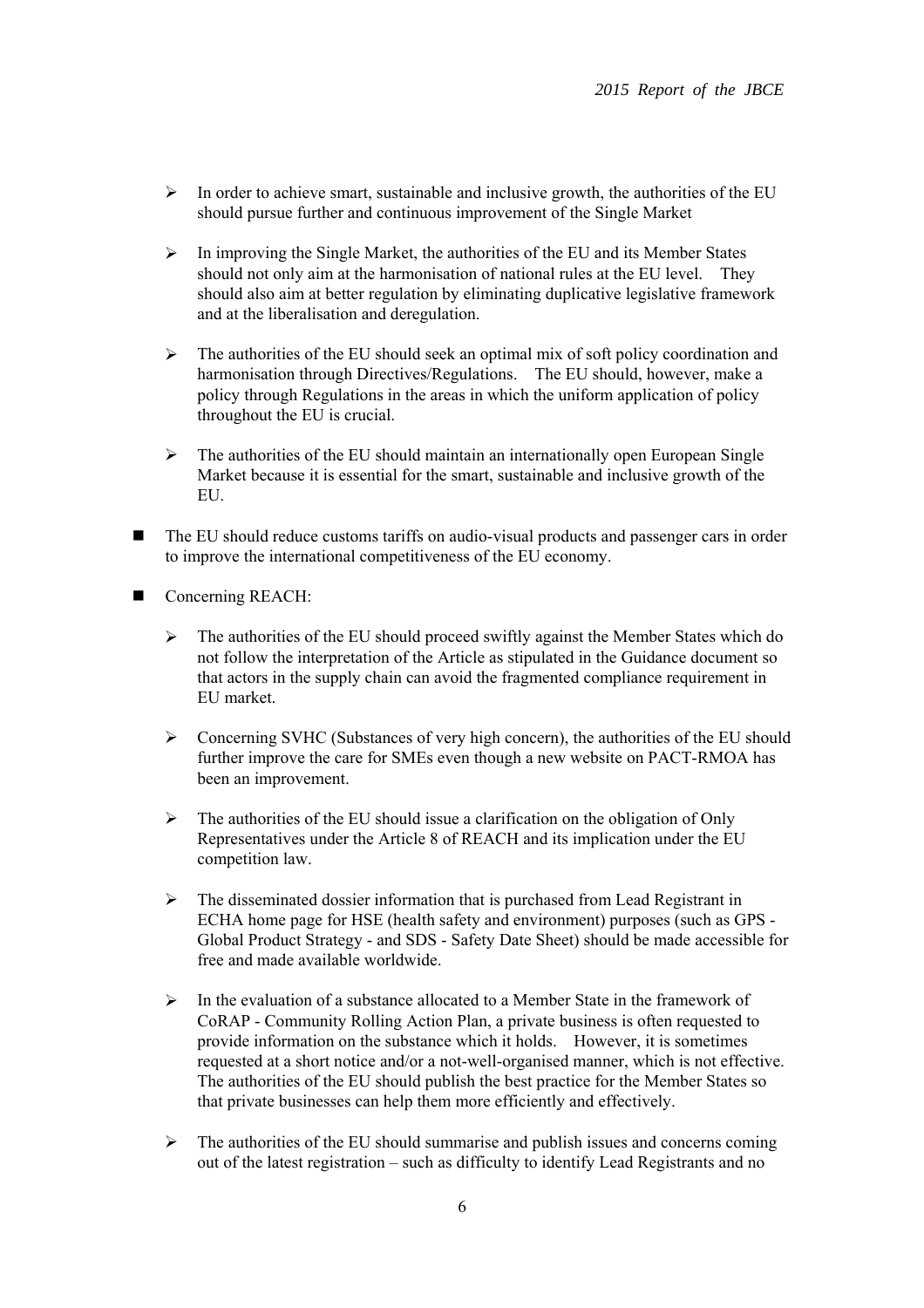transparency of the cost for LoA (Letter of Access), and their solutions in time for the following joint submission.

- $\triangleright$  The authorities of the EU should, instead of leaving it to agreements among the participants of SIEF, actively monitor and, if necessary, initiate corrective measures in order to realise transparency of the cost for LoA and the equity in cost sharing.
- Concerning approach to Endocrine disruptor:
	- $\triangleright$  The authorities of the EU should regulate endocrine disruptors not by using the categorisation like CMR (carcinogenic, mutagenic or reprotoxic), but by using the risk assessment based on sound science because endocrine disruption is not the endpoint of toxicity.
	- $\triangleright$  The hazard assessment should be conducted by identifying adverse effect based on the endocrine mode of action defined by the WHO, and characterising with taking into account of potency, lead toxicity, severity and irreversibility.
- Concerning RoHS (Restriction of Hazardous Substances in Electrical and Electronic Equipment):
	- $\triangleright$  The identification and assessment of substances for RoHS) inclusion should be based on a robust and consistent methodology, by taking account of the most appropriate risk management option. The principles of "REACH and Directive 2011/65/EU (RoHS) -A Common Understanding" should be duly applied and implemented to avoid overlap in regulation.
	- $\triangleright$  All new regulatory initiatives should provide the necessary level of legal certainty, transparency and predictability to allow for timely implementation with regard to restriction, substitution and exemption requests.
- Concerning CLP Regulation:
	- $\triangleright$  To alleviate burden on exporters, the authorities of the EU should accept GHS classification and labelling at the custom clearances; and
	- $\triangleright$  The authorities of the EU should take GHS into consideration from ATP (Adaptation to Technical Progress) stage.
- Concerning nanomaterial:
	- $\triangleright$  The authorities of the EU should implement the prospective policy tools on nanomaterials by taking into consideration the degree of exposure of nanomaterials released from a product;
	- $\triangleright$  The authorities of the EU should take an initiative and establish a harmonized reporting system at the EU level; and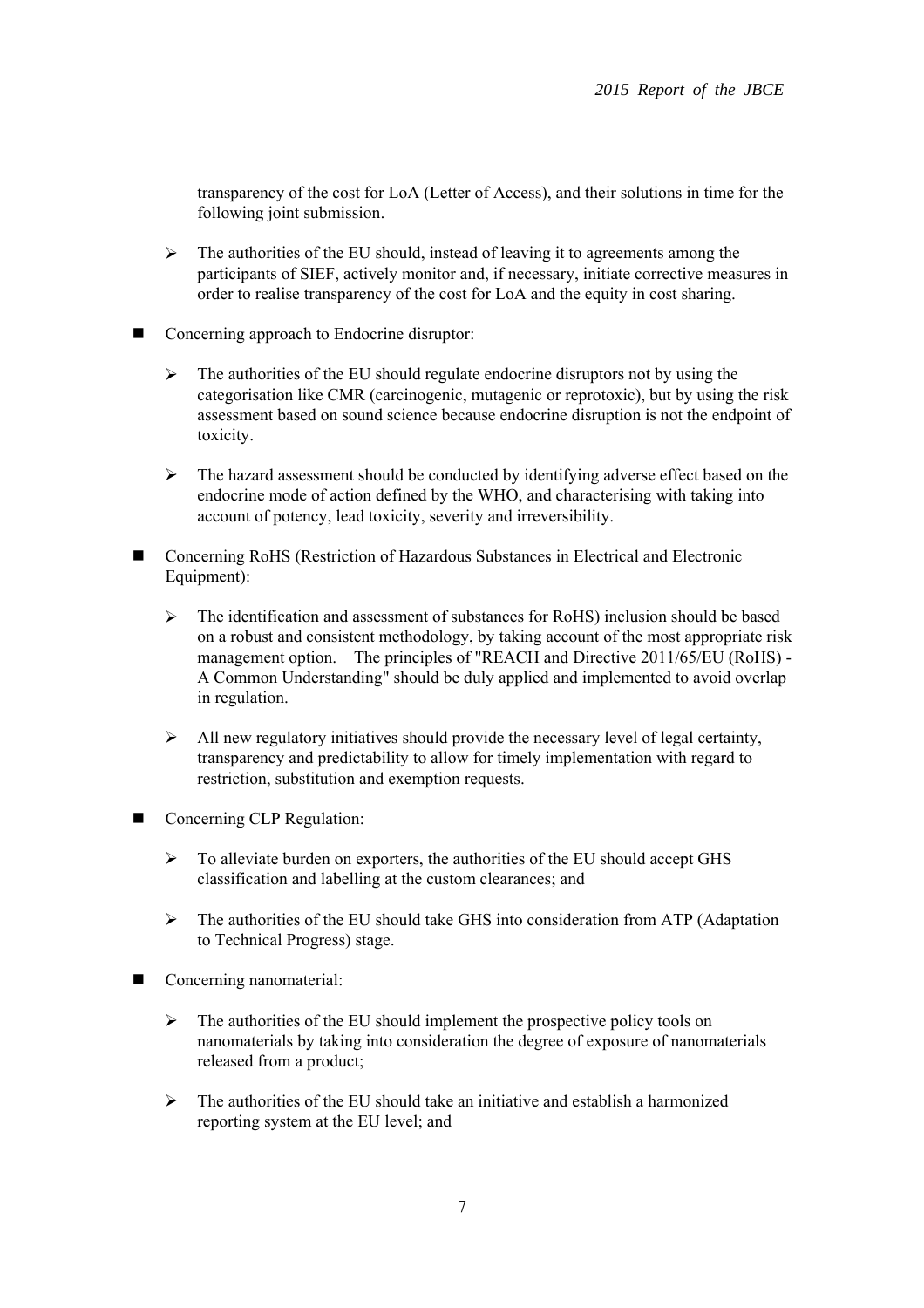- $\triangleright$  The authorities of the EU should standardise a practical measurement method of nanomaterials. Such a measurement method should be simple and internationally harmonised.
- Concerning the Biocide Product Regulation (BPR), the authorities of the EU should evaluate, in due course, the actual benefits of measures for treated articles under the BPR in reducing the risks posed to humans, animals and the environment by biocidal products, and to ensure that such measures are fit for purpose.
- Concerning Ecodesign:
	- $\triangleright$  The authorities of the EU should uphold the Energy related Products (ErP) principle of setting Minimum Energy Performance Standards (MEPS) at the level of Least Life Cycle Cost (LLCC).
	- $\triangleright$  The authorities of the EU should carry out comprehensive impact assessments for components integrated into products so that optimum efficiency is pursued at the level of the final product not at the component level where there is no tangible benefit to the consumers.
	- $\triangleright$  The "repair as produced" principle should be applied for spare parts as is the case in the RoHS Directive.
- Concerning environmental footprint:
	- $\triangleright$  To support comparability objectively, the EU should respect discussion on LCA (Life Cycle Assessment) (e.g. cLCA – carbon-Life Cycle Assessment), method under ISO, IEC (International Electrotechnical Commission) (ISO14040-14044, ISO26000 (GRI), ISO14025 etc.), etc. with consideration to global harmonization;
	- $\triangleright$  The EU should allow mutual recognition of databases not only in the EU but also with those outside the EU and participate in the international development of database; and
	- $\triangleright$  In setting sector rules, the EU should issue guidelines on the scope of products and industrial sector in addition to the EU methodologies of OEF (Organisation Environmental Footprint), PEF (Product Environmental Footprint). Furthermore, sector definitions should be sufficiently narrow to allow a meaningful comparison of data.
- Concerning CCCTB (Common Consolidated Corporate Tax Base):
	- Non-taxation of unrealised gains on goodwill as a result of cross-border reorganisation;
	- $\triangleright$  Non-application of arms-length principle within a group of companies that form CCCTB; and
	- $\triangleright$  Off-setting of profits and losses.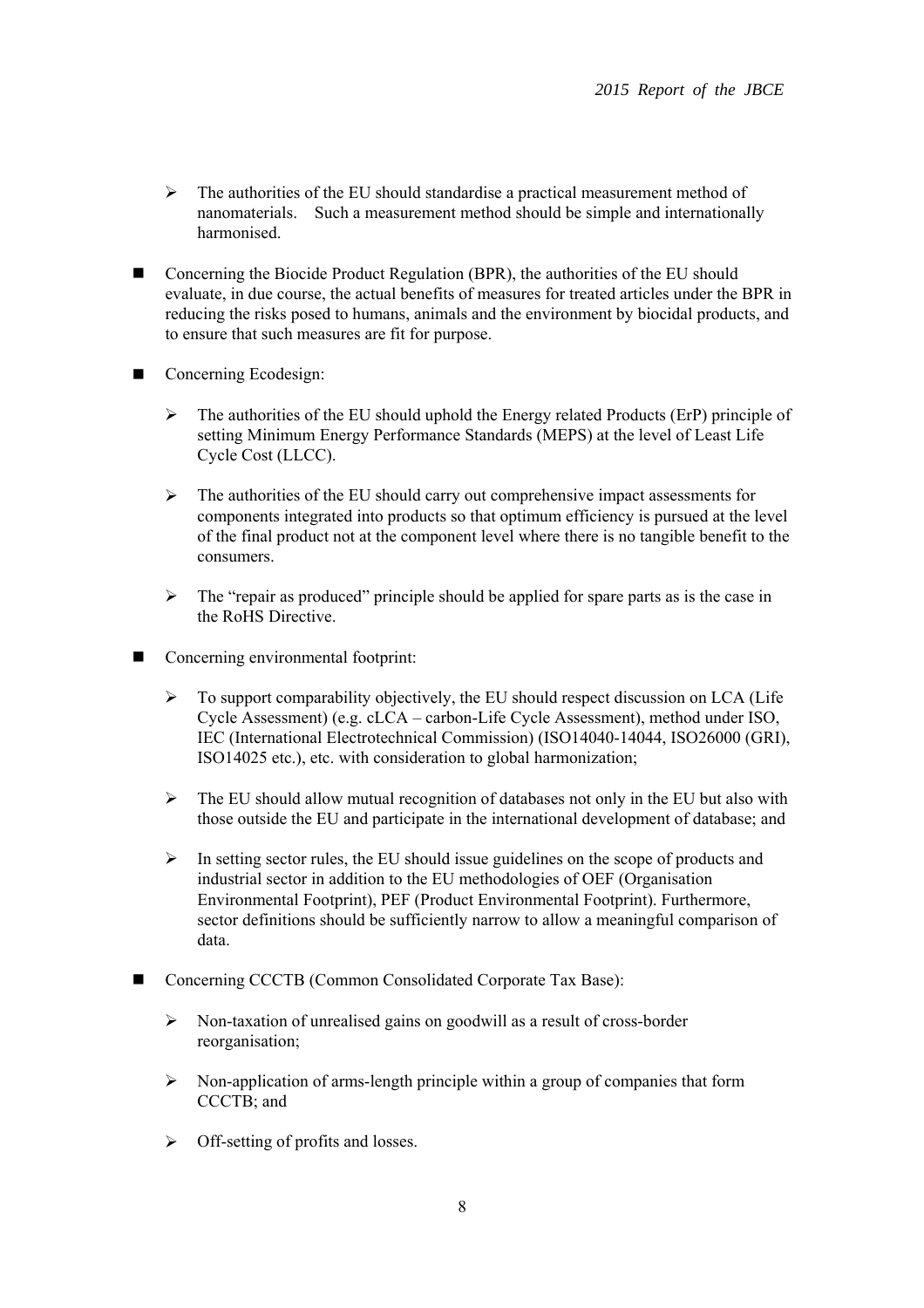- Concerning Merger Directive (90/434/EEC):
	- $\triangleright$  Its scope should be extended to include deferral of taxation on the transfer of real estates and other intangible assets; and
	- $\triangleright$  The requirements in certain EU Member States to maintain the holding of shares for a number of years should be abolished.
- Concerning the strategy of the European Commission to fundamentally revise the VAT system, the JBCE hopes that the new regime will be realised swiftly and in such a way that a business group could easily and cost effectively centralise VAT administration in the EU.
- Concerning a new strategy on CSR Policy:
	- $\triangleright$  Policy discussion should not be lost in the argument about definition and about the dichotomy between voluntary or mandatory approaches.
	- $\triangleright$  Highlight the aspect of innovation and provide open platform.
	- $\triangleright$  Take a principle-based approach with flexibility.
	- $\triangleright$  Create incentives for companies with leadership for change.
	- $\triangleright$  Articulate policy linkages across the European Institutions.
- Concerning the proposed Regulation on conflict minerals:
	- $\triangleright$  The work of the two expert groups, that have been formed to define the list of minerals and metals within the scope of the Regulation and to clarify the meaning of conflict and high risk areas, should be carried out in a transparent manner.
	- $\triangleright$  Clear criteria for the certification of Responsible Importers, Smelters and Refiners should be set under a reliable, well-governed and functioning certification system.
	- $\triangleright$  In order to avoid confusion in certifying importers, the EU should set clear criteria for importers to become 'responsible'. Such criteria should make use of the existing criteria.
	- $\triangleright$  The authorities of the EU should pursue globally conflict-free and responsible mineral extraction through dialogue with third countries.
- Concerning country by country reporting, the authorities of the EU should carefully consider the risks of excessive disclosure requirements that could unduly hamper multinational enterprises' business activities.
- Concerning non-financial disclosure, the JBCE looks forward to consultation by the European Commission during the preparation of non-binding guidelines on methodology for reporting non-financial information, including non-financial key performance indicators. The preparation should be carried out in a transparent manner.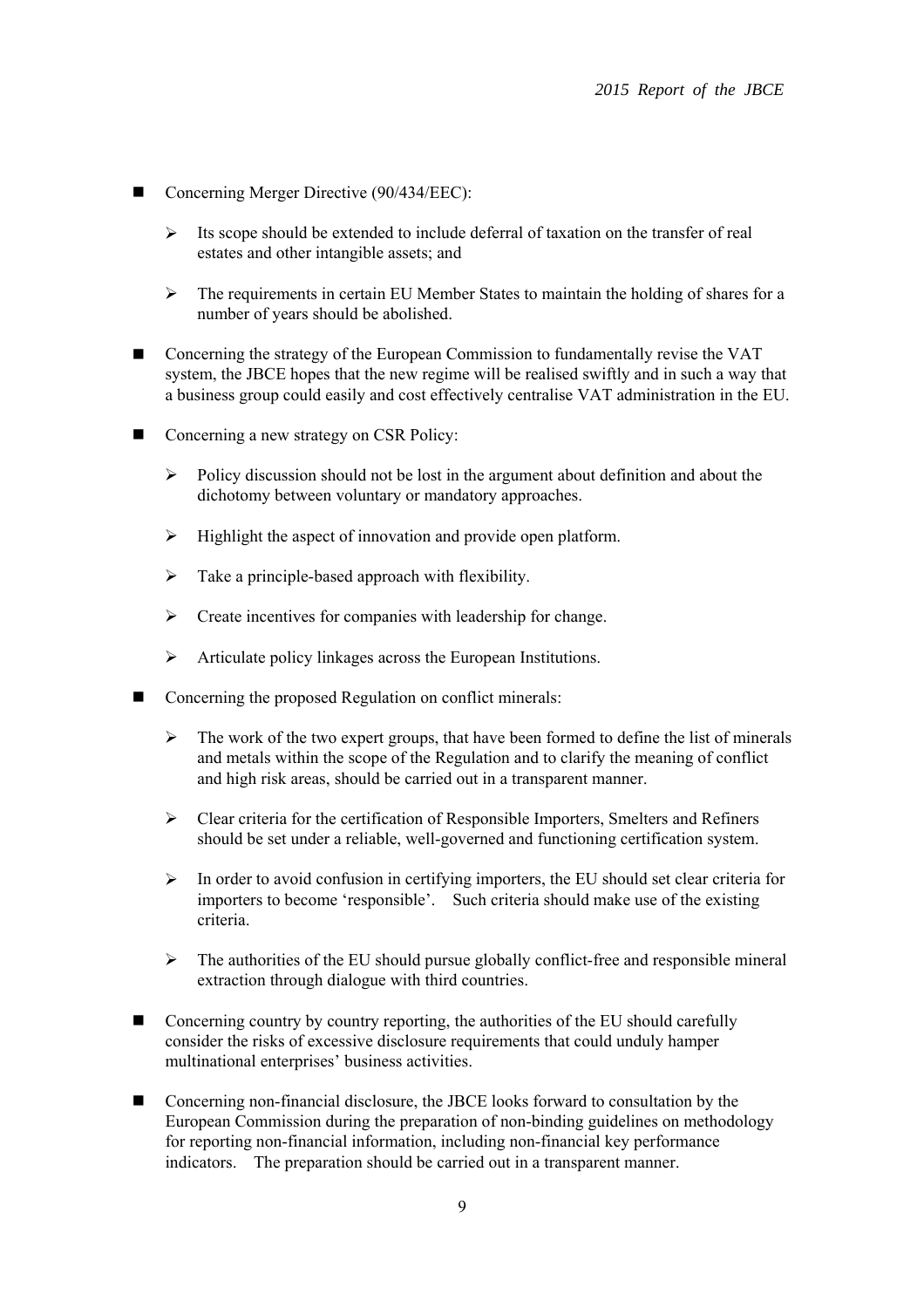- The authorities of the EU should proceed prudently in the deliberation of the Product Safety and Market Surveillance Package, in particular, Article 7 of the proposal for a Regulation on consumer product safety by which the indication of the country of origin would become mandatory. The mandatory indication of the country of origin should not be included in the Package.
- Concerning harmonising market surveillance, the authorities of the EU should disclose all the relevant information regarding the progress in the harmonisation of market surveillance and its implementation in each Member State. They should continue to consult stakeholders widely.
- Concerning the Directive on consumer rights, the authorities of the EU should review the advantages and disadvantages of the discretion of Member States to set a guarantee period longer than 2 years in a future review.
- Concerning competition policy,
	- The approach chosen in the White Paper 'Towards more effective EU merger control' may still significantly increase administrative burden on businesses and decrease the legal certainty. The authorities of the EU should pursue consistence in its approach and consider the need for increased legal certainty and for the reduction of administrative burden for businesses.
	- $\triangleright$  The authorities of the EU should pay due attention to the correctness and relevance of the addressee when they send a 'simple request for information' or a 'request to supply information by decision'.
	- $\triangleright$  They should allow a sufficient time for the addressee to prepare a reply as well as to be flexible in allowing extension of the time limit to respond to the request.
- Concerning the proposed Regulation on the modernisation of the EU trade defence instruments, the JBCE requests that communication with all the stakeholders should be transparent throughout the process in order to increase the predictability of the process for businesses and that it should not force the businesses to cooperate unnecessarily and excessively, especially, in case the ex-officio option is adopted.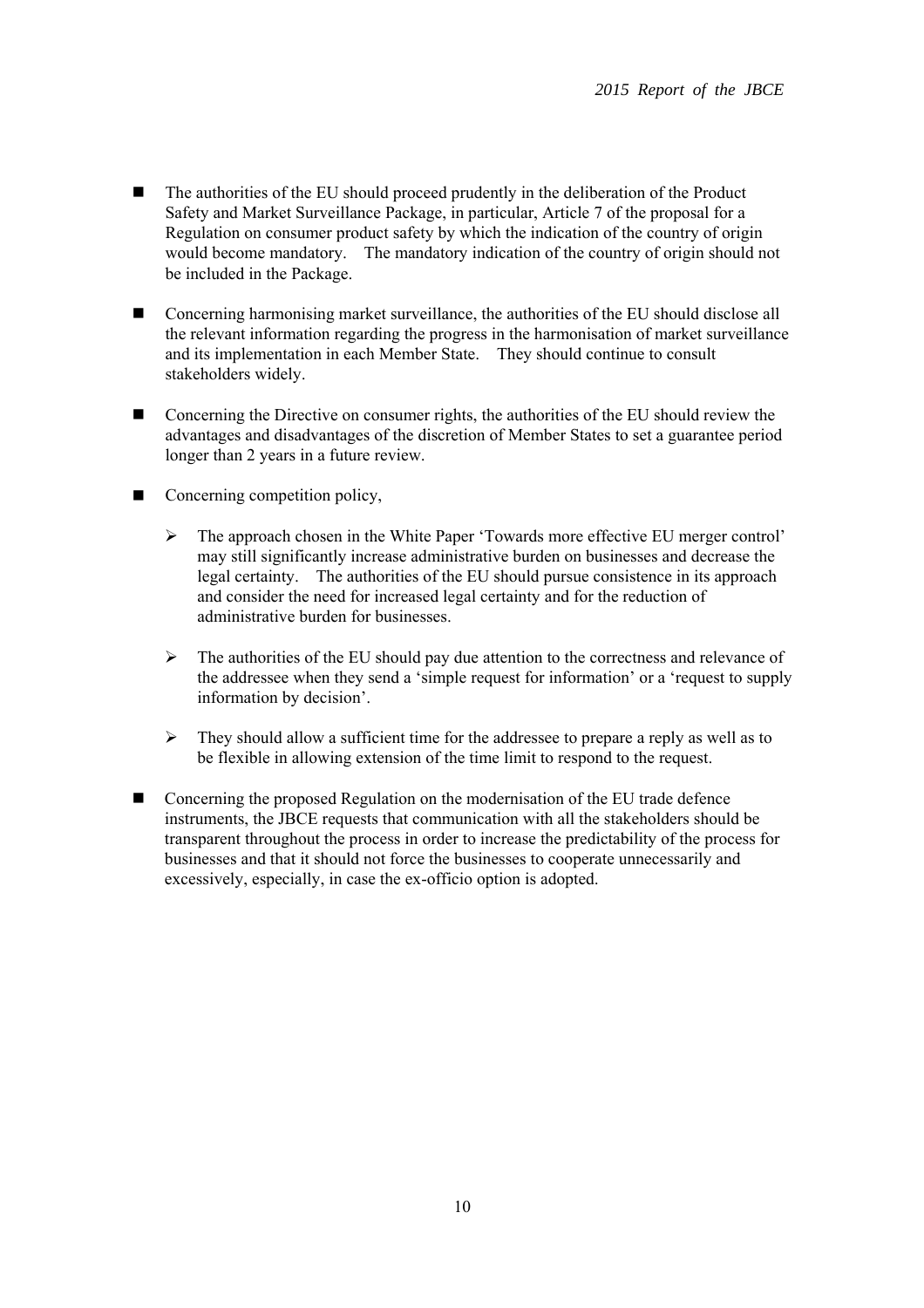## **3 Recommendations to both the EU and Japan**

## **3.1 To build an area of common regulatory environment**

## **3.1.1 Towards a common regulatory environment**

## <Recommendations>

The JBCE would like to make a recommendation on the direction of future cooperation between the authorities of the EU and Japan in order to realise a common regulatory environment between them.

The JBCE recommends that Japanese and European policy-makers should increase their mutual understanding of existing and upcoming regulations on each side and their impact on domestic and foreign business to avoid unwittingly taking initiatives that create barriers to trade and investment. They should commit to exchanging annual legislative work programmes at the earliest stage to prevent regulatory divergence and new trade barriers. In addition, they should agree to an early warning system for draft legislation in order to make the dialogue effective. To expand a common regulatory environment into existing regulatory regimes, they should also develop a joint strategy to promote better regulation, learning from each other's experience and adopting a common system of good governance. Throughout the process, the two authorities should have close dialogue with businesses.

Where an FTA/EPA does not already create a harmonised regulatory framework between the EU and Japan, the regulatory authorities in Japan and the EU should review their domestic technical regulations and conformity assessment procedures at regular intervals to determine the scope for further regulatory harmonisation. The outcome of these reviews, including scientific and technical evidence used, should be exchanged between the regulatory authorities and provided to industry upon request.

Furthermore, the authorities of the EU and Japan should look at opportunities that a common regulatory environment will create. They should together disseminate their experience to the rest of the world as the leaders of the cutting edge issues.

The JBCE welcomes the successful outcome of the EU-Japan Industrial Policy Dialogue between METI and DG GROW on 17 March 2015 during which they adopted a Regulatory Cooperation Joint Document. The JBCE has been active and consistent advocate of the regulatory cooperation and reaffirms its commitment to it.

The JBCE strongly requests that the process of regulatory cooperation should be transparent and that the representatives of the relevant industry should be involved in the process.

## <Background>

The JBCE would like to look at future issues that will become important after the conclusion of an FTA/EPA between the EU and Japan. Once an FTA/EPA is concluded, key issues would move away from barriers to market access to how to build a common regulatory environment in numerous sectors. The JBCE believes that the general direction of creating a common regulatory environment should be deregulation so that resulting economic benefit will become far larger and more widely spread than the reduction of the cost of doing business between the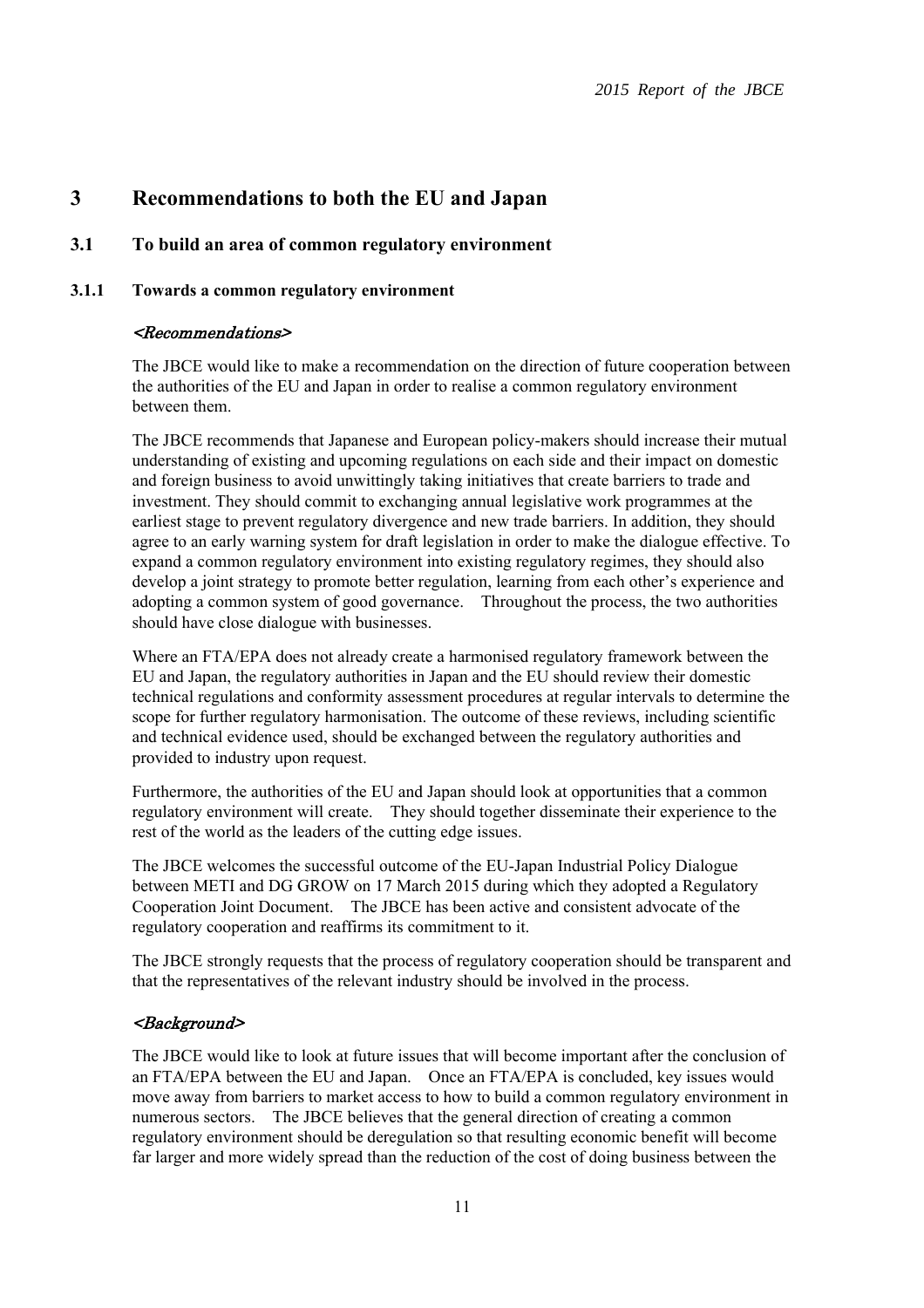EU and Japan. Thus, such a common regulatory environment will be a key to the economic prosperity of the two economies as well as wellbeing of their citizens. The JBCE also believes that building a common regulatory environment is a direction that developed countries in general will aim at in coming years.

The Regulatory Cooperation Joint Document foresees the enlargement of the existing cooperation between the European Commission and the government of Japan to new areas such as robotics, chemicals, automobile and conflict minerals. The JBCE recognises that building a common regulatory environment is not an easy task and will take a long time as we have witnessed in the Single Market of the EU.

As the Regulatory Cooperation Joint Document indicates, it is easier to build a common regulatory environment when a new policy is being formulated than to try to bridge between two existing regimes. As an example, we have regulation on chemicals in mind. Had the authorities of the EU and Japan built a common regulatory environment when REACH was planned, there could have been a huge benefit for chemicals industry and its downstream users. In the end, the EU and Japan built different regulatory regimes on chemicals and, as the result, chemicals companies and related companies on both sides have to bear a huge cost in complying with the two regimes.

The JBCE nonetheless hopes that, in a long term, regulatory cooperation between the EU and Japan will expand further from new policy areas to existing policy areas.

## **3.1.2 Cooperation for high-level international standards and rules**

#### <Recommendations>

- $\triangleright$  The authorities of the EU and Japan should strengthen their cooperation in developing high-level international standards and rules in order to prevent protectionist measures at the multilateral level, in particular in the WTO, as well as the regional or bilateral level.
- $\triangleright$  While the JBCE supports the further trade liberalisation through bilateral trade agreements, the two authorities should continue to make utmost efforts at achieving multilateral trade agreements in the WTO.
- $\triangleright$  The authorities of the EU and Japan should exert their utmost efforts to realise global free trade in environmental goods through the ongoing negotiations at the WTO. In addition to the APEC List of 54 Environmental Goods, a broad range of additional products including intermediate products (i.e. essential materials or components to produce the qualified goods) should be explored, by taking account of global value chains that developing countries participate. At the same time, an efficient review mechanism to allow updating the list of environmental goods and to reflect changes in technologies in the years to come should be included, so that such an agreement can also directly and positively contribute to green growth and sustainable development.
- $\triangleright$  The authorities of the EU and Japan should adopt international product standards and certification procedures where applicable, and, to promote harmonisation of standards and certification procedures, mutual recognition of product certification and, when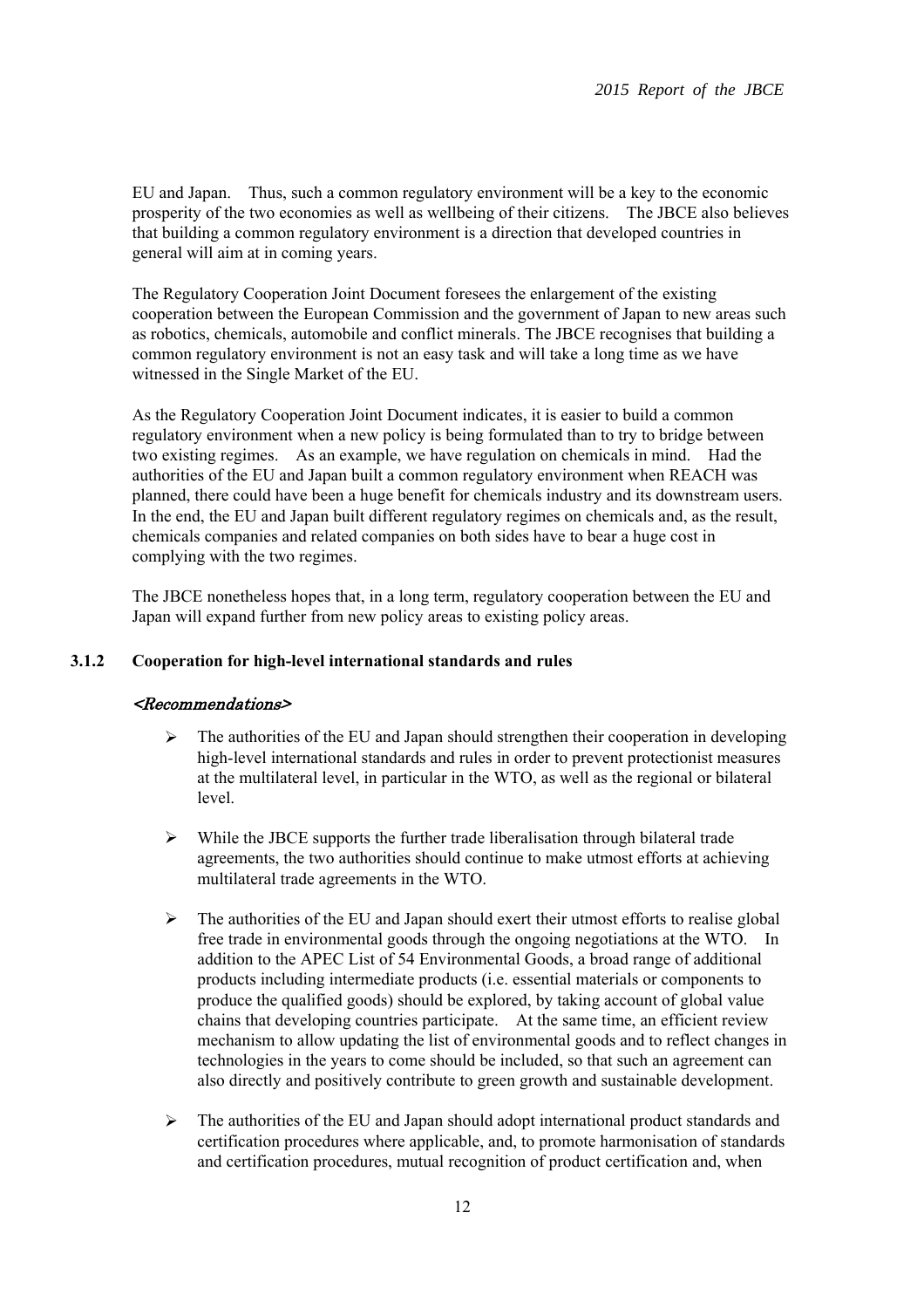possible, and appropriate, mutual acceptance of functionally equivalent regulations governing the application process for importing and selling/using products in sectors such as construction materials, organic products, cosmetics, medical devices, veterinary products, automobiles and processed food.

#### <Background>

For the global activities of both EU and Japanese industries, emerging markets have increased their importance. On the other hand, in many countries, protectionist measures, including trade-related and regulatory measures, have been introduced in various areas such as raw materials, information security, environment protection, human health and competition policies.

An increased cooperation between the EU and Japan is necessary in order to realise global agreements under the auspices of the WTO and international standardisation.

#### **3.1.3 A common policy on the control of chemicals**

#### <Recommendations>

- $\triangleright$  The two authorities should not only implement effective regulations but also consider a common policy by establishing a common list of restricted substances, a common approach to the evaluation of risks and the sharing of data so that cost for industries could be mitigated.
- $\triangleright$  Furthermore, they should share a support policy of supply chain management in developing countries in cooperation with businesses.

## <Recent Progress>

No progress has been seen for these recommendations.>

## <Background>

Policies on the control of chemicals such as REACH and RoHS and Japan's Chemical Control Law have a significant impact on global supply chains.

## **3.1.4 A common resource efficiency policy**

#### <Recommendations>

The authorities of Japan and the EU should promote the concept of resource efficiency including energy efficiency, and should standardise methodology, criteria and the format of environmental product declaration between the EU and Japan and cooperate with each other so that such a policy will be internationally shared.

The two authorities should work together at the multilateral level to promote international harmonisation of energy conservation regulations, relevant labelling rules, and environmental and carbon footprint schemes.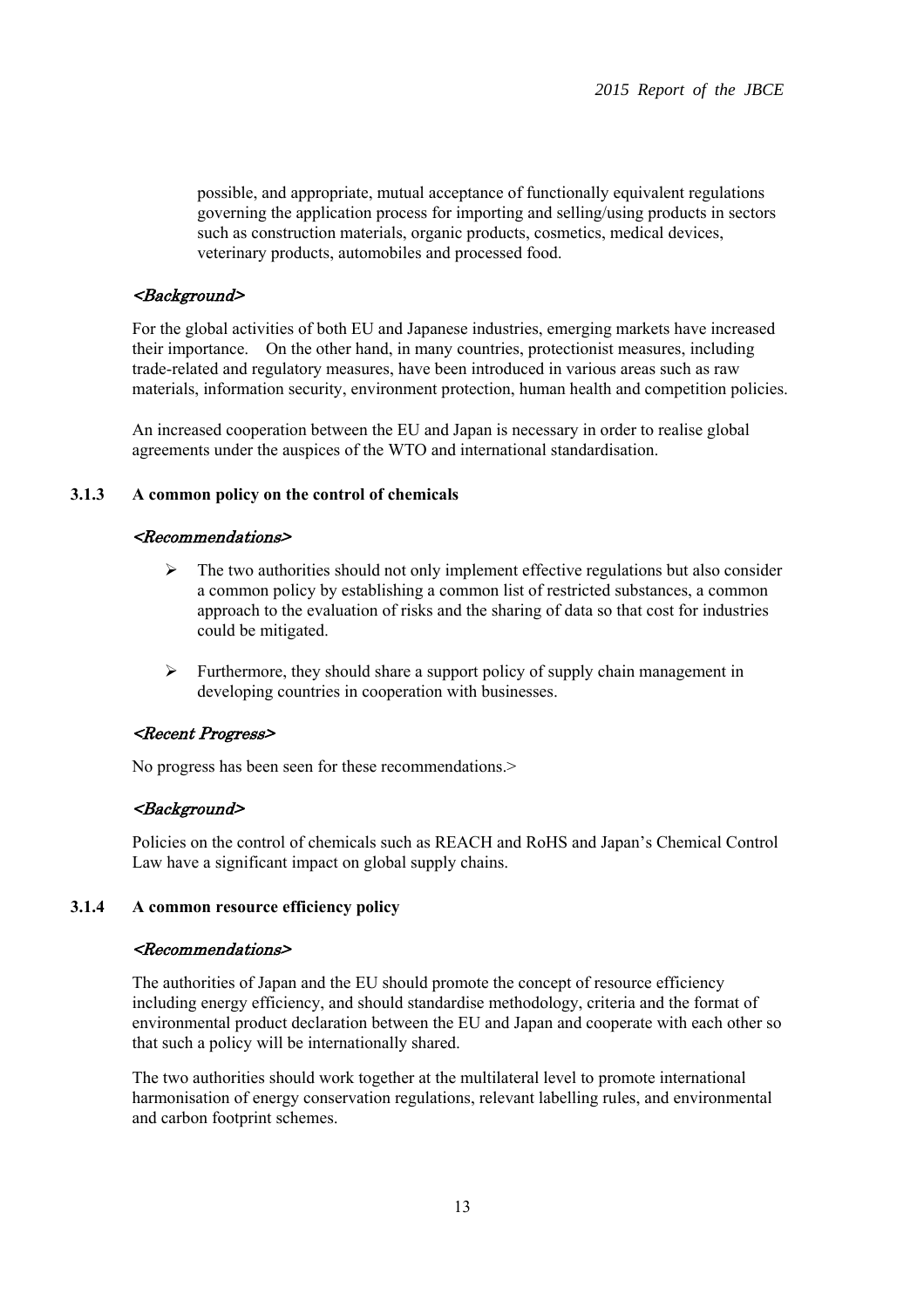## <Recent Progress>

This is a new recommendation

## <Background>

Resource efficient Europe is one of the flagships of the EUROPE 2020. The European Commission proposed the Circular Economy Package in July 2014. The new European Commission has announced to replace it with 'more ambitious' legislation in 2015.

Resource efficiency is an important policy issue in Japan. Furthermore, it is a global issue. Therefore, the JBCE recommends the authorities of the EU and Japan to create a common resource efficiency policy and lead the world in this area.

It is understood that resource efficiency is one of the new areas to which the Regulatory Cooperation Joint Document of 17 March, 2015 between METI and DG GROW foresees the enlargement of the existing cooperation between the European Commission and the government of Japan.

## **3.1.5 Opening up Science, Technology & Innovation programmes with each other**

## <Recommendations>

The two authorities should open up Science, Technology and Innovation programmes more so that companies and R&D centres located in the EU or Japan can participate in and benefit from the programmes of the other region under the same conditions as participants from the other region.

The two authorities should specifically favour joint R&D programmes that are geared towards international standardisation such as standardisation in advanced manufacturing and in the internet of things. Regulatory cooperation on emerging technologies between the EU and Japan will facilitate the deployment of new services and products in the both regions.

Such cooperation could be extended to the development of practical application of new technologies, such as smart grid, smart city, smart community, RFID (Radio Frequency IDentification) and biometrics authentication technologies. The two authorities should also cooperate in the dissemination of model ICT use that contributes to the security and the operational efficiency of the supply chain. For example, RFID tags, sensors, biometrics authentication technologies and UCR (Unique Consignment Reference) numbers can build a more secure and visible international supply chain.

## **3.1.6 Expand the benefits of AEOs**

## <Recommendations>

The two authorities should:

 $\triangleright$  exchange electronic information such as customs entry data and manifest data between the authorities;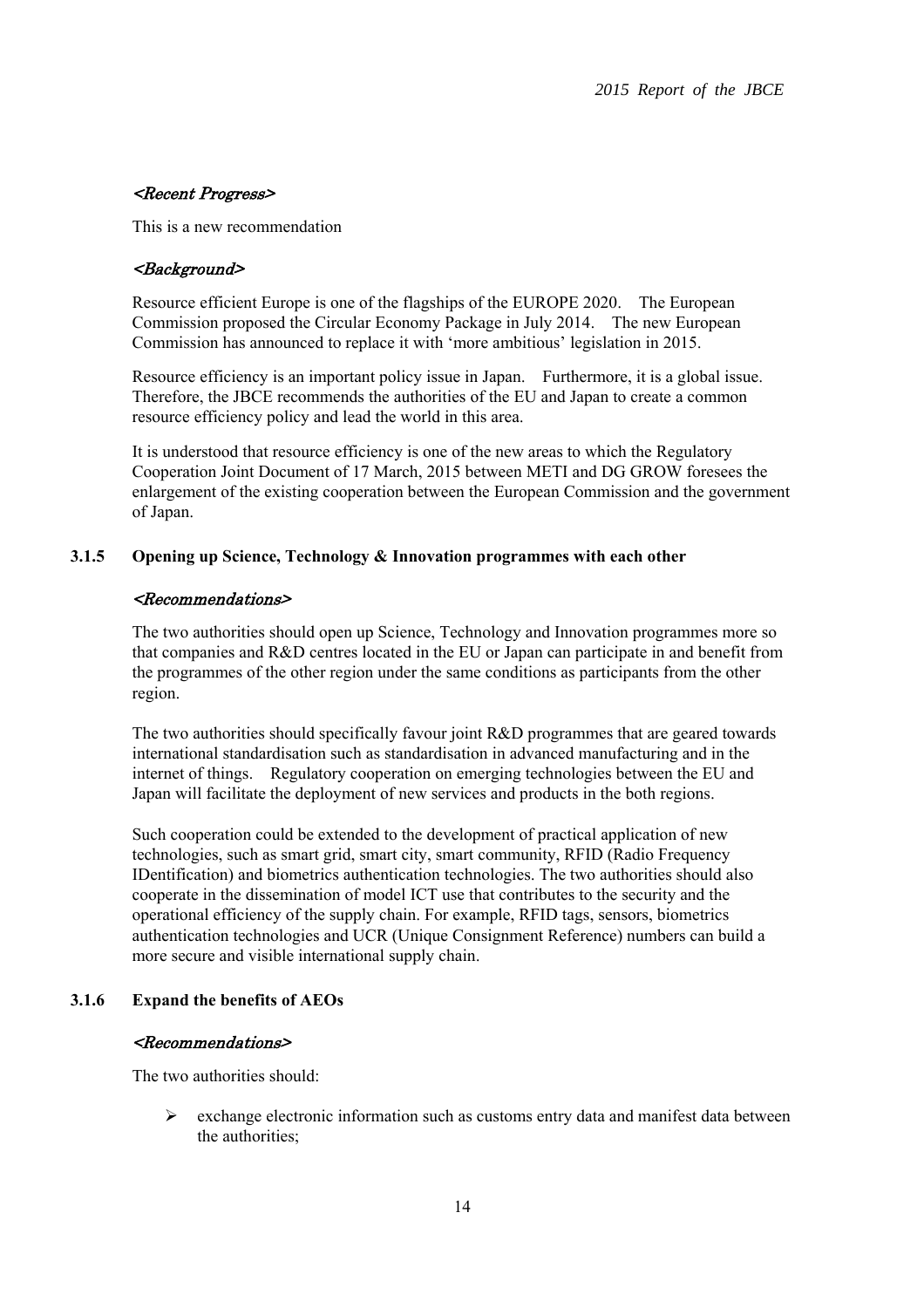- $\triangleright$  introduce further regulatory cooperation in order to give more concrete benefits to AEOs (Authorised Economic Operators) and facilitate trade between the EU and Japan following the agreement on the mutual recognition of the AEOs in June 2010 between the EU and Japan;
- $\triangleright$  take the initiative to ultimately realise the single global AEO criteria;

#### <Recent progress>

Little progress has been seen for these recommendations.

## <Background>

Since the terrorist attacks in the United States on September 11, 2001, a global trend of stricter security measures has been imposing burdens on the management resources of companies, which is also becoming a hindrance to a smooth international supply chain. Based on the WCO Safe Framework of Standards, institutions are being developed around the world such as Authorized Economic Operators programs and the advance cargo manifest declaration rule. However, the data set for advance manifest declaration, or the process and criteria for AEO certification are not always the same and sometimes some of them impose excessively strict regulations. European and Japanese businesses share concerns about possible additional burdens on businesses and unwanted hindrances to smooth trade due to the inconsistency of such regulations among countries. Particularly at a time of economic downturn, the negative effect can work as a Non-Tariff Barrier that slows down global economic activities.

The EU and Japan should lead the international harmonisation that strikes a balance between security and the facilitation of trade while realising efficient public-private operations.

## **3.1.7 Strengthening cooperation on the fight against counterfeiting, piracy and contraband goods**

#### <Recommendations>

- $\triangleright$  The JBCE would like to see the EU and Japan to step up efforts to fight against counterfeited, pirated and contraband goods, both inside and outside the EU and Japan. For example, they should better cooperate with each other and with the third country authorities to secure the closure of sites trading in fake goods.
- $\triangleright$  The JBCE requests that the authorities of Japan should make all trade with counterfeit goods illegal by closing the loophole by which individuals are allowed to bring in or import counterfeits for person consumption.
- $\triangleright$  The JBCE reiterates its support of Regulation (EU) 608/2013 of the EP and Council of 12 June 2013 on Customs enforcement of Intellectual Property rights which reflects to some extent the JBCE's key recommendations such as simplifying the procedure. However, the JBCE requests the authorities of the EU that they should seek ways to mitigate the financial burden of the importers of the authentic goods.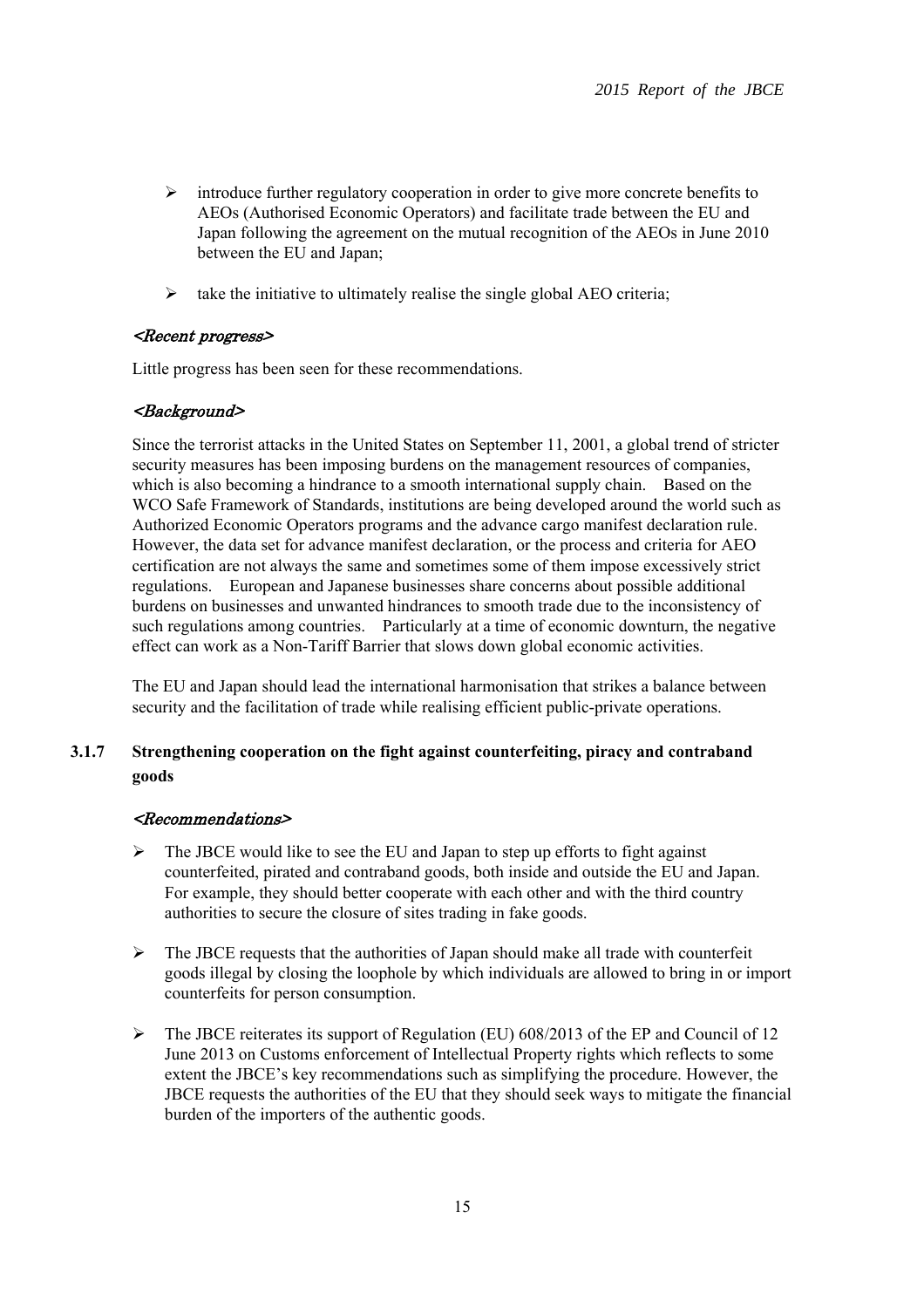- $\triangleright$  The JBCE would like to see an enhanced role of the Observatory on Counterfeiting and Piracy in line with the Regulation adopted by the European Parliament and Council on 19 April 2012.
- $\triangleright$  The JBCE suggests that with an increased cooperation by the manufacturers and importers of the authentic goods, including the provision of more information on their products, the on-site training of officials and the training of officials on the more effective use of the WCO's IPM (Interface Public Members), the customs authorities should make inspection more efficient and raise the rate of its coverage.

## <Recent Progress>

Some progress has been seen for the cooperation.

## **3.1.8 Continued efforts for swift conclusion of ITA expansion**

#### <Recommendations>

The JBCE requests that the two authorities should try to bring the current negotiations to expand the ITA to a successful conclusion as soon as possible and should encourage the signatories for its early implementation. The JBCE requests that, in an expanded ITA, a compulsory and periodical review mechanisms should be built in in order to ensure that the ITA will always be kept up-to-date and reflect technological developments. In addition, the EU and Japan should work together in convincing additional countries to sign up to the ITA.

#### <Recent Progress>

Following the agreement between the US and China made during the APEC Summit in Beijing in November 2014 to include around 200 products in a list, ITA signatories resumed the talks in Geneva in December 2014 for the first time in a year aiming to conclude an agreement. However, the negotiators were unable to reach a conclusion due to disagreement on the handling of some sensitive products.

## < Background >

An ITA expansion would boost trade, remove uncertainties relating to product classification and ensure technological developments across all sectors and public services. Both Japan and Europe will benefit from the development of a major industrial sector that is a driver in virtually all other sectors and in public services of productivity, innovation, job creation, and improved competitiveness and service quality.

Unlike the current ITA that has never been updated since 1996, a built-in periodical review mechanism will enable additional categories of ICT goods to be traded duty free and will minimize the risk of current and future innovative technological developments giving rise to product classification uncertainties.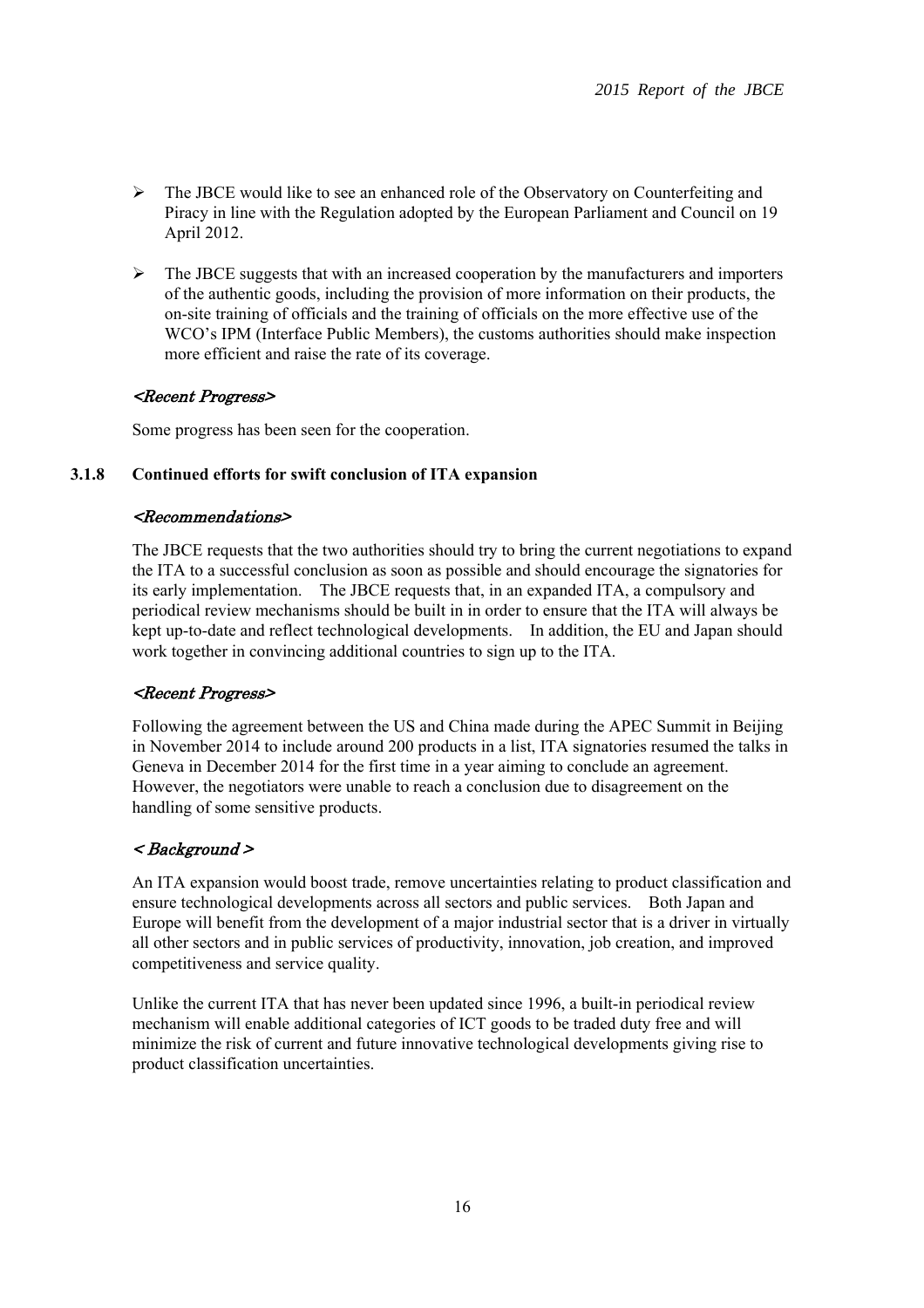## **3.1.9 Public procurement**

## < Recommendations >

- $\triangleright$  The authorities of the EU, its Member States and Japan should increase their efforts to facilitate better access to the respective public procurement markets.
- $\triangleright$  The authorities of the EU, its Member States and Japan should make more information available in English.
- $\triangleright$  The JBCE requests the use of English when submitting tender proposals to be allowed or at least partially allowed, especially for the technical specifications and communication.

## <Specific recommendations to the authorities of the EU>

- $\triangleright$  Any measures should incorporate an effective mechanism to prevent the EU from arbitrarily excluding better and cheaper goods and services from its procurement market and to ensure legal stability and predictability for businesses; and
- $\triangleright$  Any measures should contain clear and transparent criteria for the scope and conditions of their application based on an appropriate and balanced analysis.

## < Recent progress >

There has been little progress, although the JBCE is aware of the recent initiatives by, for example, JETRO, in making information available in English but the complete information is rarely available in English.

## < Background >

The reform of the legislative framework of public procurement is one of the twelve priority actions set out in the Single Market Act adopted in April 2011. As part of this reform programme, the European Commission announced on 31 March 2012 a proposal for a Regulation on the access of third-country goods and services to the EU public procurement market. (COM (2012) 124).

Although the European Commission has stated in its Work Programme 2015 its intention to withdraw and modify a proposal for a Regulation on the access of third-country goods and services to the EU public procurement market (COM (2012) 124), the proposal was not included in the list of withdrawn proposals published in the Official Journal of the EU on 7 March 2015. Furthermore, the European Commission still intends to establish legislative rules on the access of third countries goods and services to the EU's internal market in public procurement and procedures supporting negotiations on the access of the EU good and services to the public procurement markets of third countries.

Although the current proposal is to be amended, the JBCE has a serious concern about such legislation that would enable the EU to close its market unilaterally. The JBCE is concerned because, by exercising the proposed unilateral measures, the EU could send a signal to its trading partners that the EU is closing its procurement market discreetly, which could trigger a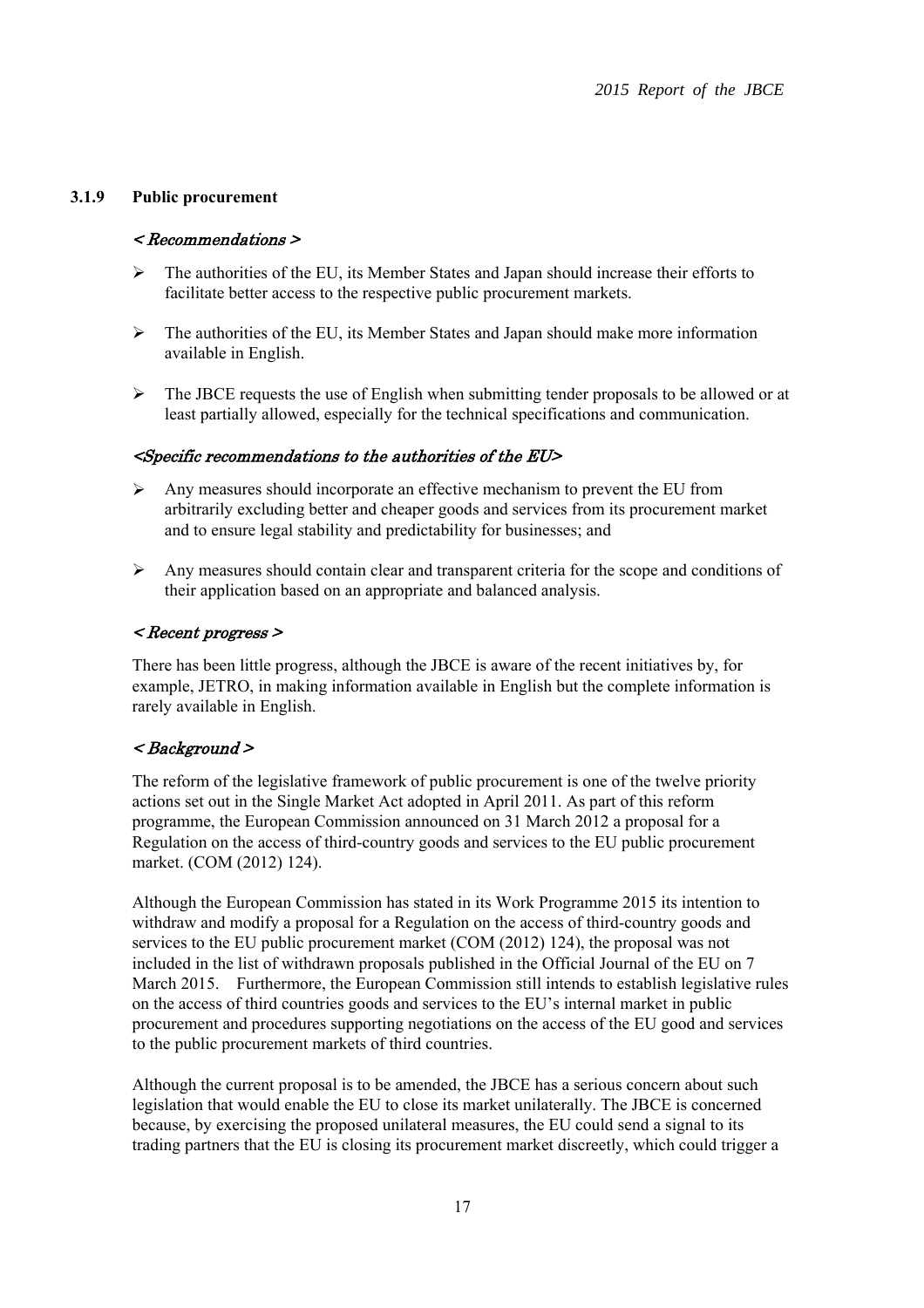chain reaction of protectionist measures all over the world. Should it happen, the EU's intention and objective of opening public procurement markets internationally would not be achieved.

#### **3.1.10 Railway safety certification requirements**

#### < Recommendations >

- $\triangleright$  The authorities of the EU and Japan should establish an open description of compliance requirements as well as validation processes. The certification procedures relevant for the railways should be made fully transparent to both parties. They should mutually inform of their evolutions.
- $\triangleright$  The European Railway Agency and the Japanese Ministry of Land, Infrastructure, Transport and Tourism could establish a dedicated working group in order to better capture the certification procedures in both sides' networks.

#### < Recent progress >

Some progress has been achieved in addressing this topic:

The players in the railway sector of the both sides have made efforts to understand the difference between the two systems for the past few years in parallel with negotiations on EPA/FTA, especially through Railway Industrial Dialogues. Although it still needs to be improved, their mutual understanding has improved.

The EU finally lifted its objection on the withdrawal of the three JR companies from Japan's GPA Annex III to the WTO Secretariat and these companies simultaneously published their voluntary codes of conduct regarding material procurement.

A major JR company already opened its procurement of safety signalling systems to European companies and recently announced new international tender for the procurement of diesel cars.

## < Background >

- 1) Both the Japanese railways and the EU railways have respectively very long and successful experience in the railway safety domain.
- 2) The legal requirements, management systems and business practices of railways in the EU and Japan are not similar to each other. Notably, the responsibility for the safety and reliability of equipment and systems falls on different players: while, in the EU, manufacturers are mainly responsible for obtaining safety certification, in Japan, railways operators are responsible for obtaining safety certification.
- 3) Safety certifications drive many railways equipment and systems procurement requirements.
- 4) In order to address the difference in safety certification, opening and developing a dialogue between the industry players, especially the manufacturers, of the two sides could be an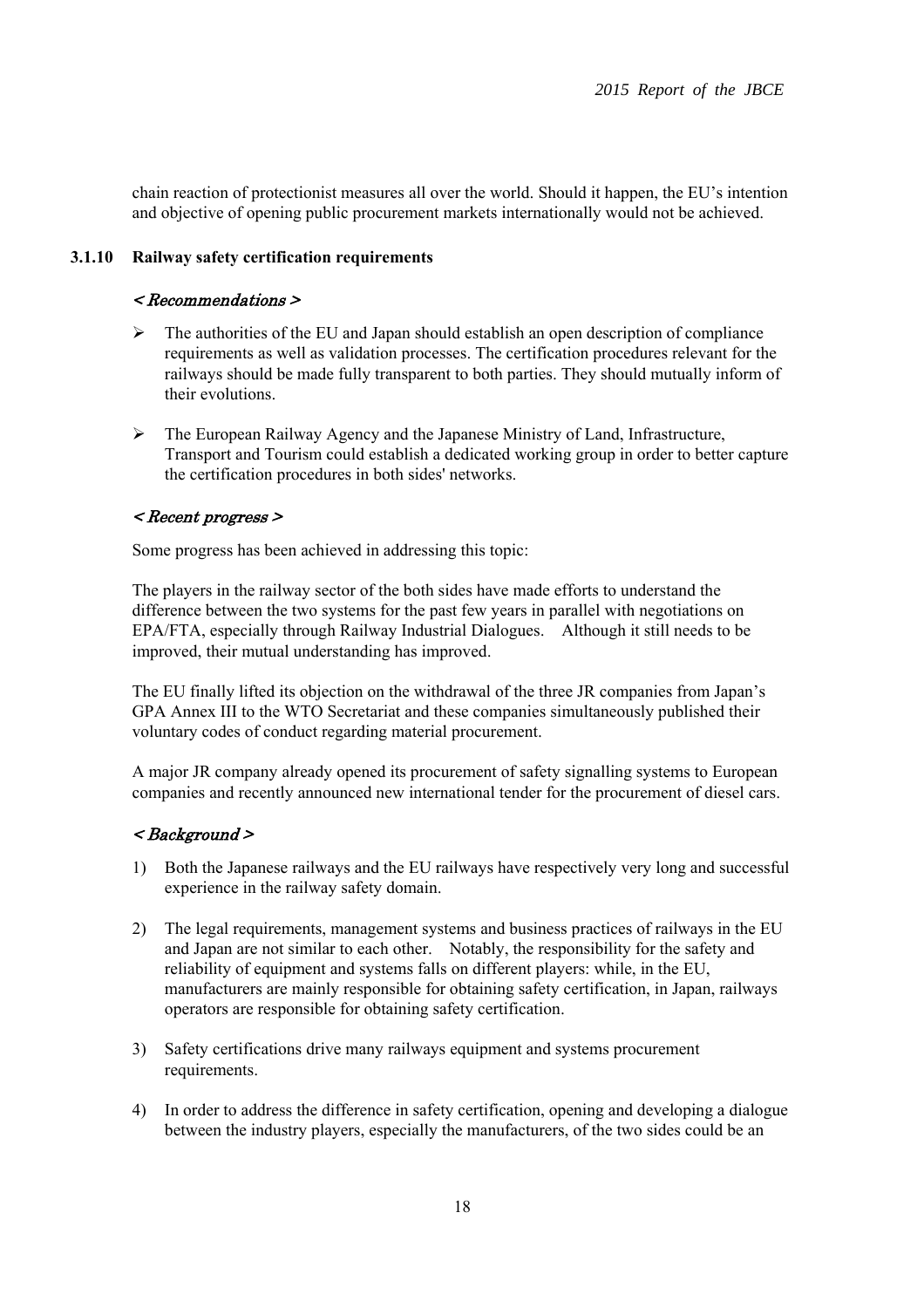appropriate way. It would foster the cross-fertilisation of safety performance of the global railways industry.

- 5) On 27 March 2014, the first dialogue of the railways that involve nearly all the players in the EU and Japan in the sector was organised in Brussels under the sponsorship of the European Commission and the Japanese government. The second dialogue was held in Tokyo on 4 December 2014.
- 6) The JBCE supports this initiative. Such an industrial-sector dialogue to enhance mutual understanding is useful and should be held regularly.
- 7) During the past few years, significant efforts have been undertaken in the EU in order to get better visibility on the certification in EU Member States. These relate to specific requirements for safe operation of relevant railway networks. The European Railway Agency is taking care of the certification coordination among EU Member States' National Safety Authorities. In its so-called "Fourth Railway Package" proposal, the European Commission is paving the way for a common certification procedure to be granted by the European Railway Agency.
- 8) The JBCE hopes that, by taking the above progress into consideration, win-win solutions will be found through such a dialogue that will help the development of both the EU and Japanese railways industries in and outside the two regions.

## **3.1.11 To call for successful ratification of Trade Facilitation Agreement**

#### < Recommendations >

The two authorities should take initiative towards early implementation of the Trade Facilitation Agreement by encouraging the WTO members to accelerate their ratification.

#### <Recent progress>

This is a new recommendation.

#### < Background >

In December 2013, WTO members concluded negotiations on a Trade Facilitation Agreement at the Bali Ministerial Conference. However, WTO members failed to sign the Protocol to the Trade Facilitation Agreement in time, without which the Agreement cannot be a part of the WTO legal framework.

Following successful talks between the US and India, WTO members could finally adopt in November 2014 a Protocol of Amendment. The Trade Facilitation Agreement will enter into force once two-third of members have completed their domestic ratification process.

The Trade Facilitation Agreement contains provisions for expediting the movement, release and clearance of goods, including goods in transit. It also sets out measures for effective cooperation between customs and other appropriate authorities on trade facilitation and customs compliance issues. It also contains provisions for technical assistance and capacity building in this area.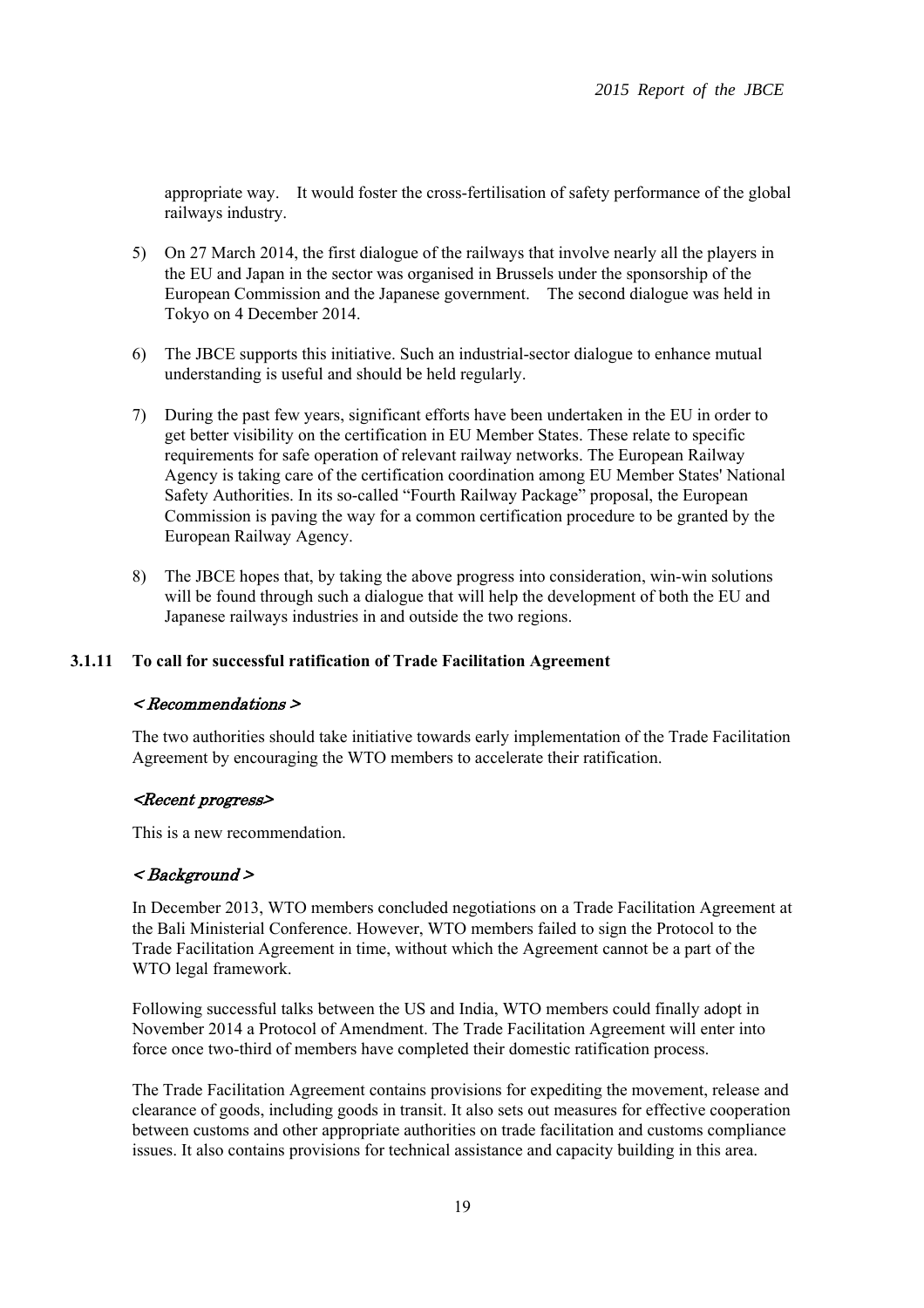## 3.1.12 **The Trade in Services Agreement (TiSA)**

#### < Recommendations >

The authorities of the EU and Japan should continue their efforts towards early conclusion of the Trade in Services Agreement (TiSA) and encourage as many WTO members as possible to join the ongoing negotiations.

## <Recent progress>

This is a new recommendation.

## < Background >

The Trade in Services Agreement (TiSA) is currently being negotiated by 23 WTO members including the EU and Japan. The TiSA is to modernise the WTO's General Agreement on Trade in Services (GATS), and is aimed at a high-quality and comprehensive trade agreement by opening up markets for services and developing new trade rules.

## **3.2 To support the timely development of business**

#### **3.2.1 Social security contributions**

#### <Recommendations>

The JBCE welcomes the conclusion of social security agreements between Japan and 10 Member States of the EU.

The JBCE requests that,

- $\triangleright$  Japan and the Member States of the EU that have not concluded a social security agreement should make further efforts to expand the network of social security agreements; and
- $\triangleright$  they should introduce an interim measure, by which a host country should either exempt contributions to pension funds unilaterally or refund the contributions in full when expatriates return to their home country.

#### <Recent progress>

So far, social security agreements between Japan, and Germany, the United Kingdom, Belgium, France, the Netherlands, Czech Republic, Spain, Ireland and Hungary have entered into force. The agreement between Japan, and Italy and Luxembourg have been signed. Furthermore, negotiations are underway between Japan and Sweden, and at the preparatory stage between Japan, and Slovak Republic, Austria and Finland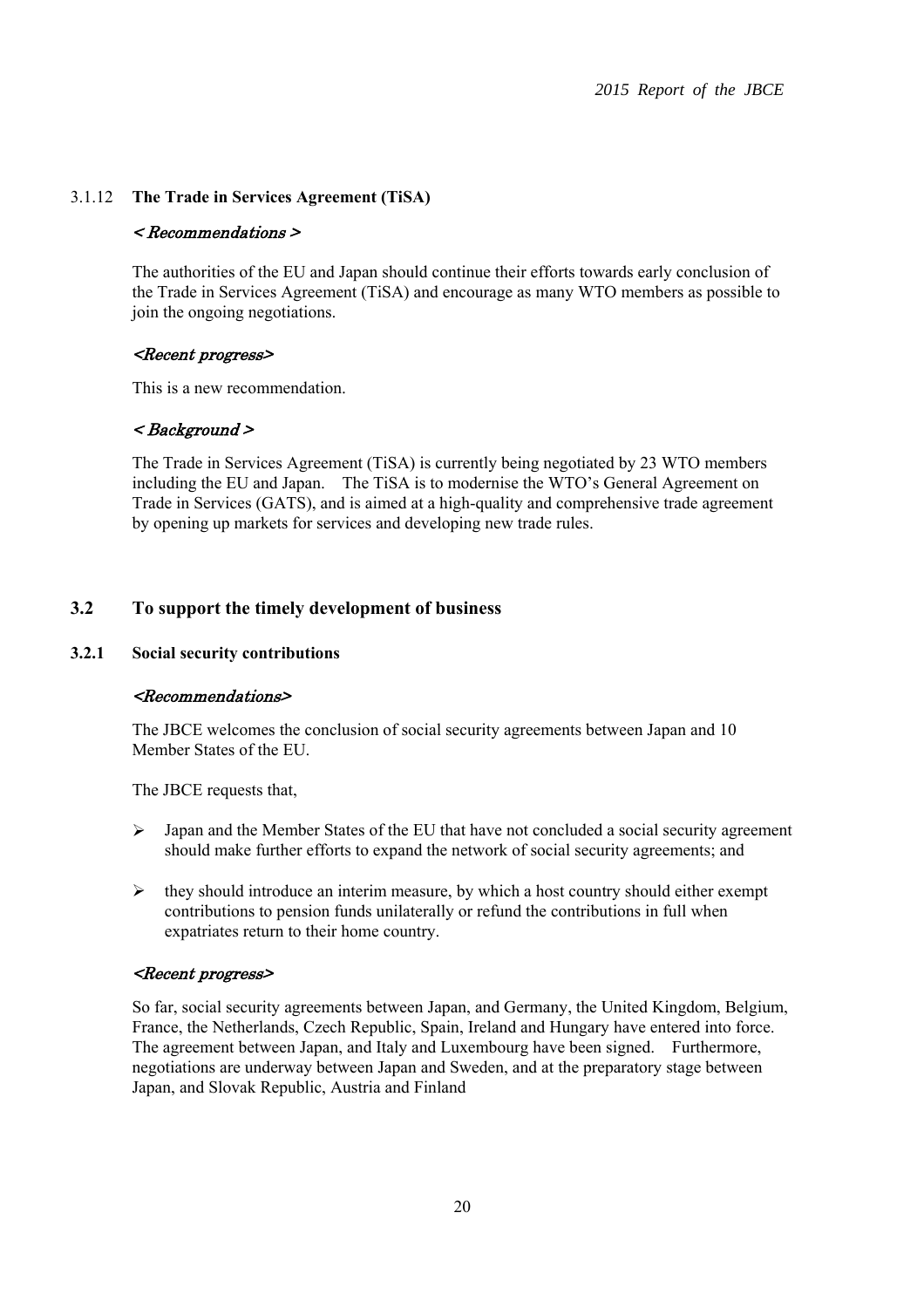## <Background>

Double payments of social security contributions by and for their personnel dispatched between the EU and Japan discourage investment by businesses.

When a company sends its employee to an overseas assignment for a limited period typically 3 to 5 years – it is mostly the case that the employee concerned and his/her employer keep on contributing to the social security system, particularly pension funds, of the sending country. If contribution to the social security system of the hosting country is obligatory, contributions will be paid in both countries. This double payment is a heavy and unnecessary burden for a company and its employee. A social security agreement solves this problem by typically exempting intra-corporate transferees from contributing to the social security system of the hosting country for a limited period.

## **3.2.2 Liberalisation of the movement of intra-corporate transferees in the framework of an EPA/FTA**

#### <Recommendations>

- The EU and Japan should realise far-reaching liberalisation of the movement of Intra-Corporate Transferees (ICTs) in the framework of an EPA/FTA. Such liberalisation should aim at the following system:
	- $\triangleright$  A framework agreement between the mother company, which sends expatriates, and the host country, stipulates the maximum number of expatriates. Within the agreed limit, the mother company is free to send ICTs to that country without further obtaining individual work permits.
	- $\triangleright$  When the mother company concludes such an agreement with several Member States in which its subsidiaries or branches have operations, movement of ICTs between those countries is free from obtaining a new work permit as long as the total number in each agreement is respected.
	- $\triangleright$  Accompanying family members should be given access to labour market automatically.

## <Recent Progress>

It can be said that some progress has been seen for the recommendation because of the launch of negotiation on an EPA/FTA.

## <Background>

For the smooth and efficient running of international businesses, it is essential that companies are able to dispatch key personnel including directors without going through red tape. Such transfers do not have any negative impact on the labour market in the host country. On the contrary, it will expand employment in the host country through the development of business and expatriates themselves tend to pay high income tax to the host country. The requirement to obtain work and residence permits for intra-corporate transferees between the EU Member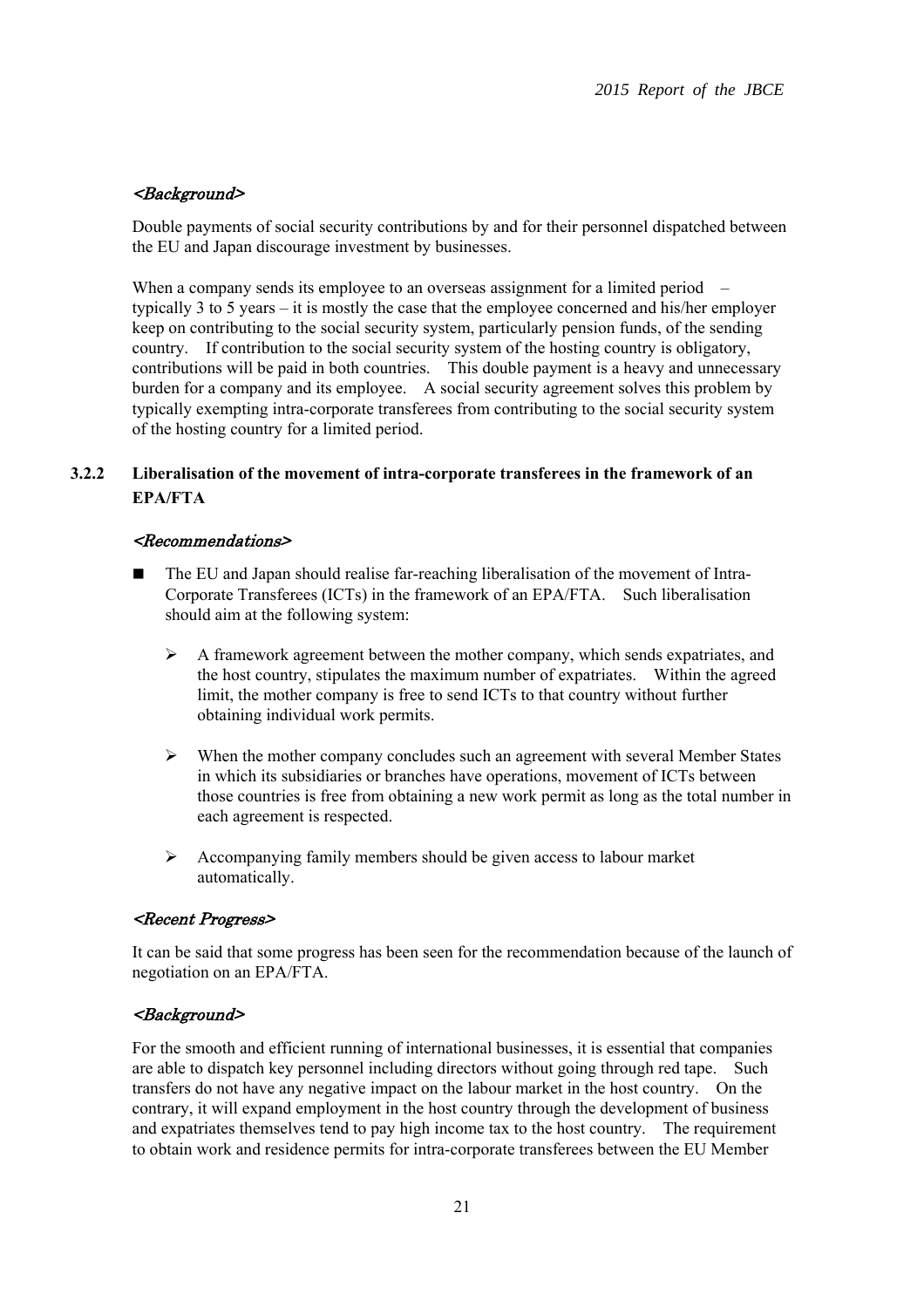States and Japan is usually a formality and it is rare that the application of an intra-corporate transferee is questioned with substantial reasons. However, as the burden on companies as well as employees and their families is substantial, it does constitute an obstacle to swift development of business.

The EU has adopted Directive 2014/66/EU of the European Parliament and of the Council of 15 May 2014 on the conditions of entry and residence of third-country nationals in the framework of an intra- corporate transfer. By 29 November 2016, the directive should be transposed in the Member States. This Directive will prove to be very useful for Japanese companies sending their employees to the EU because, for example, it will facilitate an assignment that involves several Member States and allow accompanying family members to have an access to the labour market. However, unfortunately, the new Directive will not be applied in the UK, Ireland and Denmark due to the opt-out of those Member States. Japanese nationals in the UK, where their number is the highest among the EU Member States will not benefit from this Directive. It is therefore imperative that such liberalisation is realised within the framework of an EPA/FTA that will be applicable to all intra-corporate transferees between the Member States of the EU and Japan.

#### **3.2.3 Personal Data Protection Regime**

#### <Recommendations>

- $\triangleright$  The responsible collection and use of personal data is important not only for the ICT industry but also for the entire society.
- $\triangleright$  The JBCE requests the authorities of the EU and Japan to set clear rules for the use of each category of data, thus enabling data transfers and creating an environment that facilitates the utilisation of "big data" in a responsible way that also protects privacy.
- $\triangleright$  The JBCE also requests the two authorities to adopt laws and regulations on data protection which are compatible with each other, so that there is no gap in data protection and that enterprises can conduct business without concern about different data protection regimes.
- $\triangleright$  The JBCE welcomes the decision adopted on 20 December 2013 by the IT Strategic Headquarters headed by the Prime Minister of Japan to review the personal data protection regime and the submission of a draft law to the Diet in March 2015.
- The JBCE suggests that the amendment of Japan's personal data protection law should consolidate the currently fragmented authorities over personal data protection in Japan to one independent data protection authority and ensure transparency and foreseeability for both domestic and foreign-based companies.
- $\triangleright$  The JBCE also strongly recommends that the authorities of Japan should make sure that an amended law will satisfy the adequacy-finding procedure under the EU system.
- The JBCE suggests that a reasonable and equitable 'safe harbour' agreement between the EU and Japan or the adequacy-finding procedure under the EU system should be explored during or after the completion of reforms of the two regimes.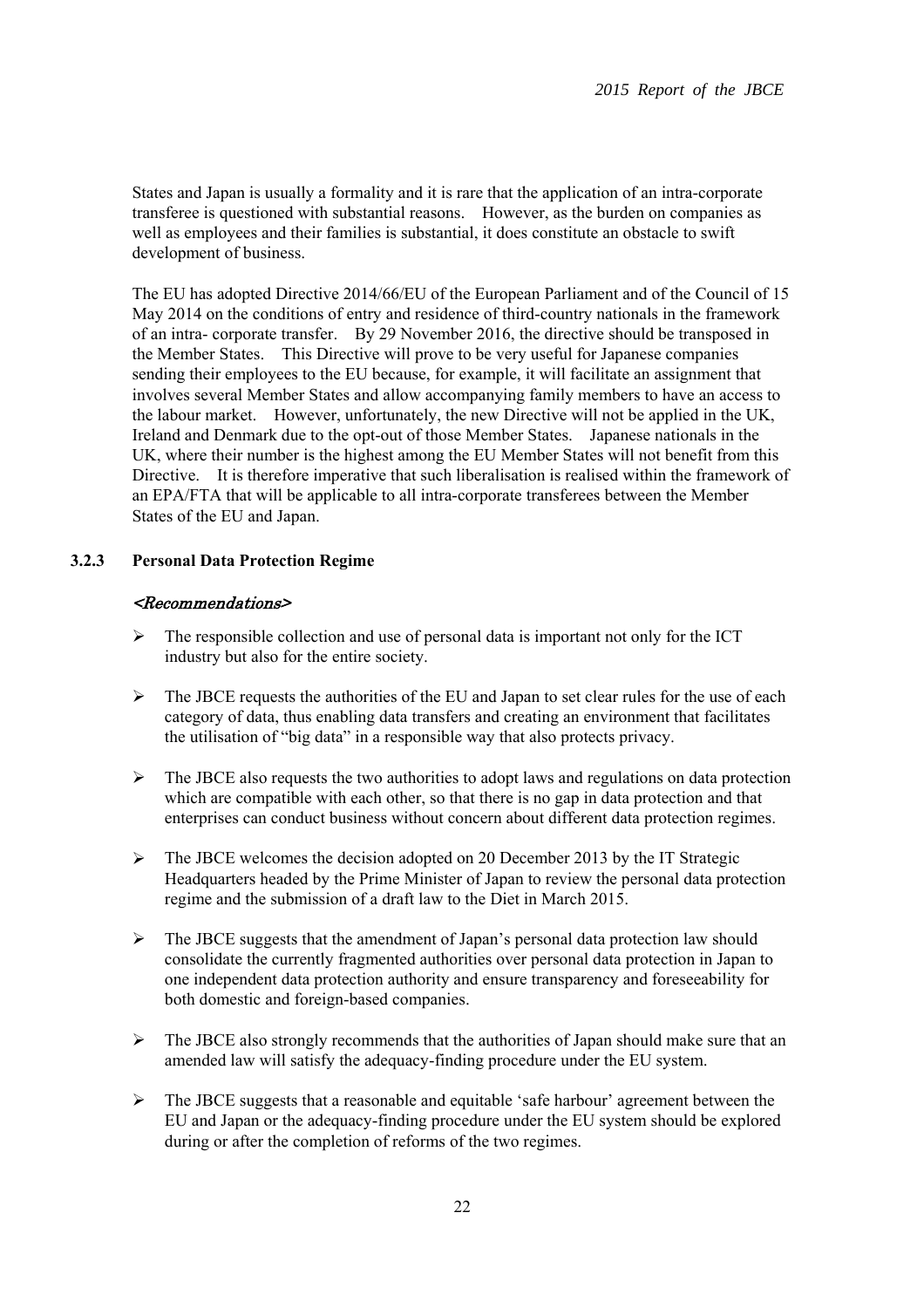- $\triangleright$  Concerning the EU's proposal for a Regulation of the European Parliament and of the Council on the protection of individuals with regard to the processing of personal data and on the free movement of such data (General Data Protection Regulation COM(2012) 11), the JBCE maintains that the authorities of the EU should balance privacy protection and innovation.
	- $\triangleright$  The JBCE would welcome the envisaged facilitation of BCRs (Binding Corporate Rules) in the Article 43 of the proposal as BCRs could become a key tool for those businesses with the possibility of global data transfers such as cloud computing. The JBCE suggests that adhesion to and compliance with recognised certification schemes in and/or outside the EU and mutual recognition among them should be taken into account in their approval process to further facilitate BCRs.
	- $\triangleright$  The JBCE is concerned about its extraterritorial applicability according to the Article 3, point 2 and requests the authorities of the EU to enumerate the conditions for exclusion from its territorial scope.
	- $\triangleright$  The JBCE is concerned about the obligation to notify personal data breaches not later than 24 hours in the Article 31. The notification deadlines should be flexible so as to reflect the different degrees of complexity in identifying the nature and scope of the breaches in question. The JBCE suggests that to notify 'without undue delay' should suffice.
	- $\triangleright$  The JBCE suggests that the transfer of the employee data of a subsidiary located in the EU to the parent company in a third country should be explicitly stated as permissible in the Article 44 1 (a) the consent of the data subject or (b) for the performance of a contract between the data subject and the controller.
	- $\triangleright$  The JBCE is concerned that the maximum fines stipulated in the Article 79 of the proposal are set too high for enterprises and that it could unduly deter business activities. Fines should be not only proportionate but also equitable.
- $\triangleright$  Furthermore, the two authorities should launch a dialogue in order to seek an international framework by enhancing cooperation with third countries and international organisations. It should eventually lead to the closer alignment of data protection regimes around the world that would enable global businesses to transfer personal data by complying with one regime.

#### <Recent Progress>

There has been certain progress on this recommendation.

The draft EU Regulation is under deliberations and might be adopted by the end of 2015.

#### < Background>

The JBCE believes that the ultimate objective of personal data protection for an individual business is to adopt and implement a reliable and cost-effective personal data protection system at the level of a corporate group, within which the flow of data should be free across national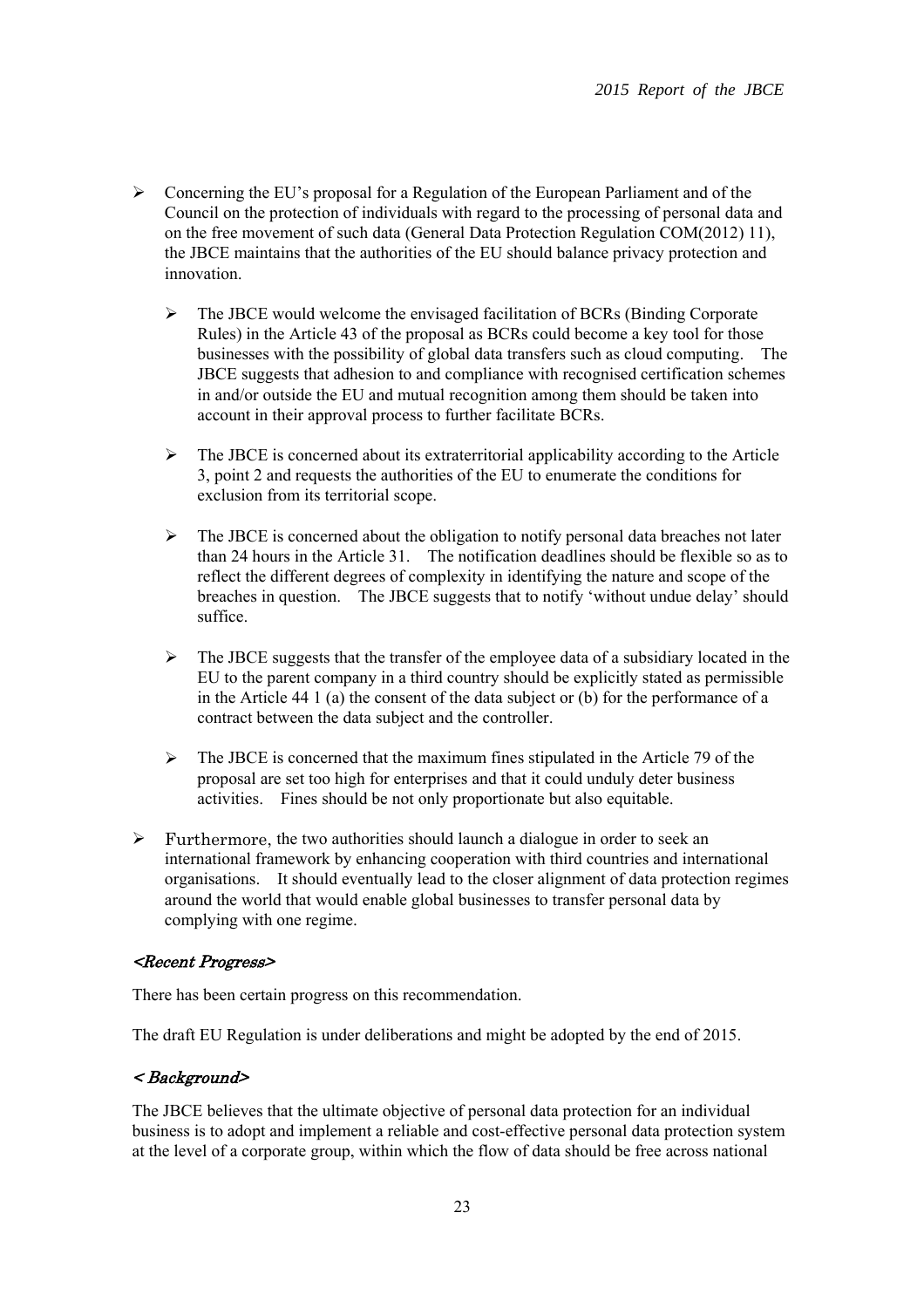borders. In order to achieve this, the national legislation of each country should promote such a system rather than impede by creating different requirements.

The European Parliament voted in its plenary session on 12 March 2014 and adopted the amendments proposed by the committee on Civil Liberties, Justice and Home Affairs (LIBE), the committee responsible for the proposal. The amendments by the EP keep harsh conditions on business entities such as potential fines up to 5% of an enterprise's annual worldwide turnover or 100 million Euros (whichever is greater) for data breach or complicated requirements on consent and erasure, although it introduces a definition of pseudonymous data and the certification program that would be favourable for business enterprises considering the use of personal data.

Negotiations on the proposal between the EP and the Council will only start after a position is agreed in the Council. With luck, it might be adopted by the end of 2015.

A draft law to revise Japan's personal data protection law was approved by the Cabinet on 10 March 2015 and is now under deliberations by the Diet. The draft law includes the establishment of an independent authority responsible for personal data protection.

## **3.3 To secure the optimisation of the returns on investment**

#### **3.3.1 The BEPS Action Plan**

#### <Recommendations>

Concerning the BEPS (Base Erosion and Profit Shifting) Action Plan, the JBCE reiterates its recommendations that the authorities of the EU and Japan should carefully consider the risks of excessive disclosure requirements and of excessive anti-tax avoidance measures so as not to hamper multinational enterprises' business activities.

Furthermore, in order to realise fair taxation and to enhance direct investment between the EU and Japan, the JBCE recommends that the authorities of the EU and Japan should eliminate double taxation, reduce administrative burden on companies and reward risk-taking on substantial business investment.

#### <Recent Progress>

The OECD released its first recommendations for a co-ordinated international approach to combat tax avoidance by multinational enterprises in September 2014.

#### <Background>

The BEPS Action Plan was proposed by the OECD and endorsed by G20 Finance Ministers and Central Bank Governors in July 2013. The JBCE supports the idea of modernising international taxation rules that would include non-OECD countries to cope with the globalisation and digitalisation of economy. However, the JBCE is concerned that the requirements of BEPS Action Plan for multinational enterprises to disclose information on their global allocation of income, economic activity and country-by-country taxes paid to all relevant governments would risk leading to a substantial increase of administrative burden on enterprises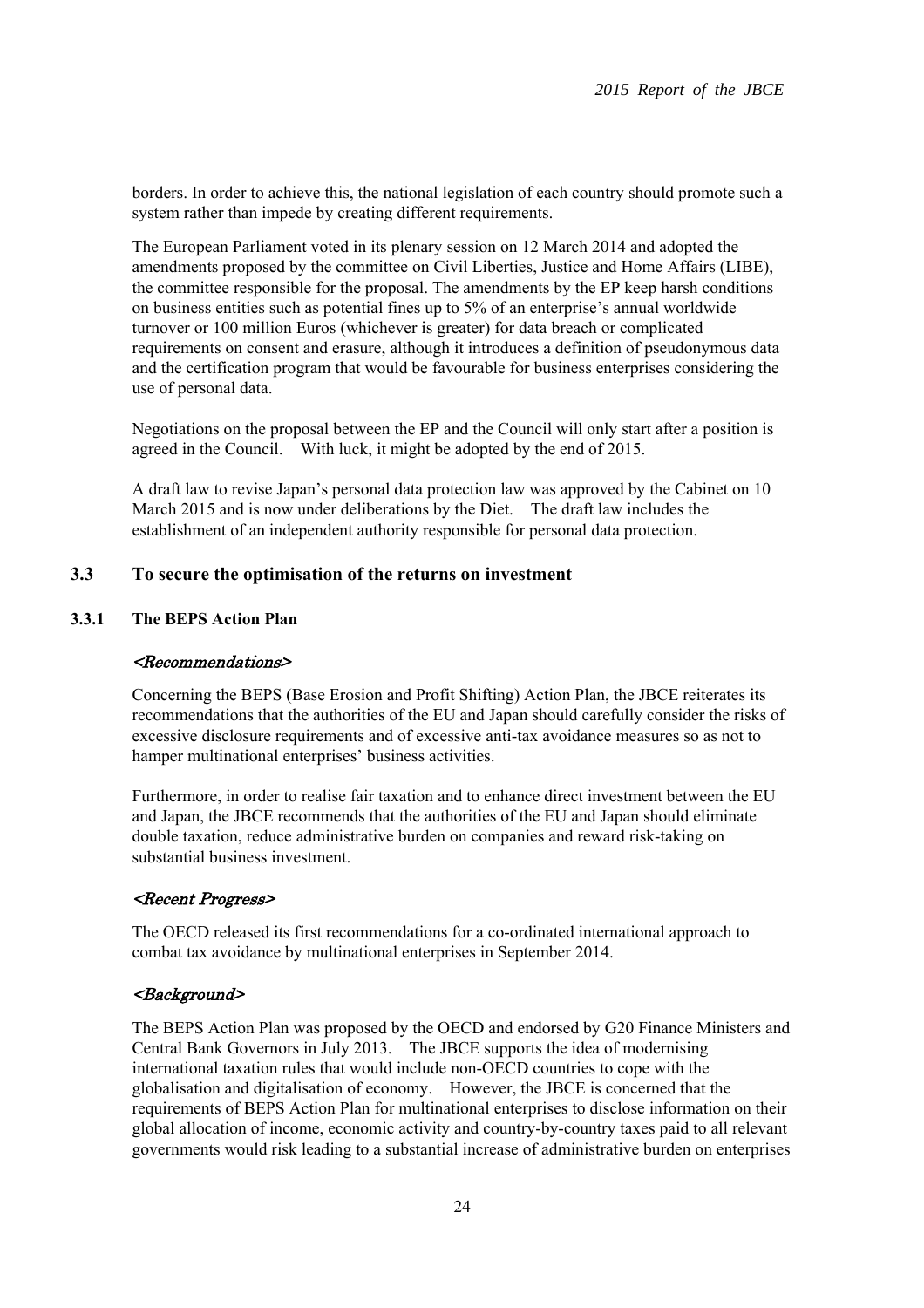and of a risk of double taxation. The JBCE recommends that the introduction of excessive disclosure and anti-tax avoidance rules should be avoided so that legitimate business activities would not be hampered.

#### **3.3.2 Avoidance of double taxation**

#### <Recommendations>

The JBCE recommends that the authorities of the EU Member States and Japan should revise their bilateral tax treaties so that withholding taxes should be exempted on dividend payments from subsidiaries in which its parent company has shareholding of 10% or more, and on royalty and interest payments between related companies.

#### <Recent Progress>

Some progress has been seen for the recommendation.

## <Background>

In order to enhance direct investment between the EU and Japan, measures to reward for taking risks associated with foreign investment are essential. In particular, the measures to avoid double taxation of the same profit should be regarded as sine qua non. Although there are various measures already in place such as bilateral treaties on the avoidance of double taxation (tax treaties), there is room for improvement.

## **3.3.3 Transfer pricing**

#### <Recommendations>

The JBCE recommends the authorities of the EU, its Member States and Japan to:

- Review bilateral tax treaties and introduce clauses that will enable corresponding adjustments and eventual arbitration.
- Harmonise and simplify documentary requirements and their interpretation between the EU and Japan and among the EU Member States in order to reduce the costs of compliance to various transfer pricing taxation regimes.

The guidelines should aim to harmonise and, more importantly, simplify interpretation and documentary requirements between the EU and Japan by establishing a best practice. Such a best practice could then be applied by Japan and each Member State.

- Make the conclusion of bilateral and multilateral APAs (Advance Pricing Arrangements) between the EU Member States and Japan easier and cheaper by improving their procedures. In particular:
	- $\triangleright$  by training experts on bilateral and multilateral APAs between the EU and Japan and accumulate their experience institutionally.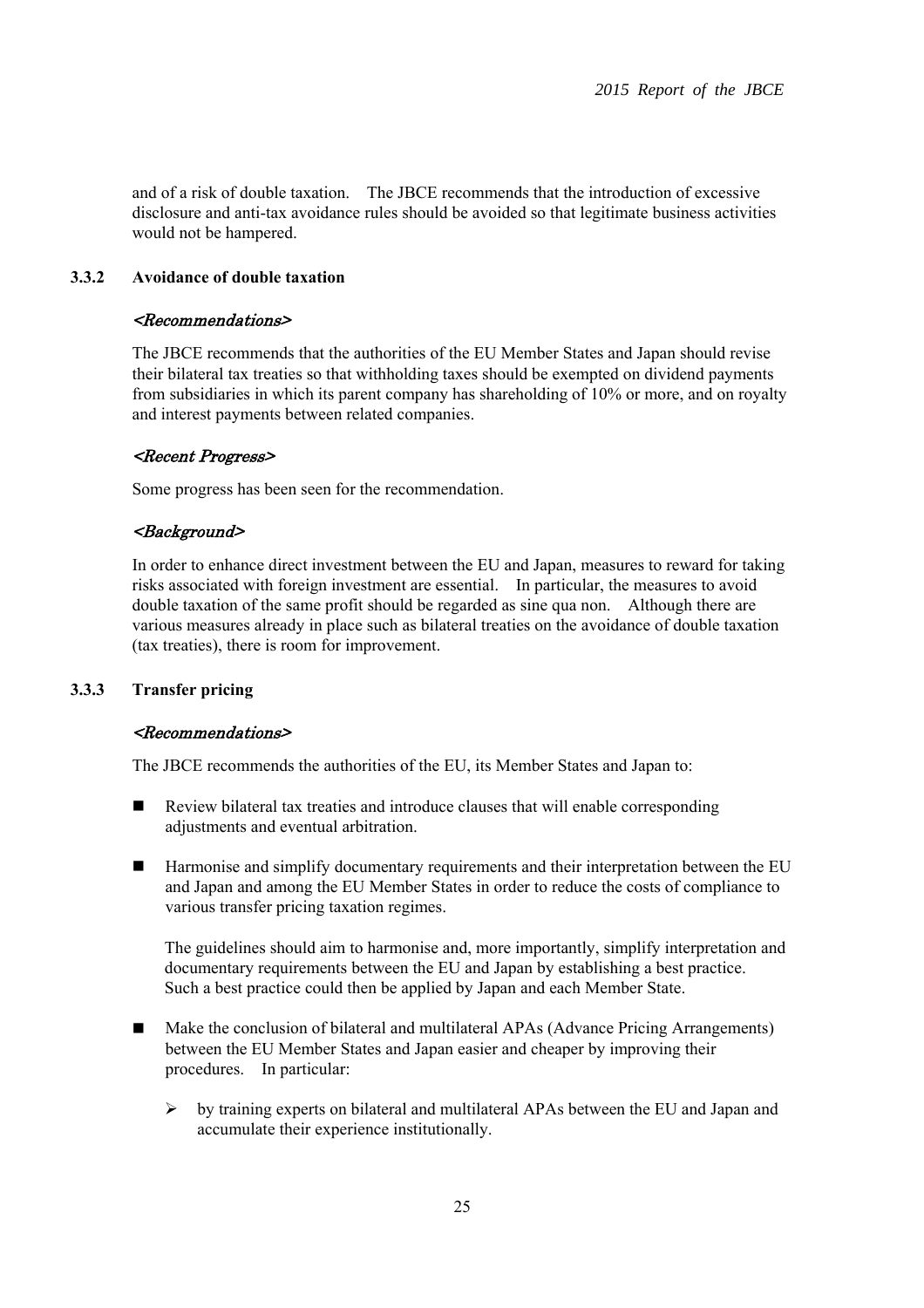$\triangleright$  by drawing up guidelines on bilateral and, more importantly, multilateral APAs between the EU and Japan. Such guidelines, when applied by all the EU Member States and Japan, would enable a harmonised application of APAs between Japan and all the EU Member States.

#### <Recent Progress>

No progress has been seen for the recommendations.

## <Background>

While there is a convergence of policies on transfer pricing taxation among major countries according to the OECD Guidelines, companies find it costly and complicated to comply with the transfer pricing requirements of various countries.

In addition, compliance costs associated with the transfer pricing taxation requirements in the EU are potentially far higher than such costs between the US and Japan when the market size is taken into account. This is due to the fact that there are 27 Member States in the EU with separate jurisdictions, each of which is smaller in terms of market size than the US or Japan, and the fact that multiple Member States, such as a country where the European headquarters is located and a country where a sales company is located, are often involved in European operations.

Although Advanced Price Arrangements (APAs) are increasingly used in the EU Member States as well as in Japan, the conditions differ country by country and companies have to satisfy the requirements of each country. An EU-Japan transaction often involves three countries or more  $-i.e.,$  Japan, an EU Member State where the market is and an EU Member State where the European Headquarters with centralised European logistics and finance functions are located. For such businesses, multiple APAs are necessary to obtain sufficient assurance. However, multiple APAs are still its infancy even within the EU and the implications for costs and managerial resources are prohibitive.

## **3.3.4 Mutual participation exemption**

#### <Recommendations>

■ The JBCE recommends that the authorities of the EU Member States and Japan should consider the introduction and/or expansion of participation exemption regimes in order to promote direct investment between the EU and Japan.

#### <Recent Progress>

No progress has been seen for the recommendation.

#### <Background>

Participation exemption, by which dividends and capital gains received from business investment above certain holding threshold are exempted from further corporate taxation, is one measure to encourage mutual direct investment.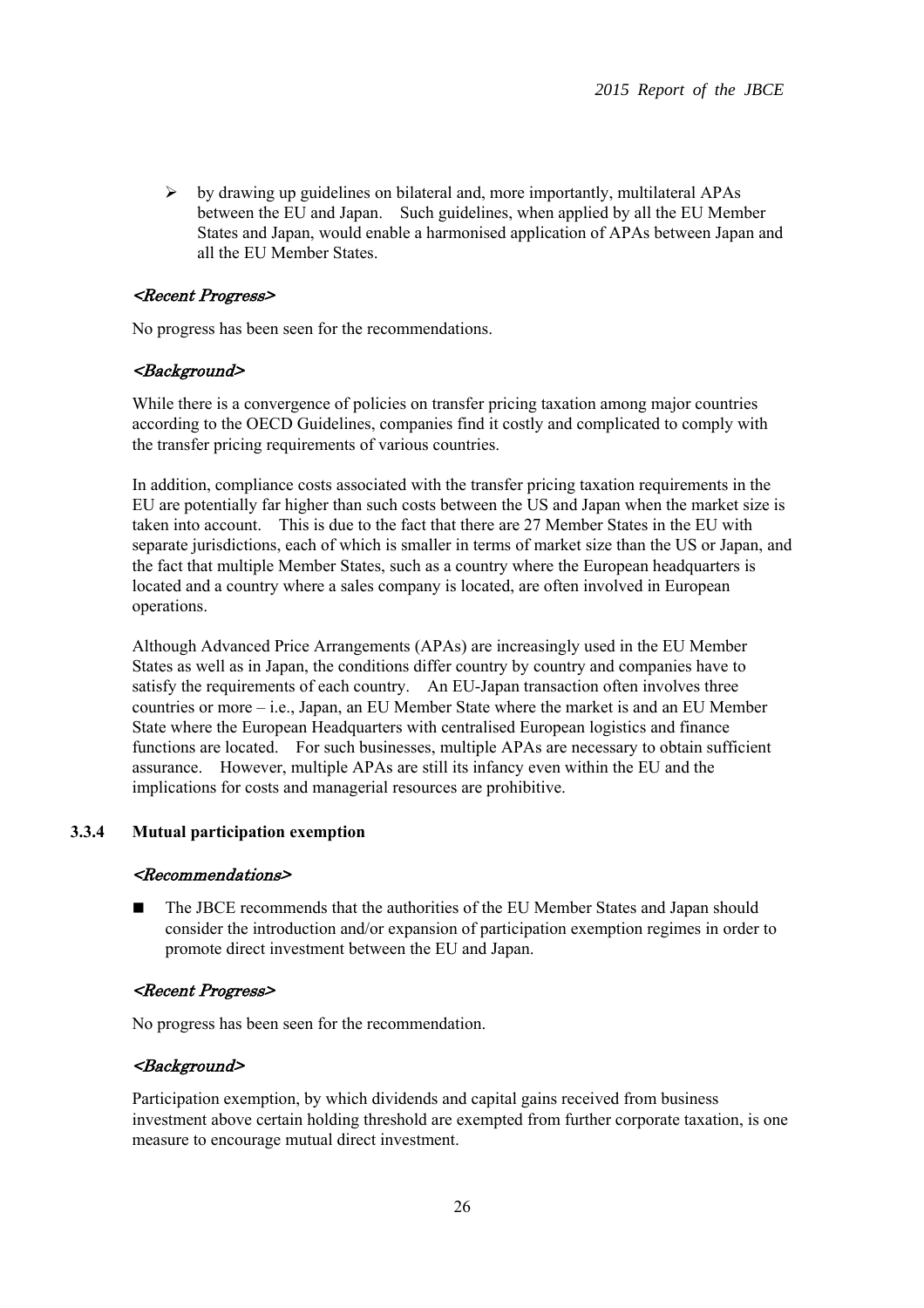## **4 Recommendations on the policy of the EU**

## **4.1 The importance of the Single Market**

## <Recommendations>

In order to achieve smart, sustainable and inclusive growth, the JBCE believes that further and continuous improvement of the Single Market is the most important and relevant area to be addressed. The Single Market, in other words, is the most valuable source of the smart, sustainable and inclusive growth of the EU.

The JBCE would like to emphasise the importance of the following priorities for the single market that will lead to the smart, sustainable and inclusive growth of the EU.

- Further improvement and realisation of the true single market of chemical materials
- Business environment
- **Taxation**
- Intellectual property rights
- Consumer empowerment
- **Services**
- **Networks**
- The Digital Single Market

In improving the Single Market, the authorities of the EU and its Member States should not only aim at the harmonisation of national rules at the EU level. They should also aim at better regulation by eliminating duplicative legislative framework and at the liberalisation and deregulation.

As to the type of instruments appropriate to use to achieve smart, sustainable and inclusive growth, the JBCE has observed that soft policy coordination at the EU level seems to work better in recent years than before the economic crisis a few years ago. The EU should seek an optimal mix of such an approach and harmonisation through Directives/Regulations. The JBCE would like to emphasise, however, that the EU should make a policy through Regulations in the areas in which the uniform application of policy throughout the EU is crucial.

As it is estimated that in the next 10-15 years, 90% of the world's growth will come from outside the EU, the JBCE would like to emphasise that an internationally open European Single Market is essential for the smart, sustainable and inclusive growth of the EU.

The JBCE supports the deepening of EU-Japan trade relations through an ambitious FTA/EPA and fair market access that will contribute substantially to industrial growth and job creation.

The strength of the European economy is, furthermore, built on a set of values that will lead to a sustainable economic development. Corporate social responsibility is a pivotal contributor to the EU's objectives of sustainable development and highly competitive social market economy.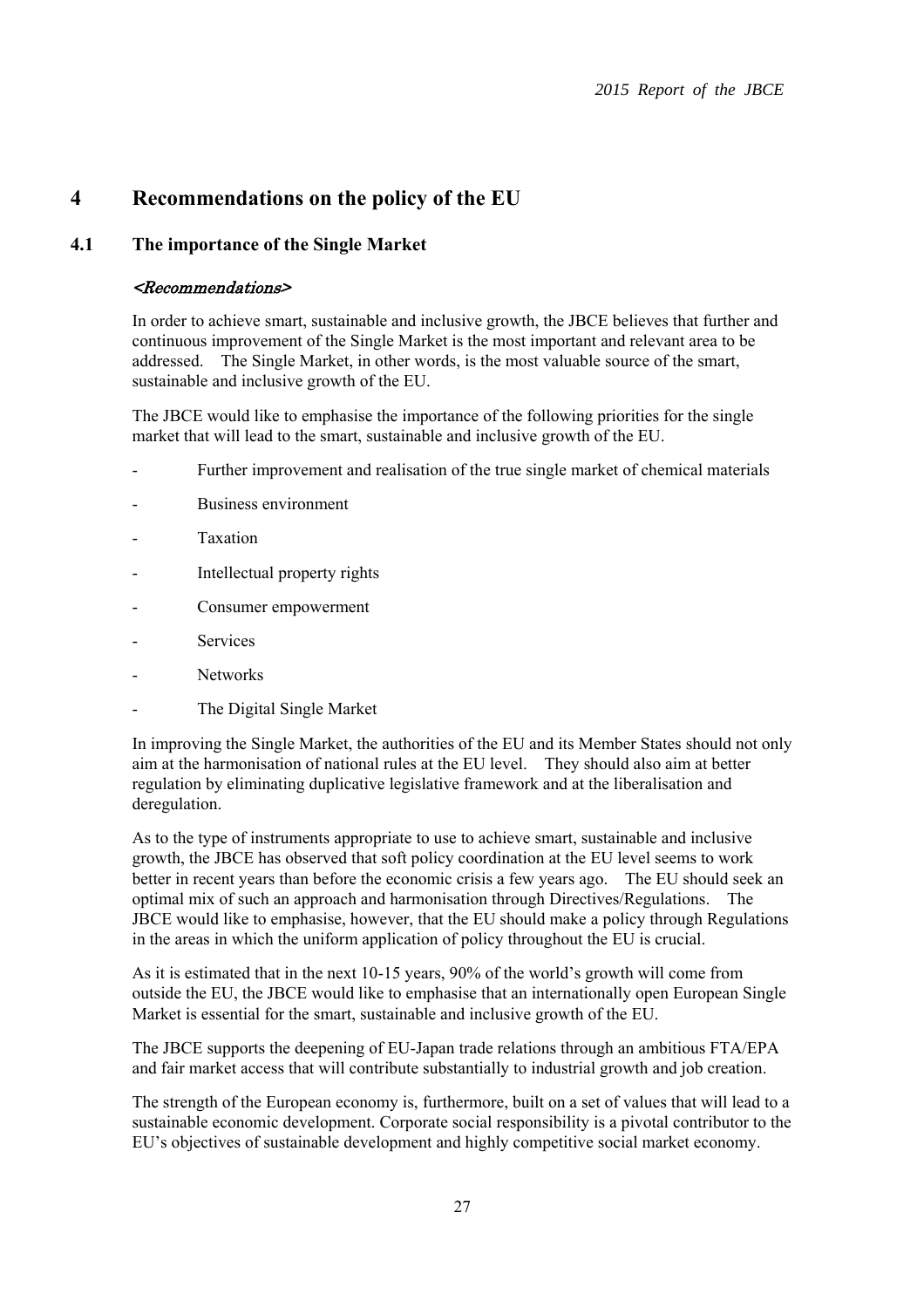Considering the relationship with Japan, for example, the JBCE believes that fostering responsible business should be at the heart of the EU-Japan economic and political partnership.

#### < Recent Progress >

This is a new recommendation..

#### < Background >

The change of the European Commission has brought a change in the priority areas of its policy. The JBCE would like to reiterate the importance of the Single European Market not only for Japanese businesses but also for the European economy and its well-being.

## **4.2 Revision of high customs tariffs on audio-visual products and passenger cars**

#### <Recommendations>

The authorities of the EU should abolish or drastically reduce high customs tariffs, for example, 14% for audio-visual products and 10% for passenger cars. In the absence of a progress in global trade negotiations, such reduction should be realised through bilateral negotiations, notably, through an EPA/FTA between the EU and Japan.

#### < Recent Progress >

A progress has been seen for this recommendation because the EU-Japan bilateral negotiations on an EPA/FTA are underway.

#### < Background >

The EU is protecting some sectors of its industries by maintaining high customs tariffs even though these industries are at the forefront of international competition and need stimuli for competition rather than protection. Such protection will not help enhance international competitiveness of those sectors. Furthermore, it is only their users and consumers in the EU who unfortunately have to pay the resulting higher prices.

## **4.3 Chemical Regulations**

## **4.3.1 REACH**

#### *4.3.1.1 Avoid fragmentation in its implementation*

#### <Recommendations>

 $\triangleright$  The JBCE asks the authorities of the EU to proceed swiftly against the Member States which do not follow the interpretation of Article as stipulated in the Guidance document so that actors in the supply chain can avoid the fragmented compliance requirement in the EU market.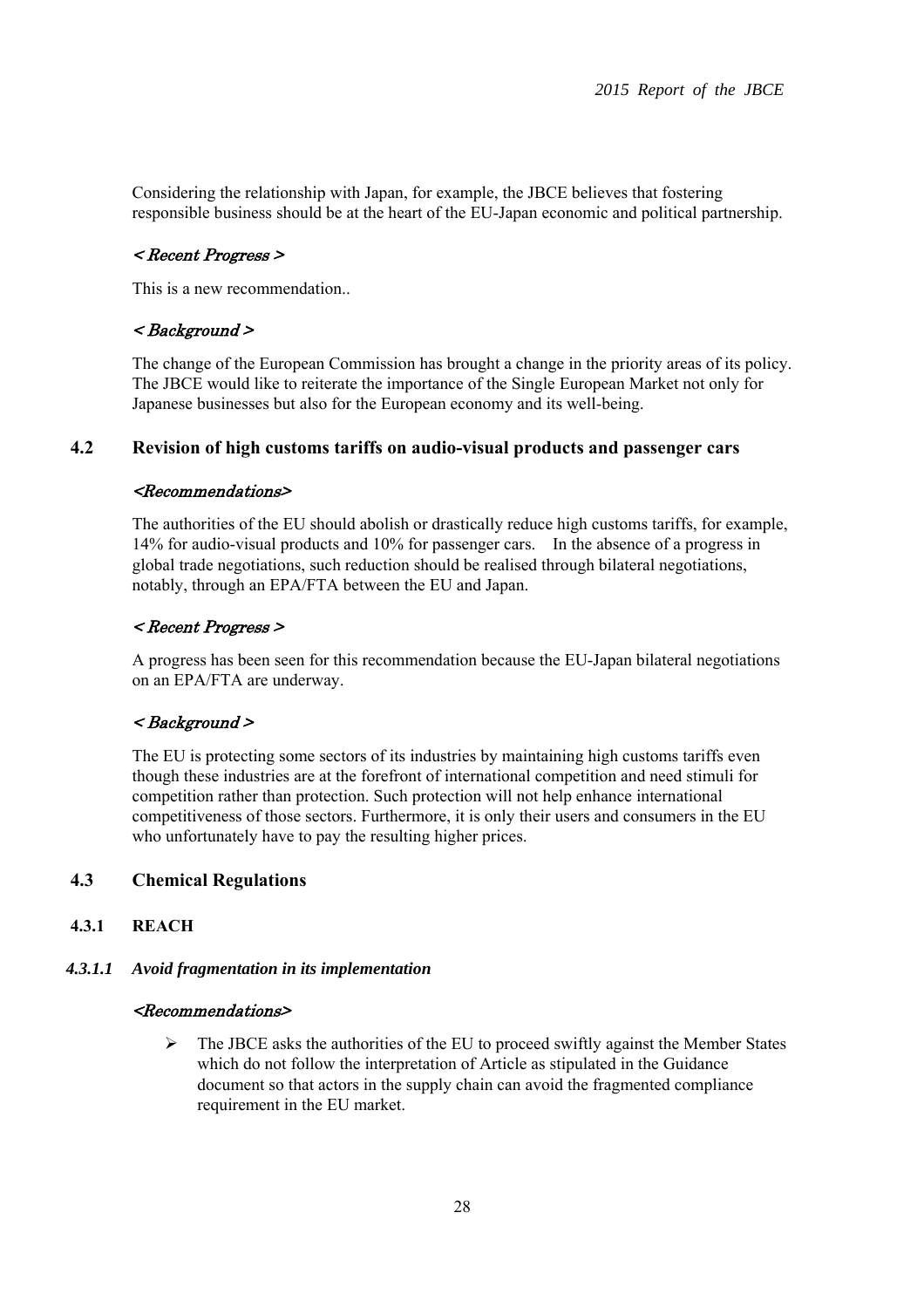## < Recent Progress >

Some progress has been seen for the recommendation on the interpretation of the Article. The issue of phthalates has been resolved by the withdrawal of ban in the Member State.

## < Background >

REACH, though it is a Regulation, has not realised a single market in the EU because its interpretation is diverse among the Member States. The authorities of the EU should realise a single market through the clarification of interpretation that is accepted throughout the EU.

The interpretation of "Article" applied to 0.1% threshold for SVHC (Substance of Very High Concern) is still disharmonized among EU member states. The Guidance on Requirements for Substances in Articles in REACH regulation states that the 0.1% threshold should apply to an article as a whole produced or imported. Five Member States and Norway, however, insist that the threshold should apply to the parts of complex articles based on the "Once an article – always an article" concept.

In Denmark, phthalates for indoor use were banned in its national law published in its official journal on 30 November 2012. Its implementation was postponed for two years. In addition, although Denmark had proposed its EU-wide ban by submitting dossiers in accordance with Annex XV of REACH, the proposal was rejected by committees of the ECHA in June and December 2012. Denmark has subsequently withdrawn the ban. Harmonisation at the EU level will restart.

## *4.3.1.2 Practical guidance to facilitate the implementation of REACH*

## <Recommendations>

The Authorities of the EU should prepare a practical guidance to facilitate the implementation of REACH, in particular:

- $\triangleright$  The number of SVHC (Substances of very high concern) increases steadily. The ECHA started a new website on PACT-RMOA (Public Activities Coordination Tool a risk management option analysis) and publishes the result of the assessment of SVHC as carried out, which is an improvement though SMEs might still find difficult to digest. The authorities of the EU should further improve the care for SMEs.
- $\triangleright$  The JBCE requests that the authorities of the EU should issue a clarification on the obligation of Only Representatives (ORs) under the Article 8 of REACH and its implication under the EU competition law.
- $\triangleright$  The disseminated dossier information that is purchased from Lead Registrant in ECHA home page for HSE (health safety and environment) purposes (such as GPS - Global Product Strategy - and SDS - Safety Data Sheet) should be made accessible for free and made available worldwide.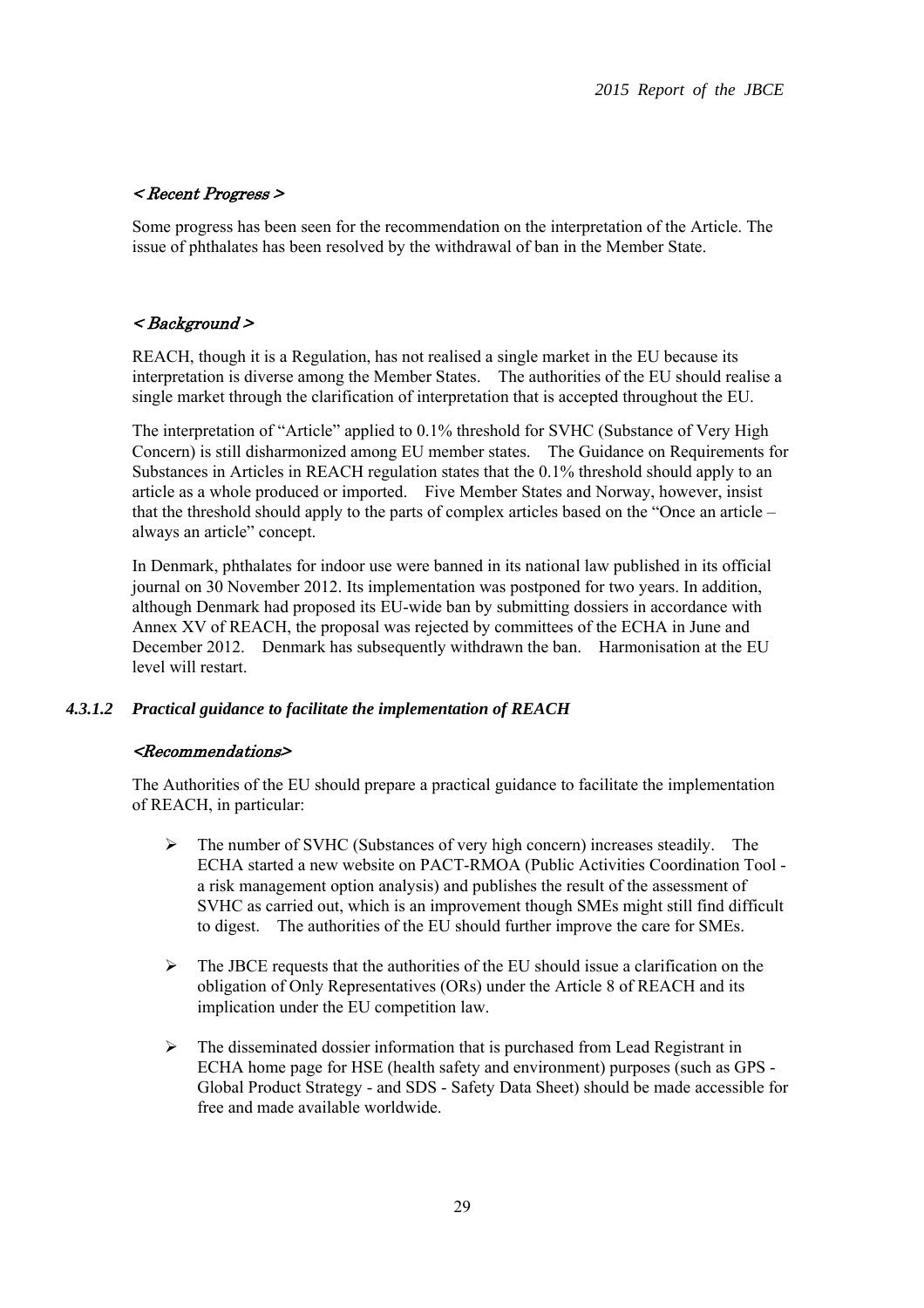$\triangleright$  In the evaluation of a substance allocated to a Member State in the framework of CoRAP - Community Rolling Action Plan, a private business is often requested to provide information on the substance which it holds. However, it is sometimes requested at a short notice and/or a not-well-organised manner, which is not effective. The authorities of the EU should publish the best practice for the Member States so that private businesses can help them more efficiently and effectively.

## < Recent Progress >

Progress has been seen for the recommendation on SVHC by the introduction of PACT-RMOA.

## < Background >

REACH includes requirements that are practically very difficult to implement for businesses.

Concerning the obligation of ORs, the Article 8 of REACH states that the OR 'shall keep available and up-to-date information on quantities imported and customers sold to, as well as information on the supply of the latest update of the safety data sheet'. However, in practice, there is a risk of infringing the EU completion law if OR collects customer-of-customersinformation, such as customer names and imported volumes, especially from indirect supply routes, because under the EU competition law such supply chain information (i.e. market information) may be considered critical and sensitive. In addition, it remains unclear whether or not the competent authorities of each Member State will accept the use of a third-party trustee in the collection of such information in order to avoid possible infringement of the EU competition law. The reason is that Article 8 only relates to OR and that there is no other indication in REACH that such OR obligation could be outsourced to a third party. The authorities in Germany appear to interpret that the use of a third-party trustee is not allowed. Furthermore, the use of the service of a trustee requires a significant additional cost. As the EU manufactures do not have to collect information on the quantity of imports, this only affects ORs – i.e. non-EU manufactures, which creates unfair market conditions.

## *4.3.1.3 Issues and concerns coming out of the latest registration*

#### <Recommendations>

- $\triangleright$  The JBCE recommends that the authorities of the EU should summarise and publish issues and concerns coming out of the latest registration – such as difficulty to identify Lead Registrants and no transparency of the cost for LoA (Letter of Access), and their solutions in time for the following joint submission.
- $\triangleright$  The authorities of the EU should, instead of leaving it to agreements among the participants of SIEF, actively monitor and, if necessary, initiate corrective measures in order to realise transparency of the cost for LoA and the equity in cost sharing.

## < Recent Progress >

Some limited progress has been made due to the introduction of data sharing dispute mechanism but more active involvement of the authorities of the EU is desirable..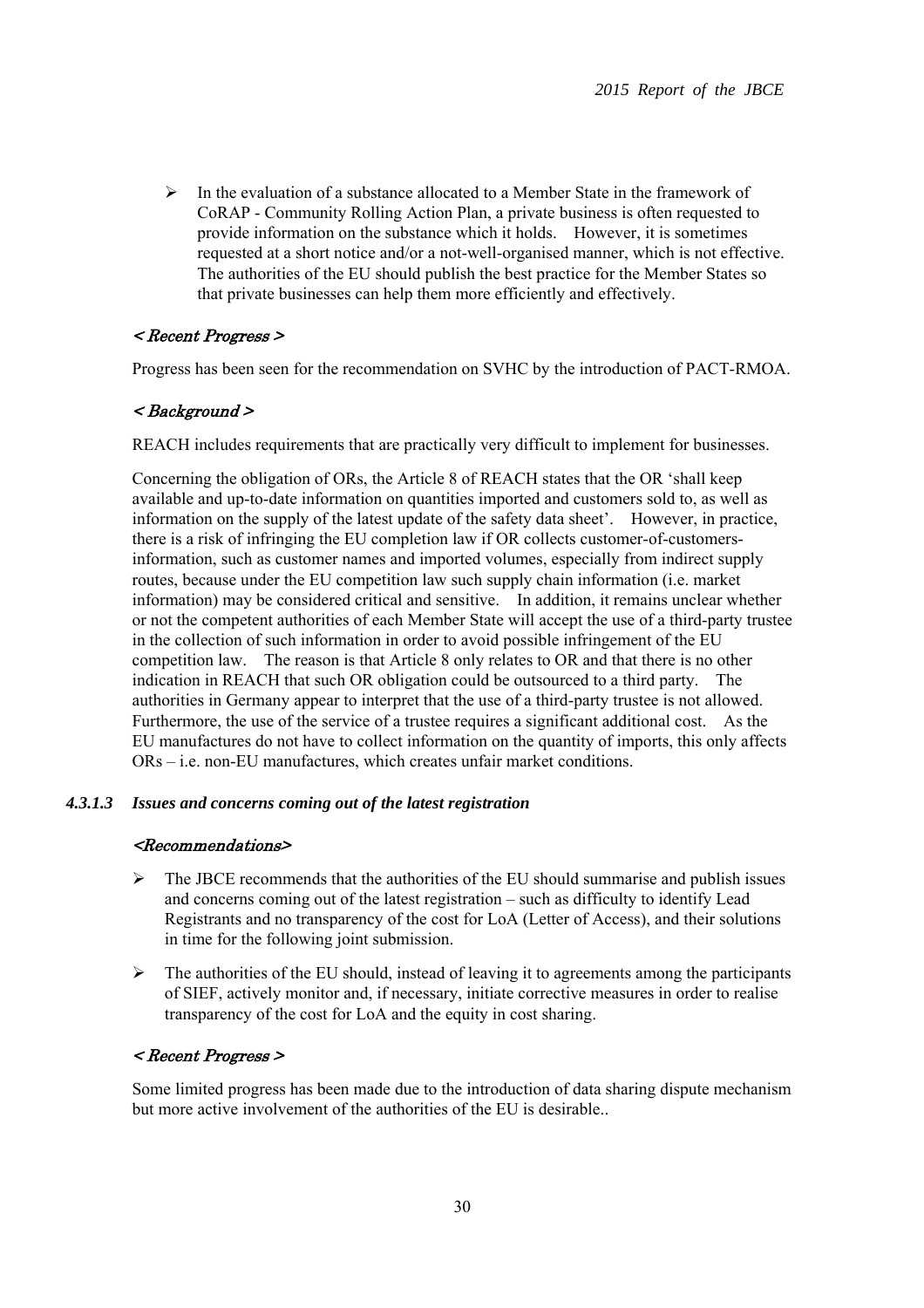## < Background >

New challenges are already foreseen in the SIEF operation as the result of 2013 registration deadline, and a further 2018 deadline, namely, less data available, inexperienced Lead Registrants, mostly SMEs in the supply chain, and heavy financial burden. The JBCE is concerned that the SIEF activities will stagnate due to such concerns.

The ECHA's testing proposals and evaluation of registered dossiers, and the Member States' evaluation of substances would result in renegotiation of cost sharing in a SIEF. LoA revenue from latter registrants would have to be distributed amount former registrants. To realise transparent and equitable cost sharing, the authorities of the EU would have to monitor and intervene more actively.

## **4.3.2 Appropriate approach to Endocrine disruptor**

#### <Recommendations>

The JBCE requests that the authorities of the EU should regulate endocrine disruptors not by using the categorisation like CMR (carcinogenic, mutagenic or reprotoxic), but by using the risk assessment based on sound science because endocrine disruption is not the endpoint of toxicity. The hazard assessment should be conducted by identifying adverse effect based on the endocrine mode of action defined by the WHO, and characterising with taking account of potency, lead toxicity, severity and irreversibility.

## < Recent Progress >

Some progress has been made as the result of ongoing discussion including public consultation.

## < Background >

Currently the authorities of the EU are reviewing the current legislations such as REACH, PPPR (Plant Protection Products Regulation) and BPR (Biocidal Products Regulation), and are contemplating a policy measure.

## **4.3.3 RoHS**

#### <Recommendations>

The JBCE recommends that the identification and assessment of substances for RoHS (Restriction of Hazardous Substances in Electrical and Electronic Equipment) inclusion should be based on a robust and consistent methodology, by taking account of the most appropriate risk management option. The principles of "REACH and Directive 2011/65/EU (RoHS) - A Common Understanding" should be duly applied and implemented to avoid overlap in regulation.

The JBCE requests that all new regulatory initiatives should provide the necessary level of legal certainty, transparency and predictability to allow for timely implementation with regard to restriction, substitution and exemption requests.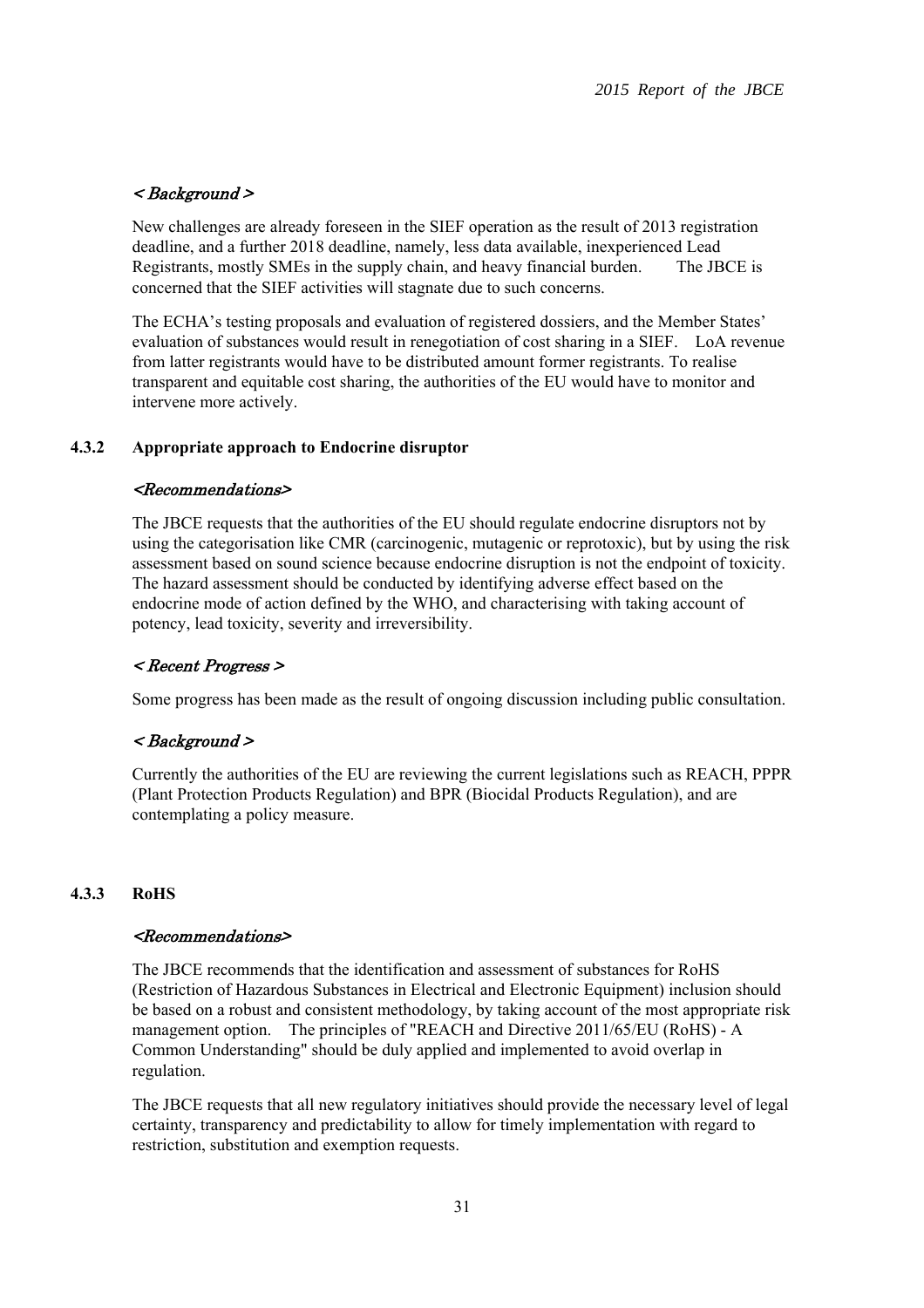## < Recent Progress >

Some progress has been made.

Upon the European Commission's initiative, a working group has been established to develop guidance on the methodology for the identification and assessment of substances for inclusion in the list of restricted substances.

A Common Understanding paper has also been issued by the European Commission, which sets out scenarios on how to manage future regulatory action on the same chemical substances under REACH and RoHS.

## < Background >

To identify and assess substances for potential inclusion in the list of restricted substances under RoHS, the Commission has been working on a methodology. The methodology should be further fine-tuned to provide clarity on the process and criteria for substance review, offering a robust and consistent approach for all future evaluations. The assessment of a substance does not necessarily lead to a recommendation for inclusion in the list of restricted substances under RoHS as also other risk management options may be considered.

Both REACH and RoHS regulate the use of chemical substances. The processes of authorisation, restriction and exemptions partially overlap between the two regulations, adding to the complexity and burden for industry. The Common Understanding specifies how these processes should be managed in the most efficient and effective way while safeguarding the protection of human health and the environment.

## **4.3.4 CLP Regulation**

#### <Recommendations>

- The JBCE requests that, to alleviate burden on exporters, the authorities of the EU should accept GHS classification and labelling at the custom clearances.
- $\triangleright$  The JBCE requests, in addition, that the authorities of the EU should take GHS into consideration from ATP (Adaptation to Technical Progress) stage.

## < Recent Progress >

Some progress albeit very limited and unsatisfactory for businesses has been seen for the recommendation.

## < Background >

CLP Regulation (Regulation (EC) No 1272/2008 on classification, labelling and packaging of substances and mixtures) affects not only the EU manufactures and importers but also exporters outside the EU. While CLP is comparable to UN GHS, CLP does not take some of GHS classification but introduces the EU's own classification. As a consequence, the exporters to EU are forced to be compliant with both GHS and CLP.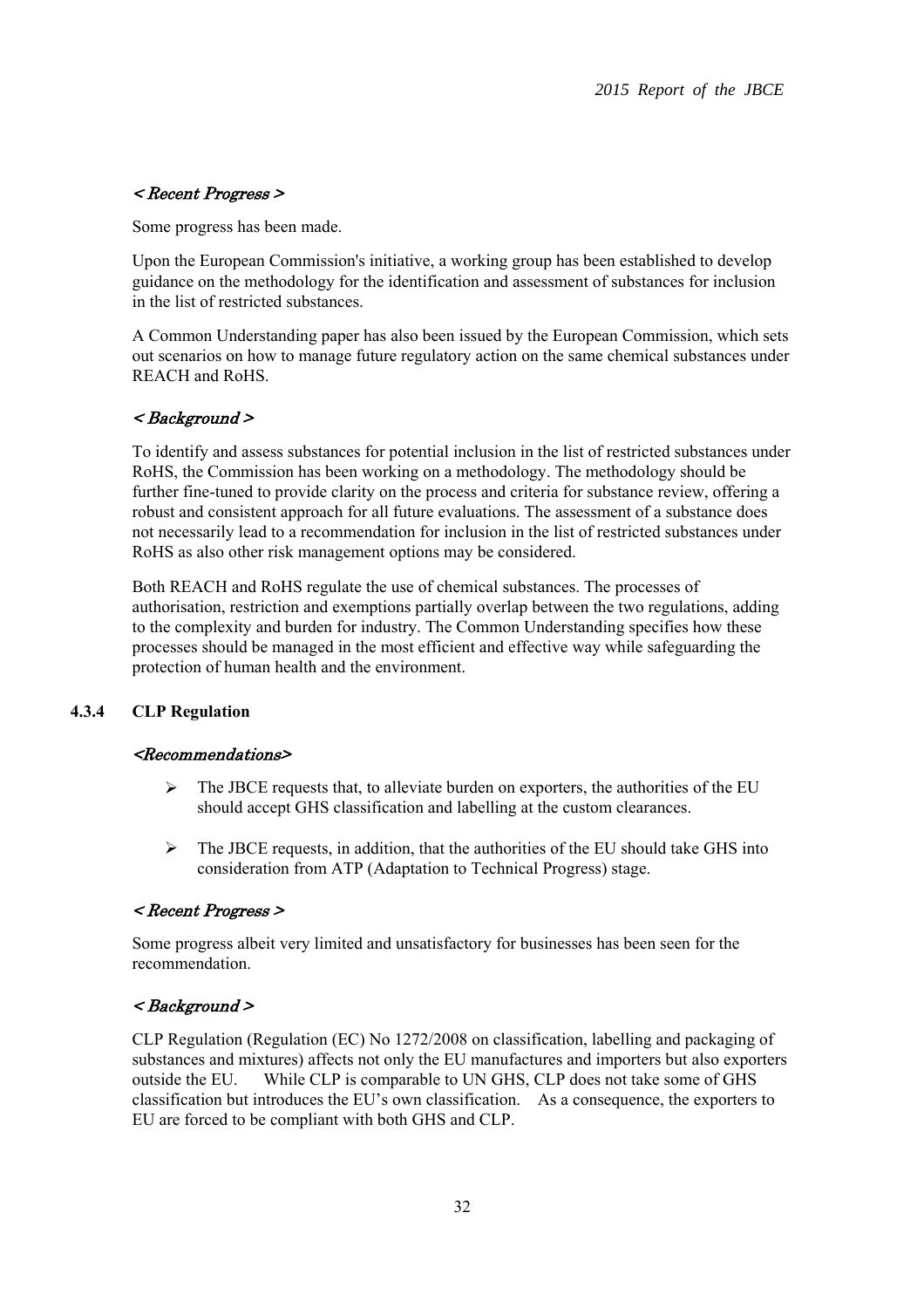## **4.3.5 Nanomaterial**

#### <Recommendations>

## 1) Definition

The JBCE requests that the authorities of the EU should implement the prospective policy tools on nanomaterials by taking into consideration the degree of exposure of nanomaterials released from a product.

## 2) Reporting scheme

The JBCE requests that the authorities of the EU should take an initiative and establish a harmonized reporting system at the EU level.

## 3) Standardization of measurement method

The JBCE requests that the authorities of the EU should standardise a practical measurement method of nanomaterials. Such a measurement method should be simple and internationally harmonised.

## < Recent Progress >

Some progress has been made:

As to the reporting scheme, the European Commission has carried out public consultation.

As to the reporting scheme, some Member States, such as France, Belgium and Denmark, have introduced their own regulation. A unified reporting scheme is even more critical for industry.

As to measurement method, although the Joint Research Centre issued a report in 2012 titled 'Requirements on measurements for the implementation of the European Commission definition of the term "nanomaterial', there remain the issues of practicality and cost.

## < Background >

The European Commission Recommendation on the definition of nanomaterial (2011/696/EU) was published on 18 October 2011.

Several EU Member States plan to enact their own nanomaterial reporting schemes at a national level. It would oblige their manufacturers and importers make multiple reporting in different formats, which would not only be inefficient but also create confusion in their supply chains.

Different measurement methods are used in the measurement of nanomaterials to meet regulatory requirements such as notification. As a result, there is a risk that the results of measurement by different actors are not comparable.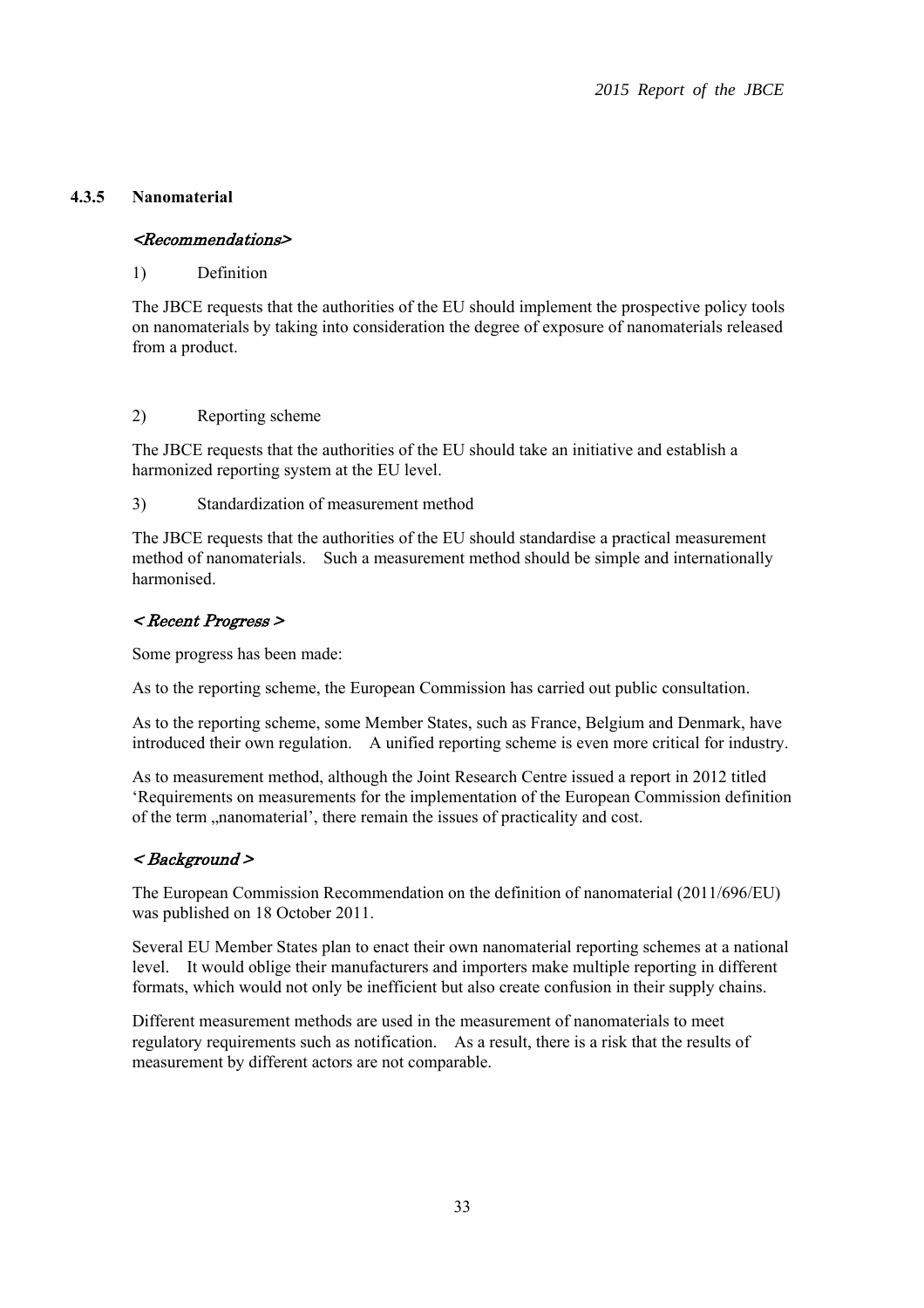## **4.3.6 Biocide Product Regulation**

#### <Recommendation>

The JBCE asks the authorities of the EU to evaluate, in due course, the actual benefits of measures for treated articles under the Biocide Product Regulation (BPR) in reducing the risks posed to humans, animals and the environment by biocidal products, and to ensure that such measures are fit for purpose.

## <Recent Progress>

This is a new recommendation.

## <Background>

The BPR (Regulation (EU) No 528/2012 of the European Parliament and of the Council of 22 May 2012 concerning the making available on the market and use of biocidal products) requires that treated articles may not be placed on the market unless all active substances contained in the biocidal products with which they are treated or which they incorporate are approved. The provisions on treated articles under Article 58(2) of the BPR cover all treated articles placed on the EU market; whether manufactured in the EU or imported from a third country, such as Japan. This "equal treatment" might seem correct, but when it comes to the manufacturing of treated articles, EU manufacturers may easily select EU suppliers for their active substances and rely on the efforts of the active substance suppliers to take care of their approval status. Non-EU manufacturers have a disadvantage, as they need to specifically restrict their suppliers to only use EU approved active substances – otherwise their treated articles cannot be lawfully placed on the EU market. While for complex treated articles ensuring compliance with this requirement would have been simply impossible, had the Commission not clarified what they consider a complex treated article (as reflected in the revised Note for Guidance on Treated Articles; CA-Nov14-Doc.6.1), but even for simple articles, this measure creates a serious disadvantage for importers of non-EU manufactured treated articles. Japanese manufacturers are concerned that this will result in a cessation of export of products with related functionalities and technologies to the EU, thereby depriving EU customers from the selection of their products.

Depending on the treated article, the hazard of the active substance used and how that active is used in the article, the potential impact from placing such an article on the market can vary greatly. Such impacts depend on factors such as the original hazard of the active, the concentration in which it is used, and the likelihood of and type of exposure. However, under the BPR articles of negligible impact are regulated to the same degree as those of high impact.

Considering this wide variation, the JBCE believes there is a need for a new study, which would be based on actual experience gathered under the new Regulation in relation to the benefits resulting from better control of environmental impacts from treated articles, and its impact on the import of treated articles.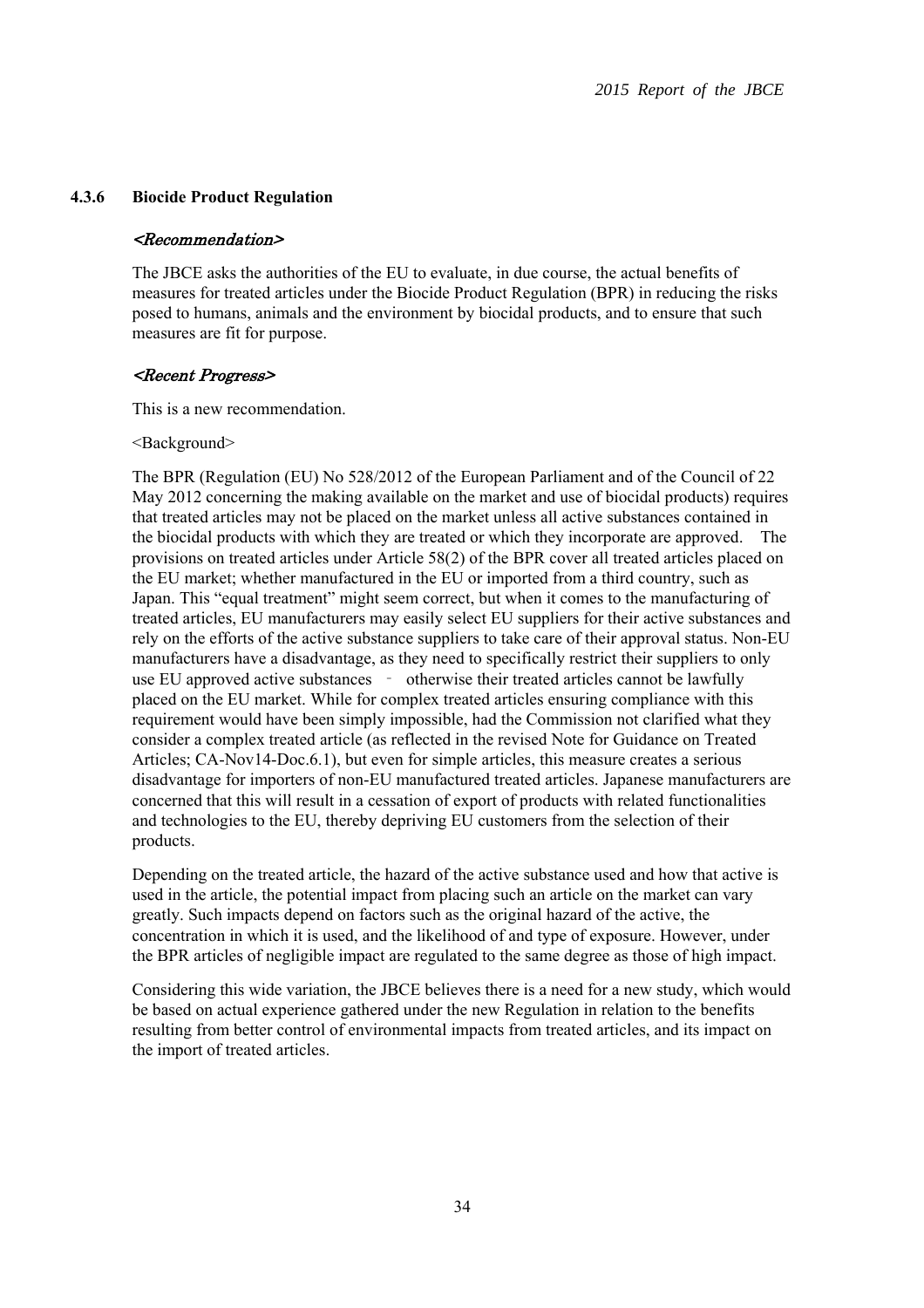## **4.4 Resource Efficiency**

## **4.4.1 Ecodesign**

Relation of different product categories in Ecodesign

#### <Recommendation>

The JBCE asks the authorities of the EU to uphold the Energy related Products (ErP) principle of setting Minimum Energy Performance Standards (MEPS) at the level of Least Life Cycle Cost (LLCC) so that consumers can buy affordable and efficient products.

The JBCE also asks that the authorities of the EU should carry out comprehensive impact assessments for components integrated into products so that optimum efficiency is pursued at the level of the final product not at the component level where there is no tangible benefit to the consumers.

The JBCE suggests that the "repair as produced" principle should be applied for spare parts as is the case in the RoHS Directive.

#### <Recent Progress>

This is a new recommendation.

## <Background>

When an impact assessment for components integrated into products is not carried out like it is the case for instance with the revision of Lot 11 (fans), the benefits for environment and energy efficiency could be misleading. The lack of proper impact assessment would leads to unaffordable products that no one would buy which in turn would not contribute to the reduction of energy use. Additionally, this would cause the setting of unrealistic MEPs leading again to unaffordable final products for the consumer. ErP implementing measures should focus on removing the least efficient products on the market and not set MEPs based on the 10% of most efficient products which is covered by the Ecolabel regulation.

Using once again the Lot 11 (fans) example, when a product needs to be repaired, if spare parts needed do not meet the current regulation, the product cannot be repaired and a new product has to be bought, which is not resource efficient. If regulation on a product takes spare parts into account, the product life can be extended by repair.

## **4.4.2 Environmental footprint**

#### <Recommendations>

The JBCE requests as follows:

 Comparability or Harmonization of Global Methodologies: To support comparability objectively, the authorities of the EU should respect discussion on LCA (Life Cycle Assessment) (e.g. cLCA – carbon-Life Cycle Assessment), method under ISO, IEC (International Electrotechnical Commission) (ISO14040-14044, ISO26000 (GRI), ISO14025 etc.), etc. with consideration to global harmonization.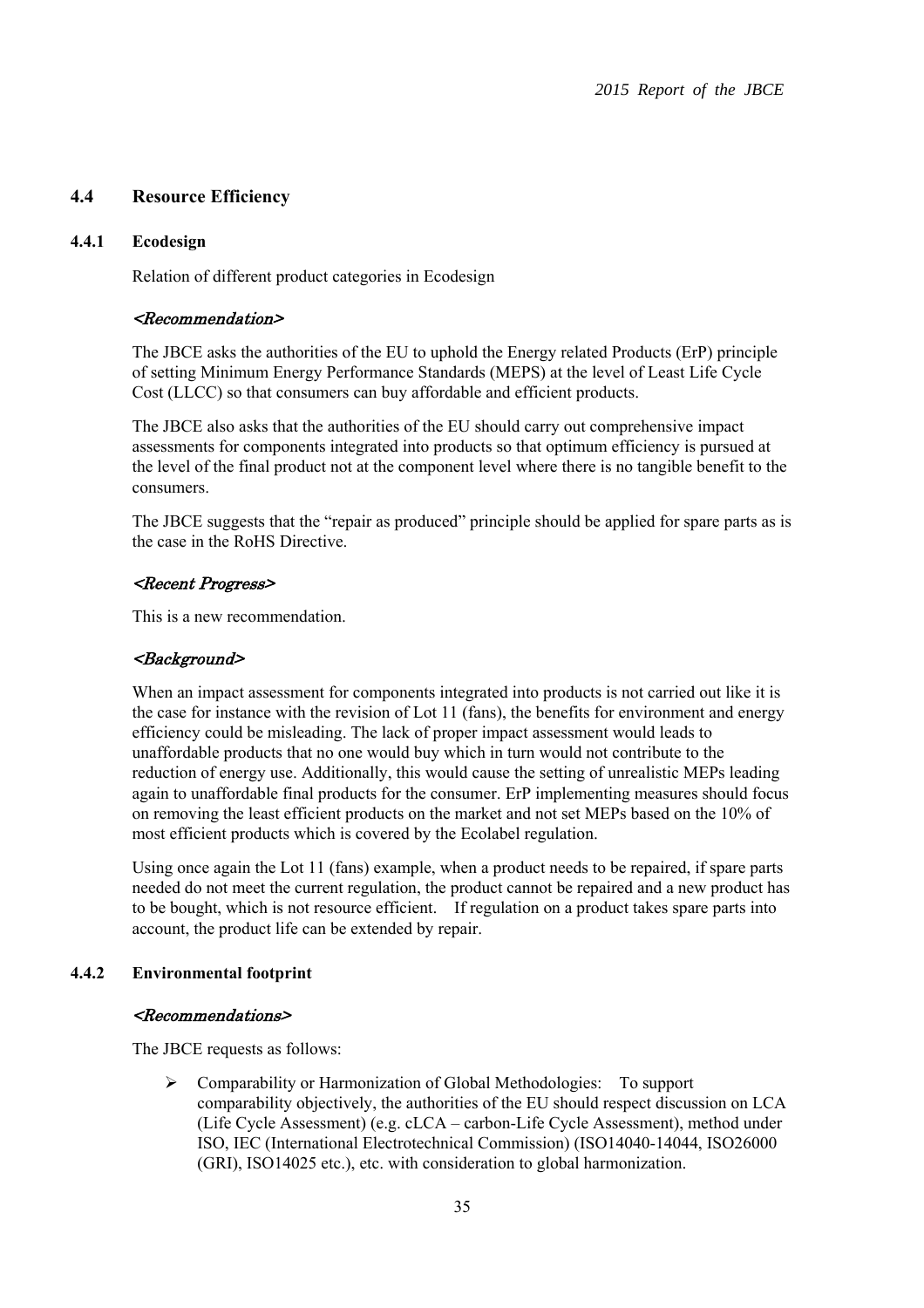- $\triangleright$  Database: The authorities of the EU should allow mutual recognition of databases not only in the EU but also with those outside the EU, and participate in the international development of database.
- $\triangleright$  Sector rules: In setting sector rules, the authorities of the EU should issue guidelines on the scope of products and industrial sector in addition to the EU methodologies of OEF (Organisation Environmental Footprint), PEF (Product Environmental Footprint). Furthermore, sector definitions should be sufficiently narrow to allow a meaningful comparison of data.

## < Recent Progress >

Progress has been made because pilot programmes started in 2013 in which Japanese industry participates.

## < Background >

The European Commission's initiative on environmental footprint of products and organisations has entered the phase of pilot programmes. Japanese industries are contributing through the programmes.

## **4.5 Taxation**

## **4.5.1 Common Consolidated Corporate Tax Base**

#### <Recommendations>

The JBCE welcomes the proposal for CCCTB (Common Consolidated Corporate Tax Base) proposed on 16 March 2011. The JBCE hopes for its swift adoption. CCCTB should realise the following points to improve the competitiveness of the EU economy.

- $\triangleright$  Non-taxation of unrealised gains on goodwill within a group of companies that form **CCCTB**
- $\triangleright$  Non-application of arms-length principle within a group of companies that form CCCTB.
- Off-setting of profits and losses within a group of companies that form CCCTB.

## < Recent Progress >

No progress has been seen for this recommendation.

## < Background >

Many Japanese companies are implementing integration and rationalisation of their European business organisations in order to remain competitive in the Single Market. Examples are the centralisation of such functions as sales support and accounting.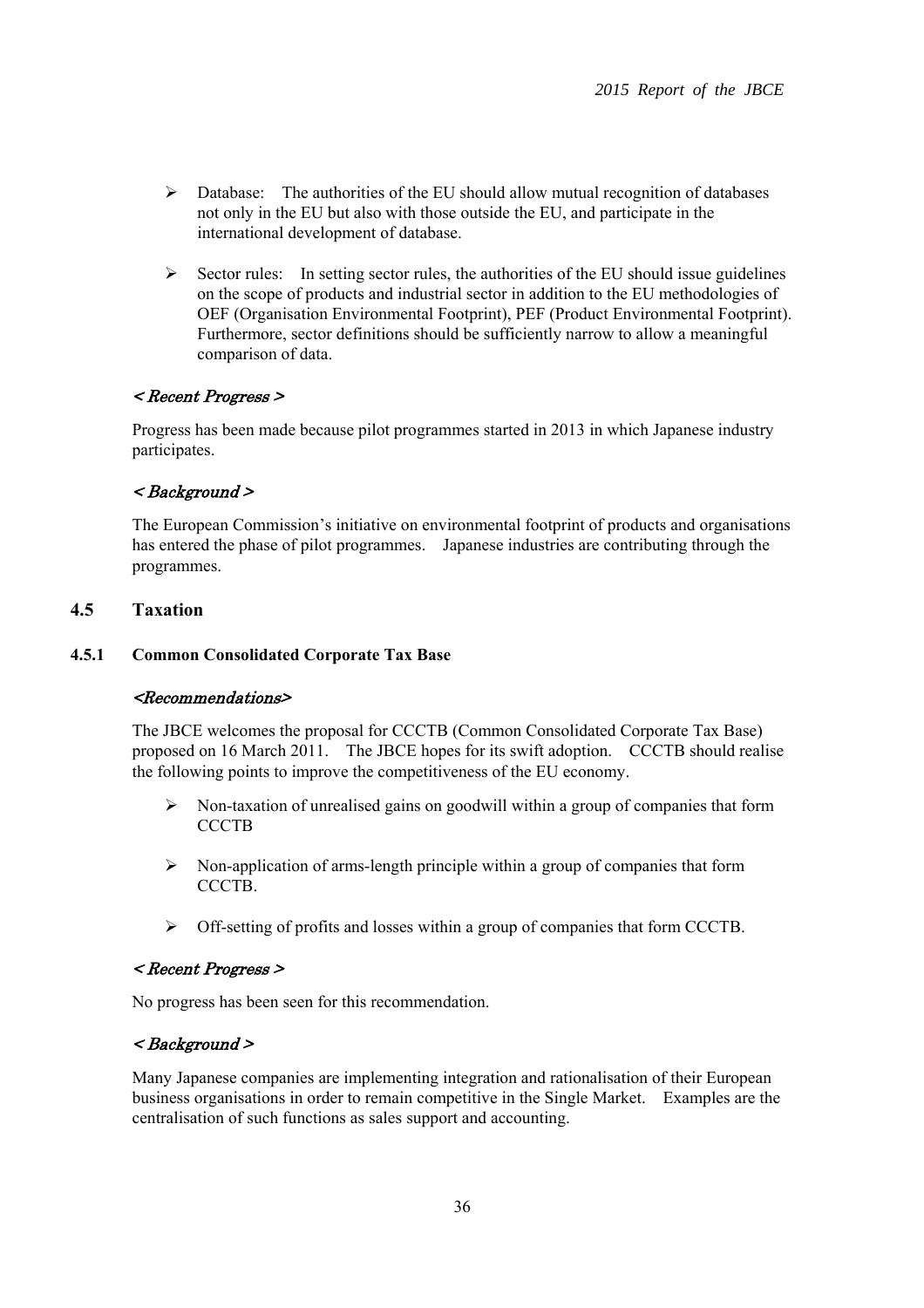In business restructuring, if goodwill is transferred from one Member State to the other, it could trigger taxation in the former state. The cross-border reorganisation of sales networks is often necessary to increase economic efficiency in the Single Market. In such reorganisation, the transfer of goodwill is often unavoidable. However, goodwill transfer could trigger a very high amount of taxation. As a result, companies could be forced to leave economically suboptimal structure untouched. In a CCCTB, such taxation on unrealised gains on goodwill should not take place.

The relation between intra-group transactions and taxation is an important element in decision making in a business. It is highly desirable that companies with international business should be allowed to compute the income of the entire group according to one set of rules and establish consolidated accounts for tax purposes in the EU.

#### **4.5.2 Merger Directive**

#### <Recommendations>

- $\triangleright$  The scope of the Merger Directive (90/434/EEC) should be expanded to include the transfer of real estates and other intangible assets in reorganisation.
- $\triangleright$  The shareholding requirements should be abolished.

#### < Recent Progress >

No progress has been seen for this recommendation.

## < Background >

In the communication COM (2001)582, the European Commission referred to its intention to extend the scope of the Merger Directive to tax on the transfer of real estates. The amendments to the Directive (2005/19/EC), however, do not include provisions related to this issue.

By extending the scope of the Directive to the transfer of real estates and other intangible assets in reorganisation, companies could reduce the cost of reorganisation and increase competitiveness.

The Merger Directive (90/434/EEC) provides for the deferral of corporate tax in the qualified cross-border restructuring of business. In certain EU Member States, companies are required to hold shares that they have received in exchange of contributed assets for a number of years even if those holding companies cease to function as an operating company. There appears to be no ground in the Directive to support such measures.

In addition to the cost of maintaining these empty companies, it increases the risk of double taxation. Dividends paid by the subsidiaries do not qualify for Japanese foreign dividend exclusion for the portion distributed through the empty holding company if the shareholding of Japanese parent in it is below 25%.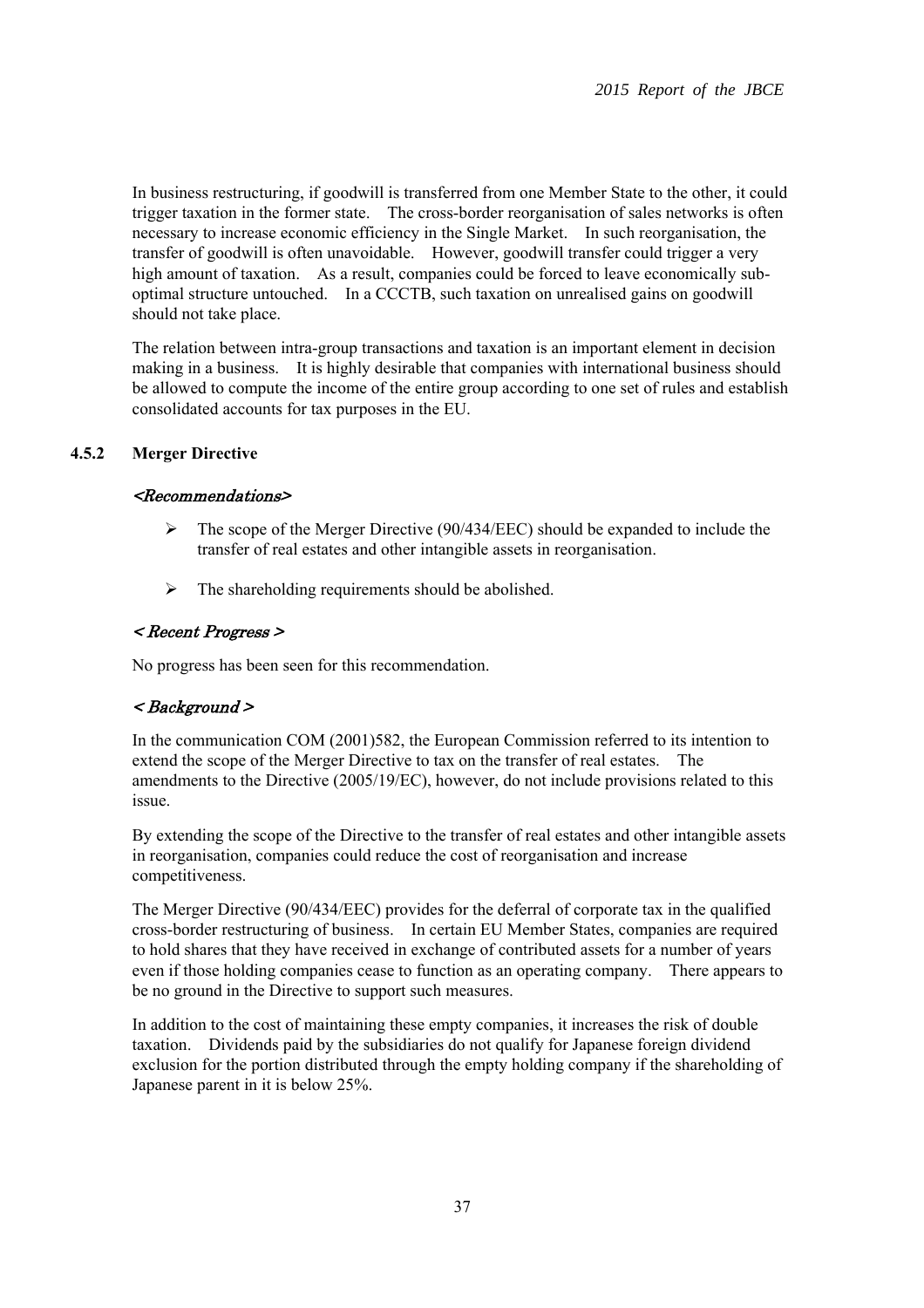## **4.5.3 The fundamental reforms of VAT regime under consideration**

#### <Recommendations>

The JBCE welcomes the strategy of the European Commission to fundamentally revise the VAT system and to establish a simpler, more efficient and robust VAT system tailored to the single market as described in Com (2011) 851. The JBCE also welcomes the publication by the Commission of options for simpler and more robust future VAT regime on 30 October 2014.

The JBCE hopes that the new regime will be realised swiftly and in such a way that a business group could easily and cost effectively centralise VAT administration in the EU.

## < Recent Progress >

Some progress albeit limited has been seen for this recommendation.

## < Background >

Many Japanese companies are implementing integration and rationalisation of their European business organisation in order to remain competitive in the Single Market. Accounting functions including VAT administration are often targeted for centralisation with the aim of reducing overall costs and increasing efficiency.

Although the VAT system in the EU is a common system, in reality, differences among Member States are significant mainly due to derogations. Presently, therefore, the centralisation of VAT administration carries a high financial risk.

For example, if centralised accounting staff with limited country specific knowledge makes a mistake in a repetitive transaction, the accumulated amount that should be rectified could become high over a relatively short period. In addition, a penalty may be imposed. To avoid such a high risk, businesses have to either leave accounting staff in local operations or employ a number of accounting staff with country specific knowledge in a central location. In either case, cost-effective centralisation of accounting functions is unlikely to be realised.

## **4.6 Company Law / Corporate Social Responsibility**

#### **4.6.1 A new strategy on CSR Policy**

#### <Recommendations>

The JBCE recommends:

1) Policy discussion should not be lost in the argument about definition and about the dichotomy between voluntary or mandatory approaches.

Following the Communication of the European Commission in 2011 'A renewed EU strategy 2011-14 for Corporate Social Responsibility' (COM(2011) 681), which has clearly defined CSR and which has been widely welcomed by stakeholders, now it is time for every stakeholder to take its own part and build a future action. The JBCE, therefore,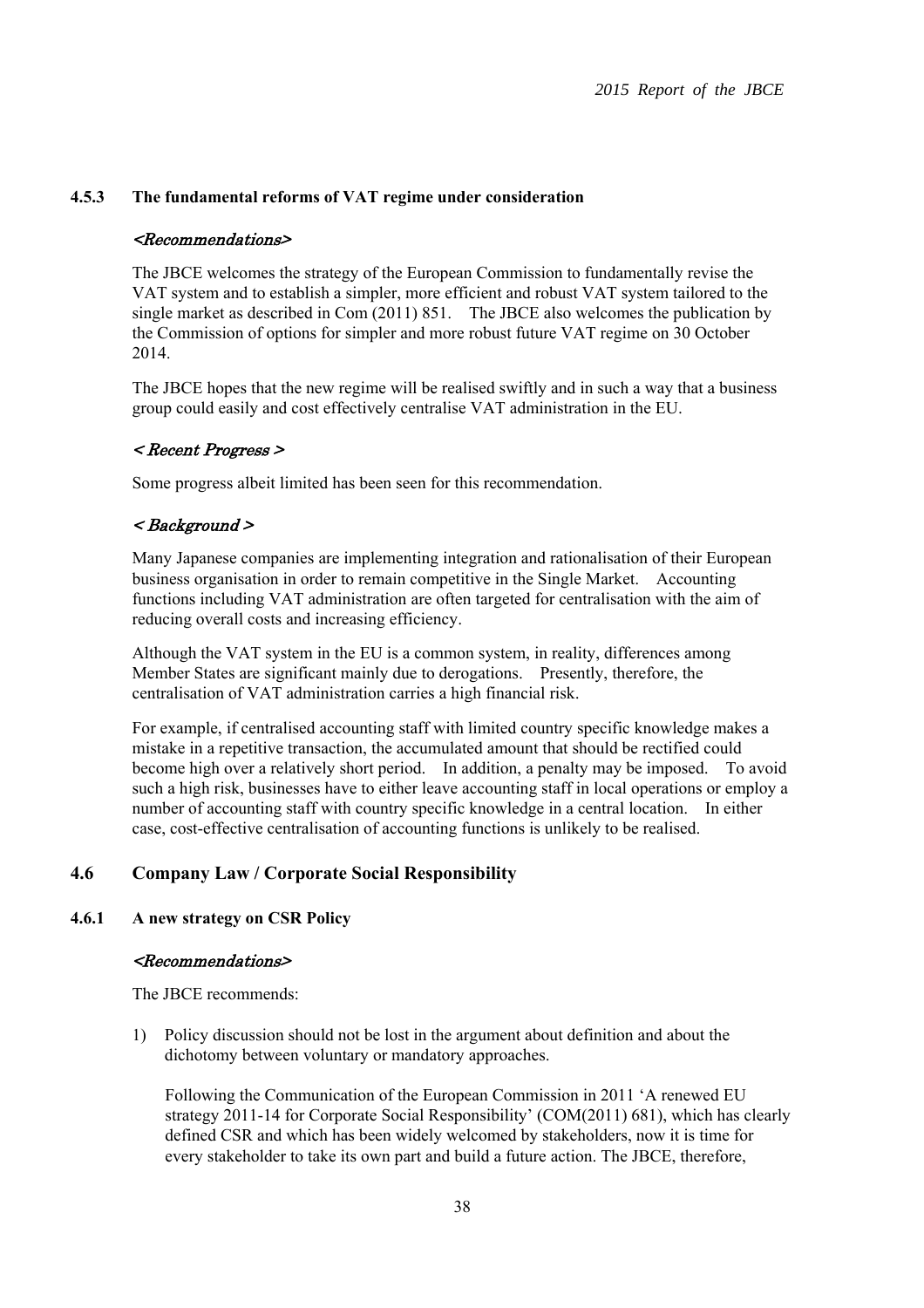proposes the European Commission to lead policy discussion on promoting actions to maximise positive impacts and mitigate negative impacts.

2) Highlight the aspect of innovation and provide open platform.

In order to enhance the competitiveness of companies in Europe and also to enhance the uptake of CSR, it is extremely important to articulate the proactive character of CSR that will lead to 'innovation and opportunities'. The European Commission should take a proactive role and lead this discussion by creating an open platform.

Dialogue is a powerful tool to understand other societal actors' thoughts and motivations. It is often more useful in building lasting trust than forced transparency in the form of disclosure. Innovation is more likely to be triggered by open exchanges among stakeholders, partner countries or regions, with their governments and with suppliers.

3) Take a principle-based approach with flexibility.

'Rule-based' approach or "tick box" approach cannot solve all the challenges that we face in today's world. A Compliance mind-set stops us to think further. CSR is a journey. Therefore, a principle-based approach with flexibility can shape a dynamic business environment which fosters innovation and competitiveness.

4) Create incentives for companies with leadership for change.

Identifying, preventing and mitigating the negative impact of businesses is extremely important and, when done effectively, companies gain competitiveness in the end. In tackling difficult issues like human rights inside and outside companies, the first movers would face challenges more often than the followers. The JBCE would welcome a mechanism where the first movers receive more recognition whereby efforts to improve both positive and negative side of CSR are praised, not penalised.

5) Articulate policy linkages across the European Institutions.

CSR is increasingly integrated into other EU policies such as company law, trade agreements, and public procurement. Such policy linkages should be more clearly presented by the European Institutions, so that companies can engage in early discussion and more effectively integrate CSR throughout relevant functions.

#### <Recent progress>

This is a new recommendation.

## <Background>

The Communication of the European Commission in 2011 'A renewed EU strategy 2011-14 for Corporate Social Responsibility' (COM(2011) 681) was an important milestone. Not only did it provide a modernised definition of CSR as the "responsibility of enterprises for their impacts on society", but it further set out the expectation that companies should have a process to integrate social, environmental, ethical, human rights and consumer concerns into their business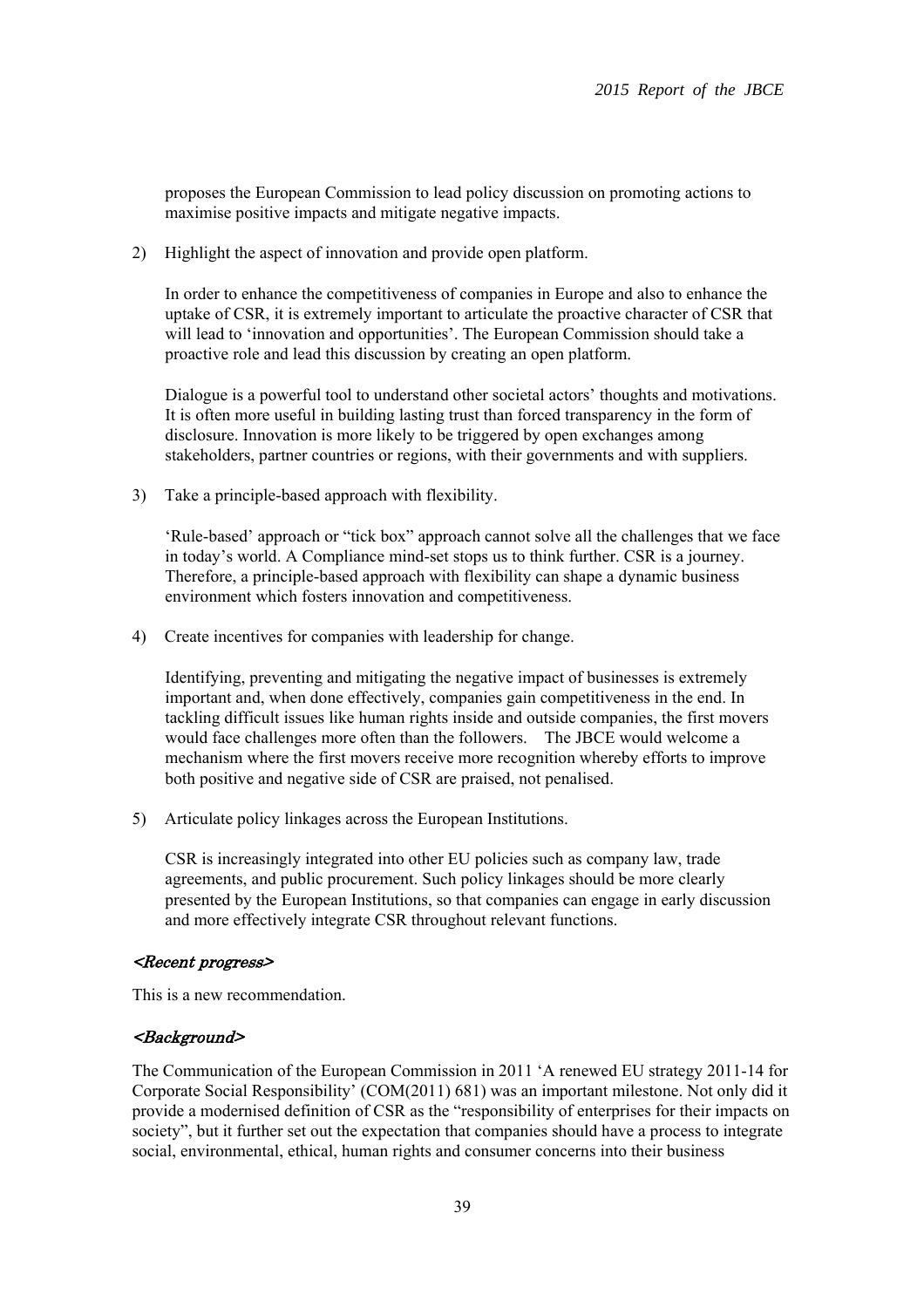operations and core strategy in close cooperation with their stakeholders. Furthermore, it made clear that the development of CSR should be led by enterprises themselves.

In preparation for a policy revision, the European Commission carried out public consultation in 2014 and sought stakeholders' views on the impact of its CSR strategy over the past three years and on the role that it should play in the future. The EU Multistakeholder Forum on CSR was held in February 2015 as the final milestone of the Commission's multi-stakeholder review process. The Commission will draft a new strategy on CSR.

#### **4.6.2 Conflict minerals**

#### <Recommendations>

The JBCE acknowledges that the proposal for a Regulation has taken up certain feedback from businesses such as the promotion of internationally recognised frameworks, the voluntary approach of self-certification and the publication of a list of responsible smelters and refiners. .

The JBCE also acknowledges that two expert groups have been formed to define the list of minerals and metals within the scope of the Regulation and to clarify the meaning of conflict and high risk areas. The JBCE requests that their work should be carried out in a transparent manner.

The JBCE further requests that clear criteria for the certification of Responsible Importers, Smelters and Refiners should be set under a reliable, well-governed and functioning certification system. In order to avoid confusion in certifying importers, the JBCE calls for the EU to set clear criteria for importers to become 'responsible'. Such criteria should make use of the existing criteria such as the CFSI (Conflict Free Sourcing Initiative)'s Conflict Free Smelter Program and the LBMA (London Bullion Market Association).

Concerning incentives laid down in the Joint Communication, the JBCE requests a clarification on the definition of equivalence to the OECD Due Diligence Guidance in terms of Public Procurement and on the benefits and duties of a company that signs the Letter of Intent as to industry commitments. The JBCE also requests good internal coordination in implementing Public Procurement Incentives.

Furthermore, the JBCE encourages the authorities of the EU to pursue globally conflict-free and responsible mineral extraction through dialogue with third countries.

#### <Recent progress>

There has been little progress. The proposal is currently under deliberation in the European Parliament..

## <Background>

The European Commission submitted on 5 March 2014 a Proposal for a Regulation of the European Parliament and of the Council setting up a Union system for supply chain due diligence self-certification of responsible importers of tin, tantalum and tungsten, their ores, and gold originating in conflict affected and high-risk areas (COM(2014)111). The proposed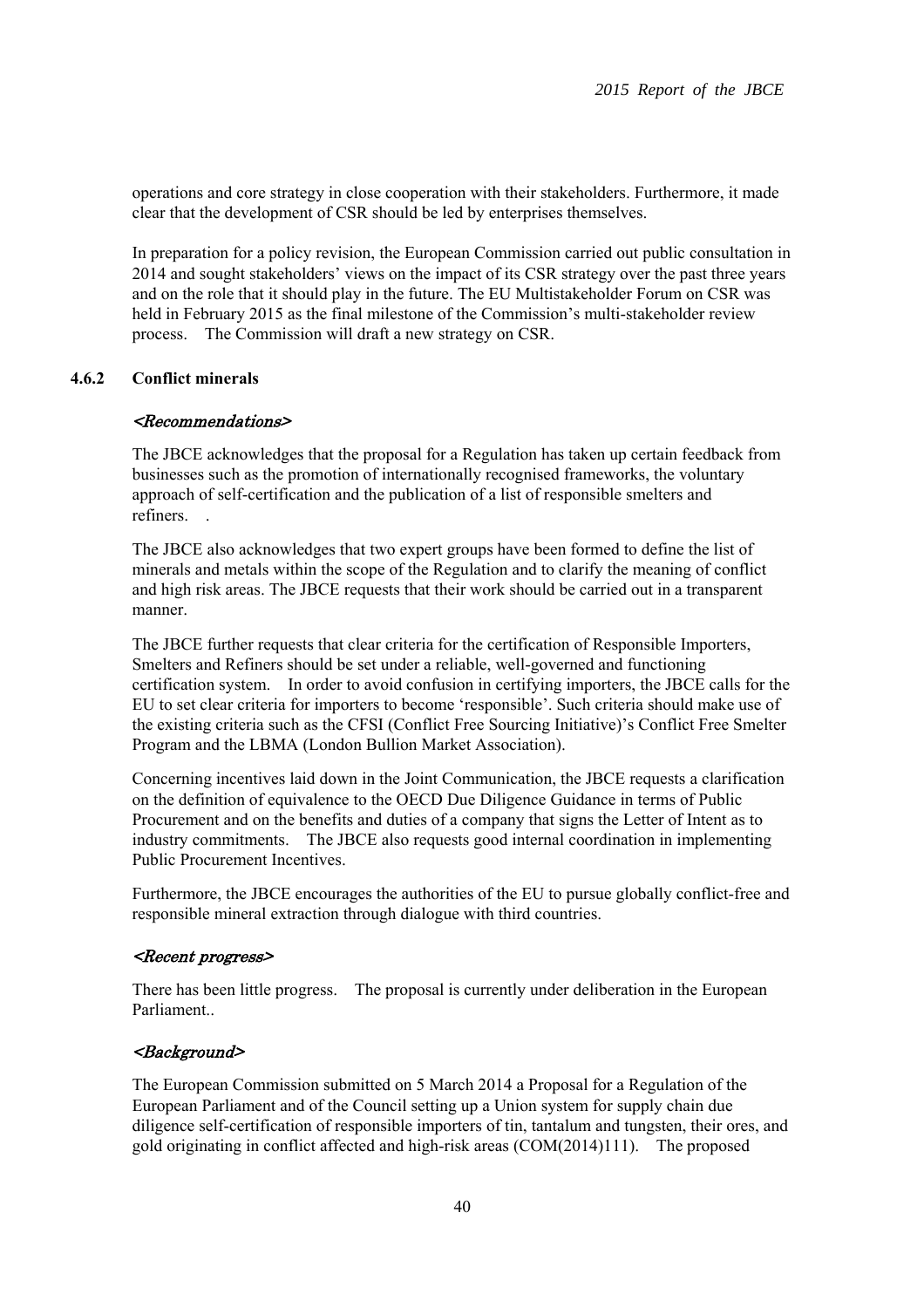Regulation is accompanied by a joint Communication by the European Commission and the High Representative to the European Parliament and the Council: Responsible sourcing of minerals originating in conflict-affected and high-risk areas - Towards an integrated EU approach (JOIN(2014) 8).

The informal meetings of experts have been established among the European Commission, the Member States, the European Parliament, and experts to create a hand book to set the criteria of the 'Conflict affected and high risk areas', and to create Guidelines for the competent authorities to be prepared for a harmonised accreditation.

## **4.6.3 Country by country reporting (CBCR)**

#### <Recommendations>

The JBCE recommends that, in considering whether to introduce CBCR or not, the authorities of the EU should carefully assess the risks of excessive disclosure requirements that could unduly hamper multinational enterprises' business activities.

## <Recent progress>

There has been little progress.

## <Background>

The Directive 2014/95/EU of the European Parliament and of the Council of 22 October 2014 amending Directive 2013/34/EU as regards disclosure of non-financial and diversity information by certain large companies and groups requires the European Commission to report on CBCR by 21 July 2018: the report shall also consider, taking into account developments in the OECD and the results of related European initiatives, the possibility of introducing an obligation requiring large undertakings to produce on an annual basis, a country-by-country report for each Member State and third country in which they operate, containing information on, as a minimum, profits made, taxes paid on profits and public subsidies received.

By the Directive 2013/36/EU of the European Parliament and of the Council of 26 June 2013 on access to the activity of credit institutions and the prudential supervision of credit institutions and investment firms, amending Directive 2002/87/EC and repealing Directives 2006/48/EC and 2006/49/EC, the EU law already requires financial institutions to disclose annually, specifying, by Member State and by third country in which they have an establishment, profit or loss before tax, tax on profit or loss, and public subsidies received from 2015. The EU law also requires large undertakings and all public-interest entities active in the extractive industry or the logging of primary forests to prepare and make public a report on payments made to governments from 2016.

Within the context of the G8 and the G20, the OECD has been asked to draw up a standardised reporting template for multi-national undertakings to report to tax authorities where they make their profits and pay taxes around the world.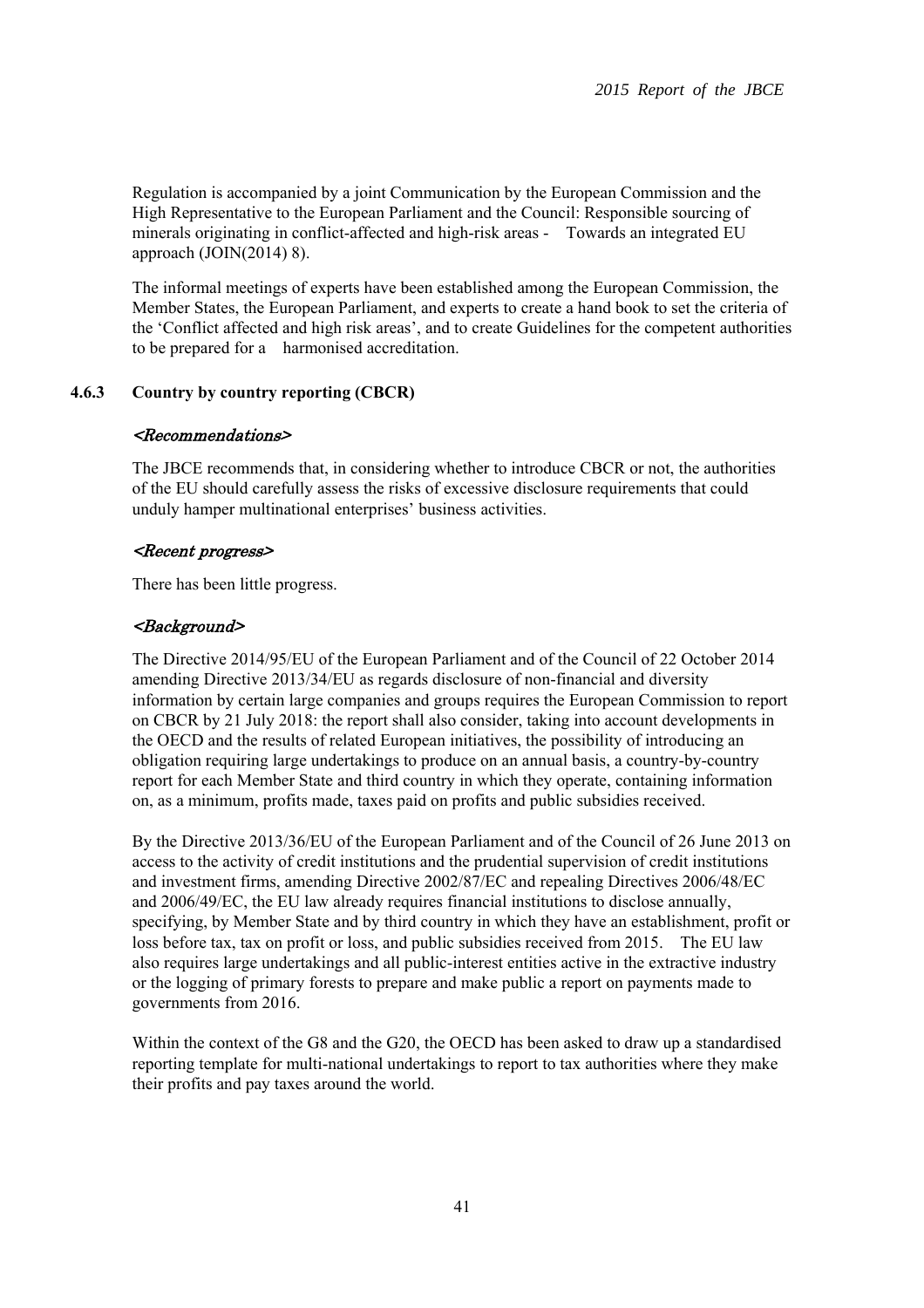## **4.6.4 Non-financial disclosure**

#### <Recommendations>

The JBCE appreciates the fact that the Directive 2014/95/EU of the European Parliament and of the Council of 22 October 2014 addresses a number of concerns raised by businesses including the JBCE such as making non-financial KPIs non-binding, allowing reporting at a consolidated level and limiting the scope of entities that the new rules become applicable. The JBCE looks forward to consultation by the European Commission during the preparation of non-binding guidelines on methodology for reporting non-financial information, including non-financial key performance indicators. The JBCE requests that its preparation should be carried out in a transparent manner.

#### <Recent progress>

There has been little progress. The European Parliament and the Council reached an agreement in February 2014 on the final text of the Directive. The Directive was formally adopted on 22 October 2014 and published in the Official Journal on 15 November 2014.

#### <Background>

The European Parliament and the Council adopted the Directive2014/95/EU on 22 October 2014. According to the text of the Directive:

- Large undertakings which are public-interest entities exceeding on their balance sheet dates the criterion of the average number of 500 employees during the financial year shall include in the management report a non-financial statement containing information to the extent necessary for an understanding of the undertaking's development, performance, position and impact of its activity, relating to, as a minimum, environmental, social and employee matters, respect for human rights, anti-corruption and bribery matters.
- The Commission shall prepare non-binding guidelines on methodology for reporting nonfinancial information, including non-financial key performance indicators, general and sectoral, with a view to facilitating relevant, useful and comparable disclosure of nonfinancial information by undertakings. In doing so, the Commission shall consult relevant stakeholders. The Commission shall publish the guidelines by 6 December 2016.

## **4.7 Product safety and market surveillance**

#### **4.7.1 Product safety and market surveillance package proposal**

#### <Recommendations>

The JBCE requests the authorities of the EU to proceed prudently in the deliberation of the Product Safety and Market Surveillance Package, in particular, Article 7 of the proposal for a Regulation on consumer product safety by which the indication of the country of origin would become mandatory. The JBCE believes that the mandatory indication of the country of origin would not necessarily improve safety for consumers but that it would place substantial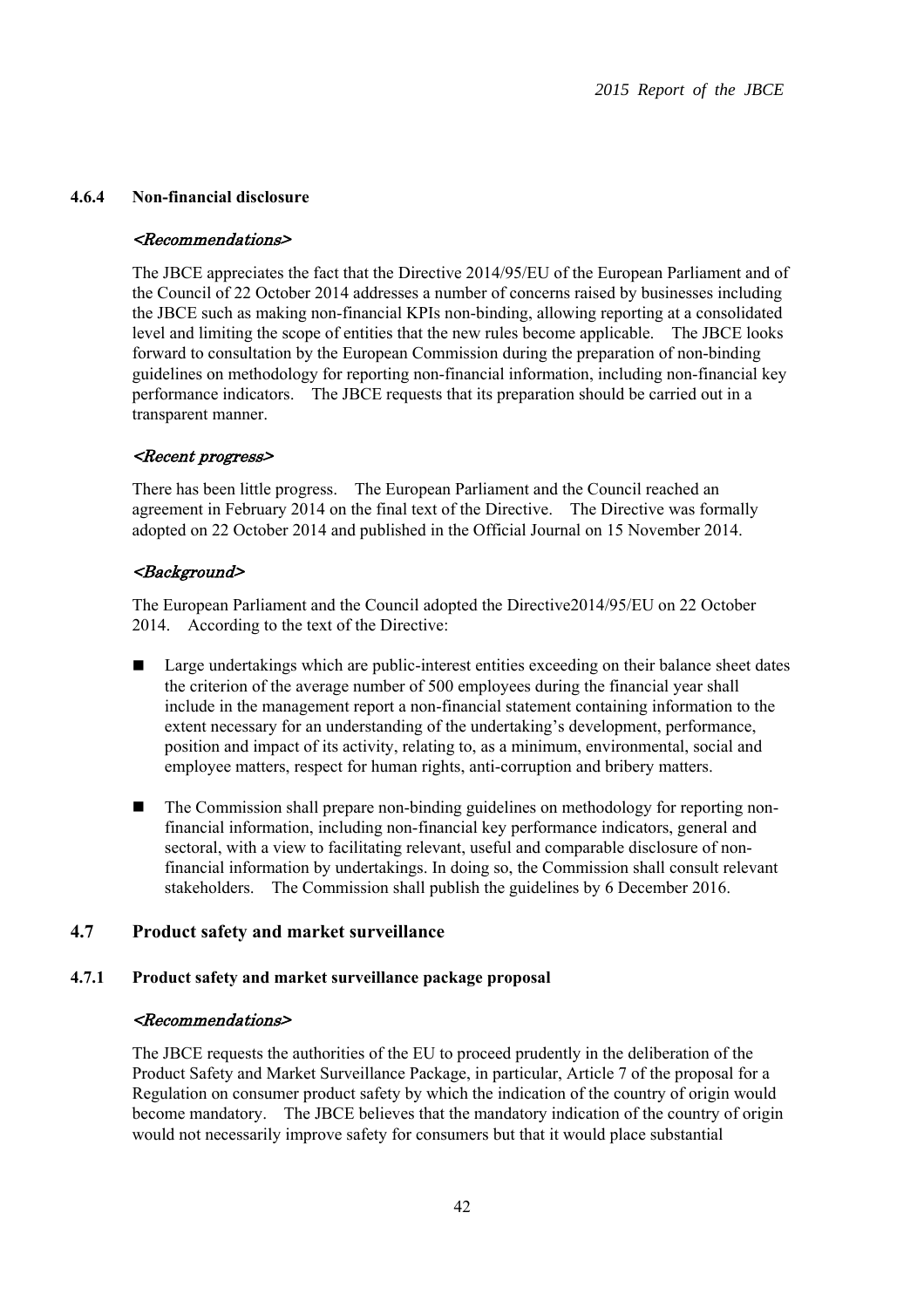administrative burden on manufacturers and/or importers. The JBCE therefore believes the mandatory indication of the country of origin should not be included in the Package.

#### <Recent progress>

There has been little progress. The proposal is under deliberation in the European Parliament and the Council.

## <Background>

The European Commission proposed on 13 February 2013 the Product Safety and Market Surveillance Package – A proposal for a Regulation on market surveillance of products (COM(2013)75) and a Proposal for a Regulation on consumer product safety (COM(2013)78). The package is now at a final stage of deliberations in the Council. The Article 7 of a Proposal for a Regulation on consumer product safety requires manufacturers and importers to ensure that products bear an indication of the country of origin of the product.

## **4.7.2 Market Surveillance under the New Legislative Framework**

#### <Recommendations>

- $\triangleright$  The JBCE supports the general direction the European Commission and the Member States are taking for harmonising market surveillance. This is an important step for fair movement of products.
- $\triangleright$  The JBCE requests the European Commission and the Member States to disclose all the relevant information regarding the progress of this process and the implementation of the market surveillance in each Member State.
- $\triangleright$  The JBCE requests the European Commission and the Member States to give industry an opportunity for contributing to developing the framework of harmonised market surveillance.
- $\triangleright$  The JBCE would like to thank the Directorate General of the European Commission concerned for the involvement of the industry and requests that it should continue to consult stakeholders widely – preferably through public consultation.

## < Recent Progress >

Some progress has been seen for this recommendation.

## < Background >

In 2008, the Regulation 765/2008/EC, setting out the requirements for accreditation and market surveillance relating to the marketing of the products, and the Decision 768/2008/EC, a common framework for the marketing of products, were adopted. The Regulation has been applied as from 1 January 2010.

The Regulation and Decision address and complement missing elements, namely, accreditation and market surveillance, in the existing sectoral legislations. The existing legislations are being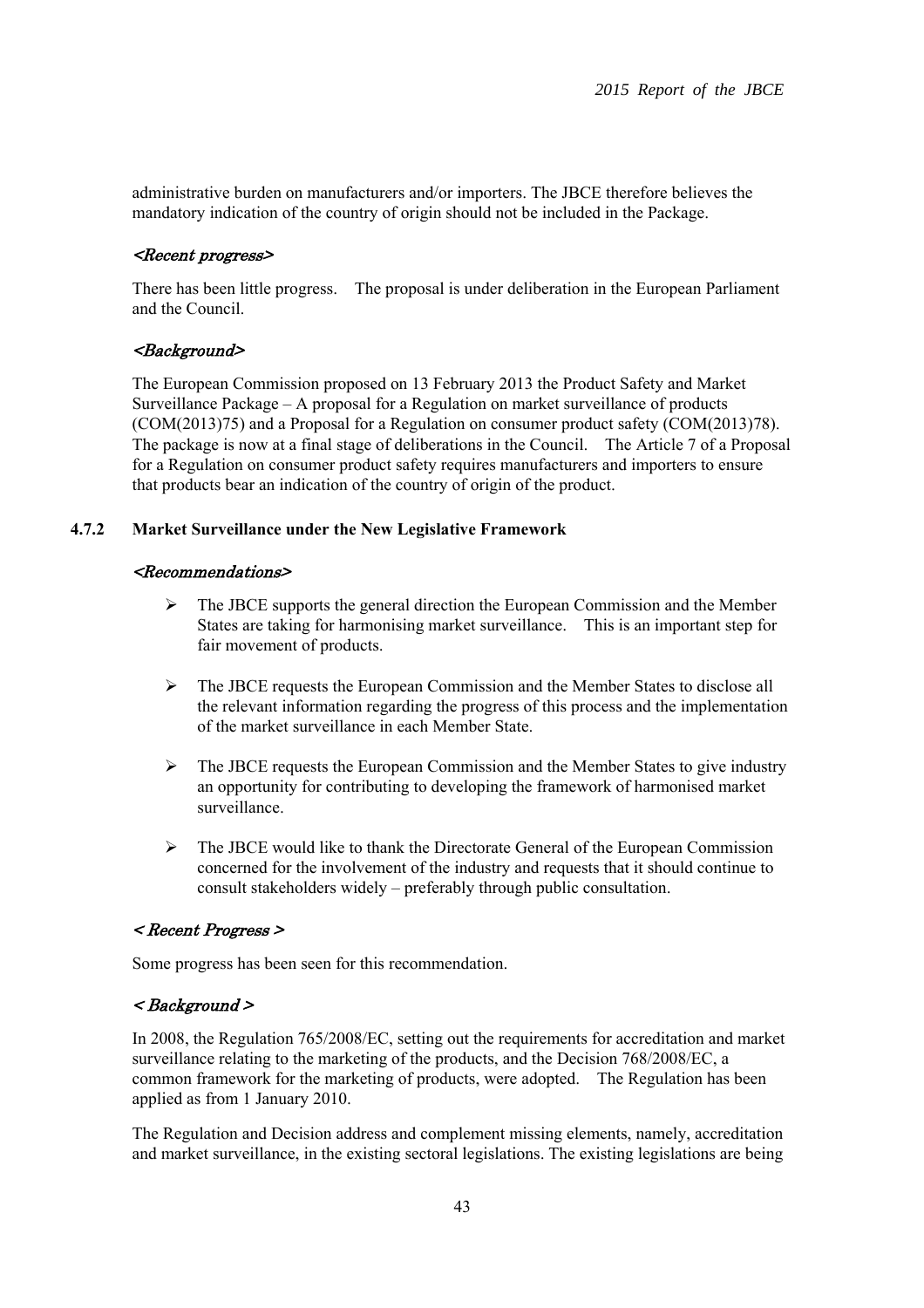amended based on the Decision when they are reviewed. The objectives of the so-called New Legislative Framework are to introduce harmonised and transparent market surveillance and accreditation for all economic operators. The Decision provides definitions, the obligations of economic operators, traceability provisions and safeguard measures. National authorities were to develop their market surveillance programmes and communicate them to the Commission by 1 January 2010.

The European Commission published the guidance for the New Legislative Framework in 2014.

## **4.7.3 Consumer protection**

#### <Recommendations>

- $\triangleright$  The JBCE welcomes the adoption of the Directive 2011/83/EU of the European Parliament and of the Council of 25 October 2011 on consumer rights. The JBCE also welcomes the fact that the two of our recommendations are accommodated in the new directive.
- $\triangleright$  The new directive, however, still maintains the discretion of the Member States to set a guarantee period longer than 2 years set in the Directive 1999/44/EC, which the JBCE believes could constitute an obstacle in the single market. The JBCE would like to ask the European Commission to review the advantage and disadvantage of this discretion to set a guarantee period longer than 2 years in the future review.

## < Recent Progress >

No progress has been made for this recommendation.

## < Background >

The JBCE believes that, to maximise the benefit of the single market, any legislation that affects cross-border transactions should be harmonised to the extent that businesses and consumers do not have to be concerned about difference in implementation among the Member States.

## **4.8 Competition Policy**

#### **4.8.1 The contributions of the JBCE to the European Commission's public consultation**

The JBCE made a submission to the European Commission's public consultation on a White Paper 'Towards more effective EU merger control' in October 2014.

- $\triangleright$  JBCE welcomes the fact that, in drafting the White paper, the Commission has been willing to take into account a number of observations made by JBCE.
- $\triangleright$  Against the above, however, JBCE notes that the approach chosen in the White Paper may still significantly increase administrative burden on businesses and decrease the legal certainty. It will lead to an increase in the number of transactions which require notification in one form or another for businesses that take minority shareholdings on a regular basis. It should not be forgotten that minority shareholders provide the necessary capital to a project that might otherwise not materialize. Such capital injections are vital to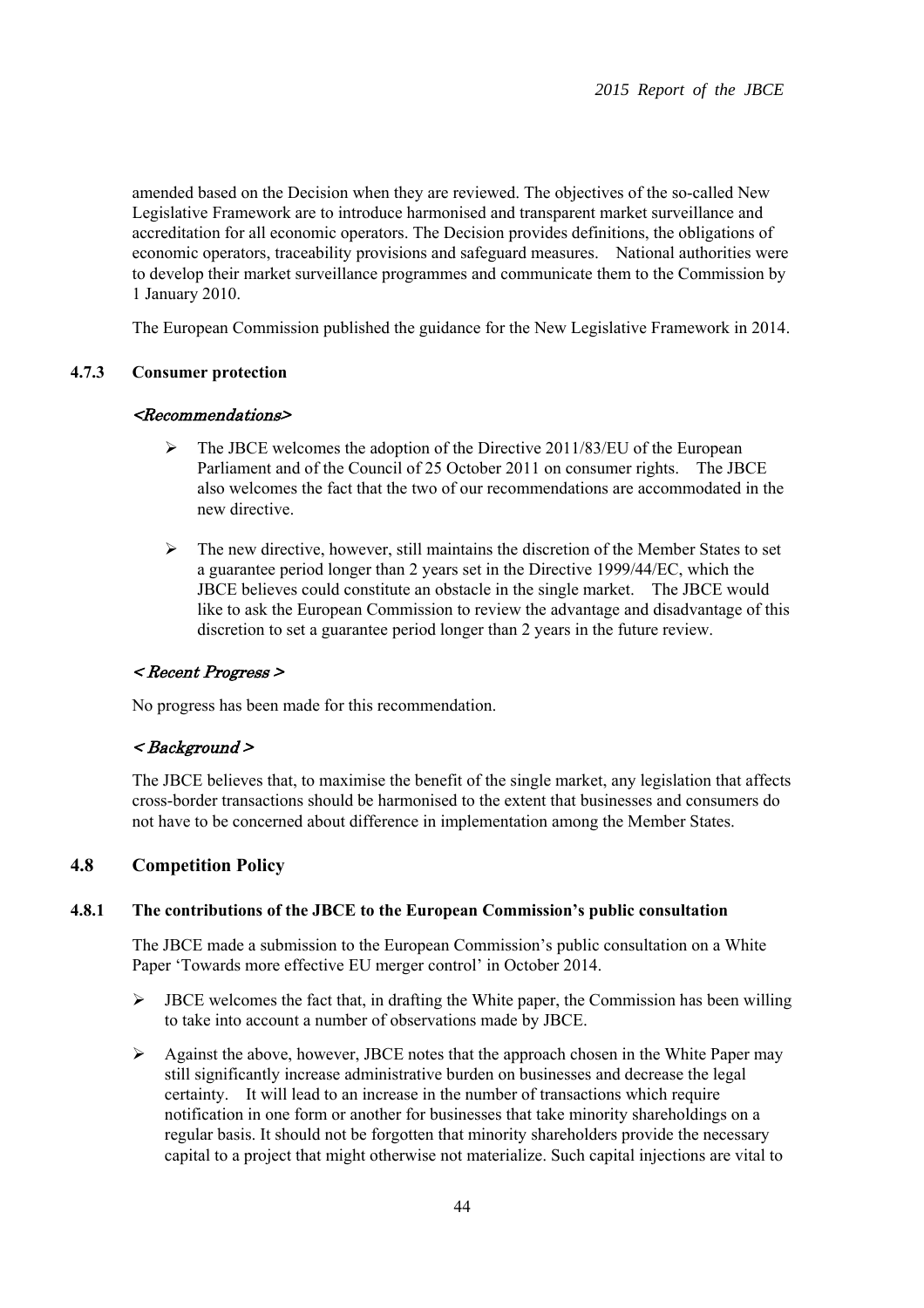innovation and to competitiveness of the economy. As JBCE has pointed out before, the overwhelming majority of such cases will be completely benign in nature, and will never be able to raise any competition concerns.

- $\triangleright$  Jurisdiction over minority shareholdings: In the White Paper, the Commission proposes a "targeted" transparency system, which combines the self-assessment and transparency systems. JBCE has a number of serious observations in respect of the proposed system
	- $\triangleright$  The proposed system goes against the objective of reducing the administrative burden for companies.
	- $\triangleright$  The notification system and waiting periods create legal uncertainty.
	- $\triangleright$  Absence of a clear safe harbour.
- $\triangleright$  JBCE has detected a clear willingness on the part of the Commission to consider the need for increased legal certainty and for the reduction of administrative burden for businesses. JBCE, therefore, requests the Commission to pursue consistence in its approach in these matters and consider the proposals formulated by JBCE in its present submission.

For the full text of the JBCE's submission, please see the website of JBCE

## **4.8.2 Requests for information by the European Commission**

#### <Recommendations>

- $\triangleright$  The JBCE requests the authorities of the EU to pay due attention to the correctness and relevance of the addressee when they send a 'simple request for information' or a 'request to supply information by decision'.
- $\triangleright$  The JBCE also requests the authorities of the EU to allow a sufficient time for the addressee to prepare a reply as well as to be flexible in allowing extension of the time limit to respond to the request.

#### < Recent Progress >

These has been no progress.

## < Background >

According to the article 18 of Council Regulation (EC) No 1/2003 of 16 December 2002 on the implementation of the rules on competition laid down in Articles 81 and 82 of the Treaty and the article 11 of Council Regulation (EC) No 139/2004 of 20 January 2004 on the control of concentrations between undertakings, the European Commission may, by simple request or by decision, require any undertakings and associations of undertakings to provide all necessary information even if they are not directly involved in the case in question. The articles 23 and 24 of the first Council Regulation and the articles 14 and 15 of the second Council Regulation stipulate fines and penalties for not complying with such requests.

The European Commission services in charge often send a request to an entity of the group that is not capable of responding to a request. It seems that, when the head office is located outside